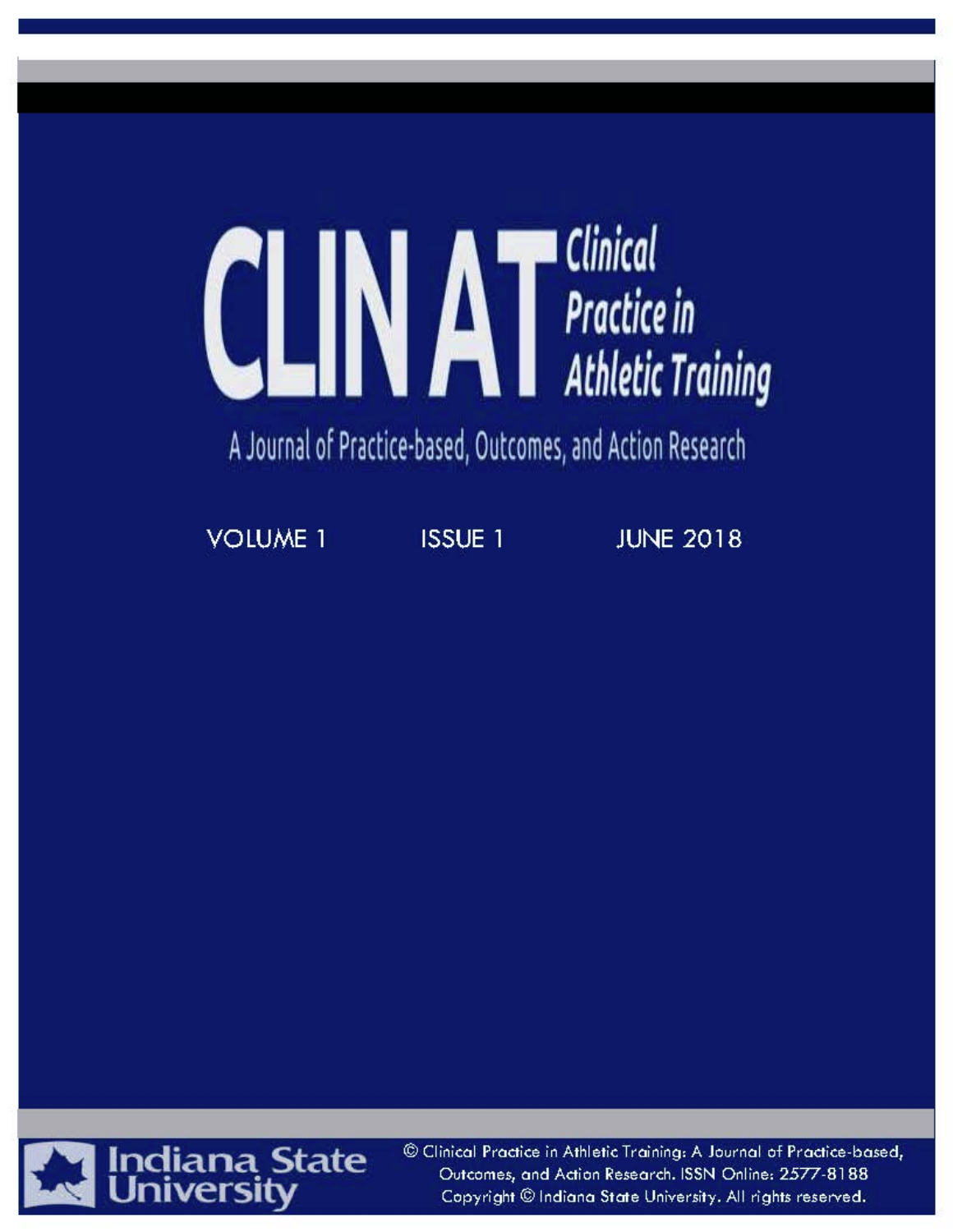# Clinical Practice in Athletic Training

clinat.indstate.edu Volume 1- Issue 1 - June 2018

**Editor-in-Chief** Cameron J. Powden, PhD, LAT, ATC Indiana State University

 **Section Editors**

Kenneth Games, PhD, LAT, ATC Indiana State University

Lindsey Eberman, PhD, LAT, ATC Indiana State University

# **Managing Editor**

Zachary Winkelmann, MS, LAT, ATC Indiana State University

# **Copyeditor**

Susan Frey, MS, MLS Indiana State University

**Disablement Model Case Studies and Reports** Alison O'Connor Sutherland, MS, LAT, OTC, AEMT The Steadman Clinic

> **Validation Case Studies and Reports** Esther Nolton, MEd, LAT, ATC, CSCS George Mason University

**Point-of-Care Research** Zachary Winkelmann, MS, LAT, ATC Indiana State University

> **Clinical Outcomes Research** JJ Wetherington, MS, ATC, OTC St. Luke's Sports Medicine

**Quality Improvement (PDSA Cycle) Reports** Brian Vesci, DAT, ATC Northwestern University

> **Preceptor Case Studies** Zachary Dougal, DAT, LAT, ATC, CKTP Manchester University

> > **Clinical Expertise Commentary** Hollie Walusz, MA, ATC, PES

Boston University **Patient-Centered Care Commentary**

> Mark Laursen, MS, ATC Boston University

# **Senior Editorial Board**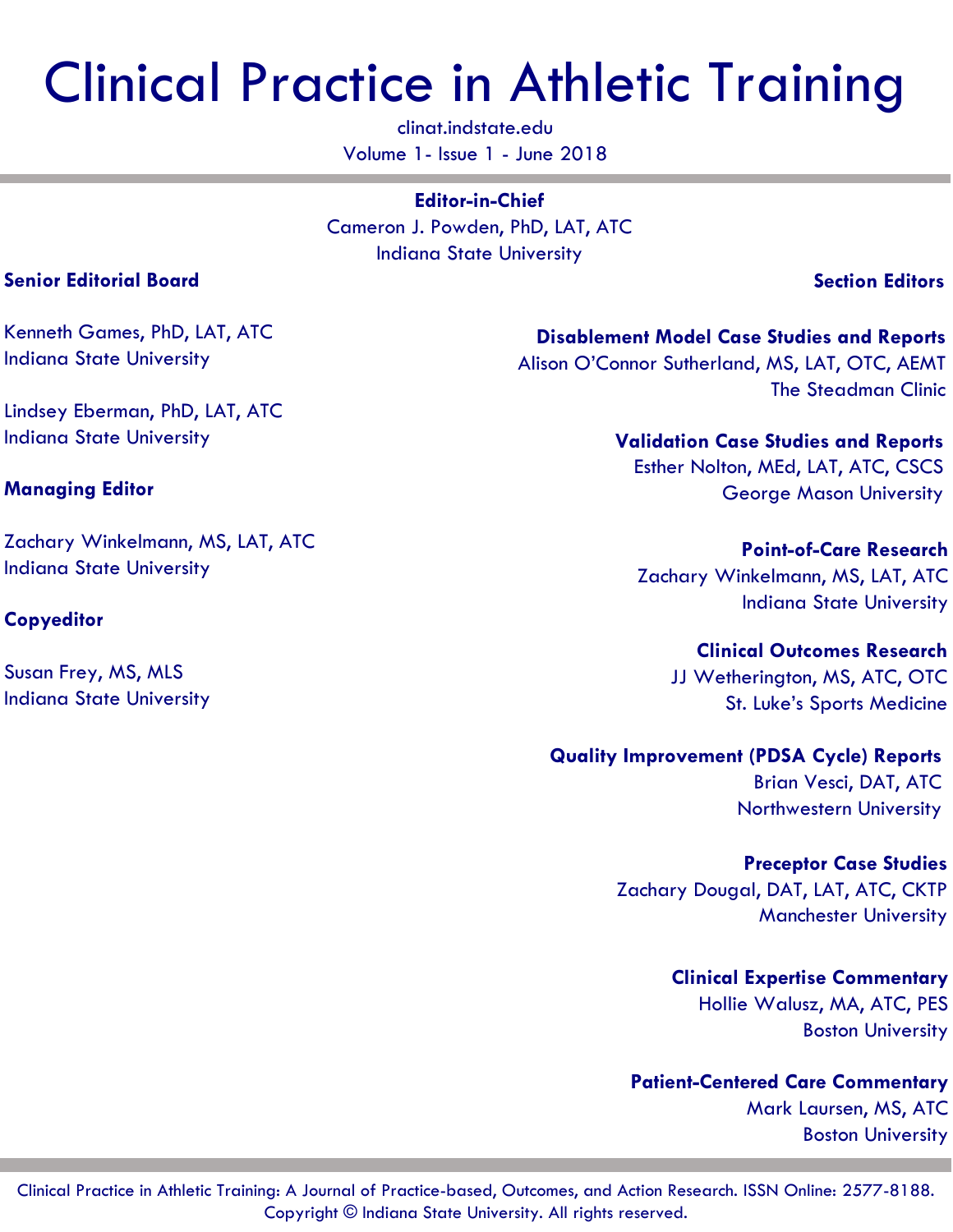# Clinical Practice in Athletic Training

clinat.indstate.edu Volume 1 - Issue 1- June 2018

*Editorial - Page 1* **Welcome to Clinical Practice in Athletic Training: Letter from the Editor-In-Chief** Cameron J. Powden, PhD, LAT, ATC - Indiana State University

*Validation Case Report - Page 3*

**Use of Ankle Proprioception Training Program in the Prevention of Lateral Ankle Sprains: A Case Validation Study** Matthew J. Rivera, DAT, LAT, ATC - Indiana State University Cameron J. Powden, PhD, LAT, ATC - Indiana State University Kenneth E. Games, PhD, LAT, ATC - Indiana State University

*Patient-Centered Care Commentary - Page 11*

**Creating a LGBTQ+ Inclusive Culture in the Athletic Training Facility** Sean M. Rogers, DAT, ATC - California State University, Northridge Ashley K. Crossway, DAT, ATC - Nazareth College Patricia A. Aronson, PhD, LAT, ATC - Lynchburg College

*Clinical Outcomes Research - Page 15* **The Effect of Dynamic Balance Performance on Lower Extremity Injury in Division III Football Players** Brian J. Coulombe, DAT, LAT, ATC - Texas Lutheran University Cameron J. Powden, PhD, LAT, ATC - Indiana State University

*Quality Improvement (PDSA Cycle) Reports - Page 21* **Implementing A Behavioral Health Policy in the Secondary School** Jamie Nikander, DAT, LAT, ATC - West Olympia Sports Medicine Lindsey E. Eberman, PhD, LAT, ATC - Indiana State University

*Preceptor Case Studies - Page 30* **Secondary School Athletic Training Facility Scavenger Hunt Orientation** Joseph Vogler, MS, LAT, ATC - Unionville High School

*Clinical Expertise Commentary - Page 33* **Specialization in Athletic Training: A Natural Evolution** JJ Wetherington, MS, ATC, OTC - St. Luke's Sports Medicine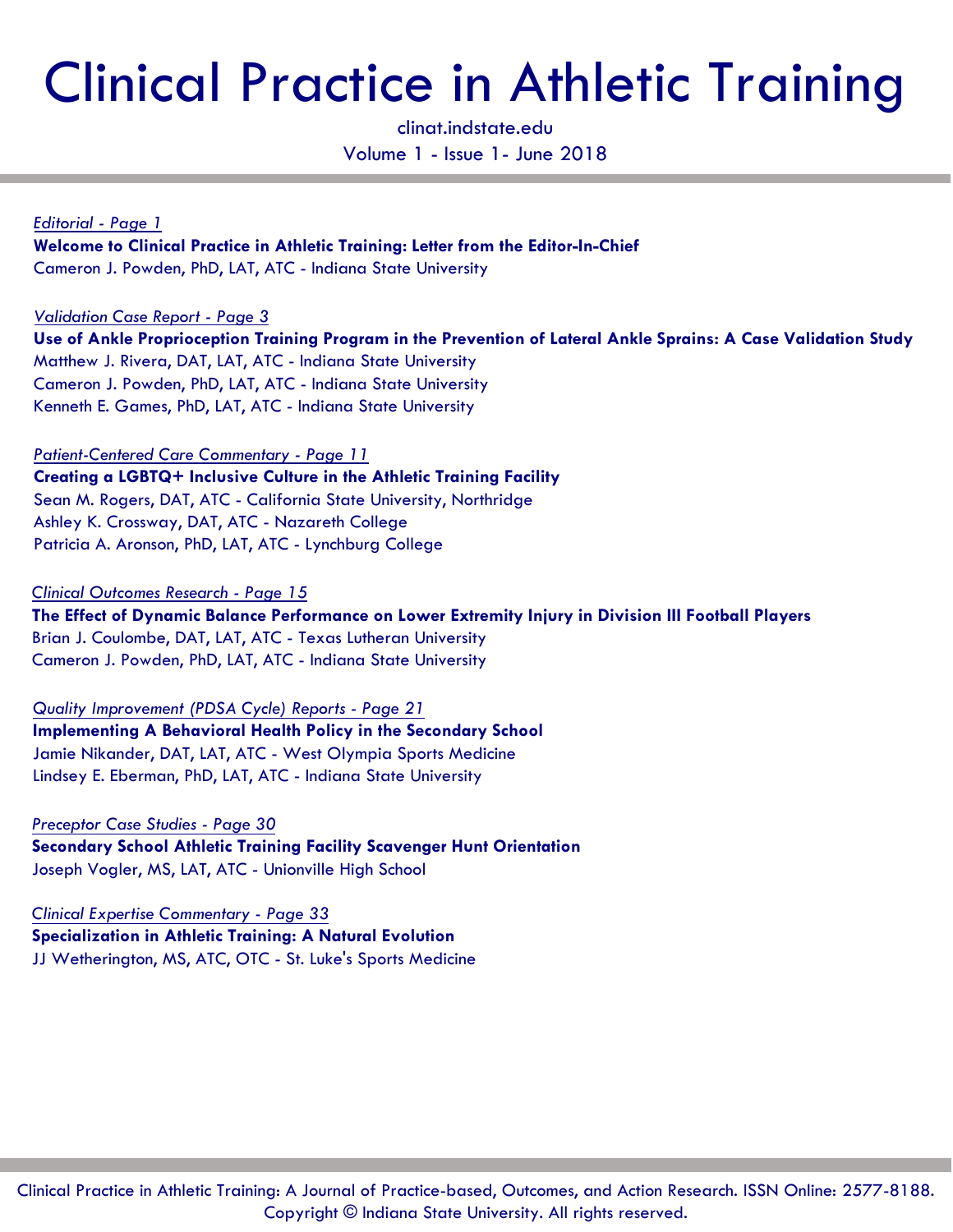# **Welcome to Clinical Practice in Athletic Training: Letter from the Editorin-Chief**

Cameron J. Powden, PhD, LAT, ATC Indiana State University, Terre Haute, IN

#### **Key Phrases**

Practice-based research, athletic training, sports medicine, evidence-based practice

#### **Correspondence**

Dr. Cameron Powden, Indiana State University, 567 N. 5th Street, Terre Haute, IN 47809. E-mail: Cameron.powden@indstate.edu Twitter: @CamPowden

#### **Full Citation**

Powden CJ. Welcome to Clinical Practice in Athletic Training: Letter from the Editor-in-Chief. *Clin Pract Athl Train.* 2018;1(1):1-2. <https://doi.org/10.31622/2018/0001.1>

**Submitted**: May 19, 2018 **Accepted**: May 23, 2018

# **EDITORIAL**

Evidence-based practice is an essential

component of health care in which emphasis is placed on gathering the best available evidence in order to make informed clinical decisions. As such, this places a heavy demand on the literature to be timely and clinically applicable. Producers of healthcare research are primarily associated with academic research centers conducting research with non-patients in controlled settings.<sup>1</sup> Much of this literature cannot be readily translated into clinical practice to inform decisionmaking and thus creates a chasm for healthcare providers between the best-available evidence and clinically feasible applications. $2$  The profession of athletic training is not shielded from these burdens.

Currently, there is a need within the field of athletic training to produce and disseminate research findings that are "real-world" in their designs, applications, and conclusions. This type of research is often referred to as transitional, practice-based, or action research. Research of this variety takes place at the point-of-care in real patient populations to answer relevant clinical questions. It is completed by clinicians working together to answer community- based healthcare questions and translating research findings into clinical practice. $<sup>2</sup>$  Such practice-</sup> based research is patient and clinician focused in its needs, outcomes, and dissemination. Overall, there is a need within the athletic training community to develop high quality outlets for practice-based research.

Our goal at *Clinical Practice in Athletic Training: A Journal of Practice-Based, Outcomes, and Action Research* (*Clin AT*) is to provide a clinician-friendly journal that excels in the dissemination of peer reviewed, clinically relevant research through an online, open-access platform for the dissemination of practice-based research in the field of athletic training. The journal will allow for clinical outcomes and process research that evaluates the products of athletic training practice from a patient and clinician perspective. To accomplish these goals, *Clin AT* will provide an outlet for individuals involved in the enhancement of the many forms of athletic training clinical practice, including those that do not hold the athletic training credential.

*Clin AT*'s senior and section editors include individuals from diverse athletic training background ranging from nationally recognized athletic training researchers to practicing athletic trainers in a varied selection of clinical settings. Due to the diversity of the editors and the unique goals of the journal, our manuscript types are equally unique. We offer eight manuscript types that include:

- Disablement model case studies and reports
- Validation case reports
- Point-of-care research
- Clinical outcomes research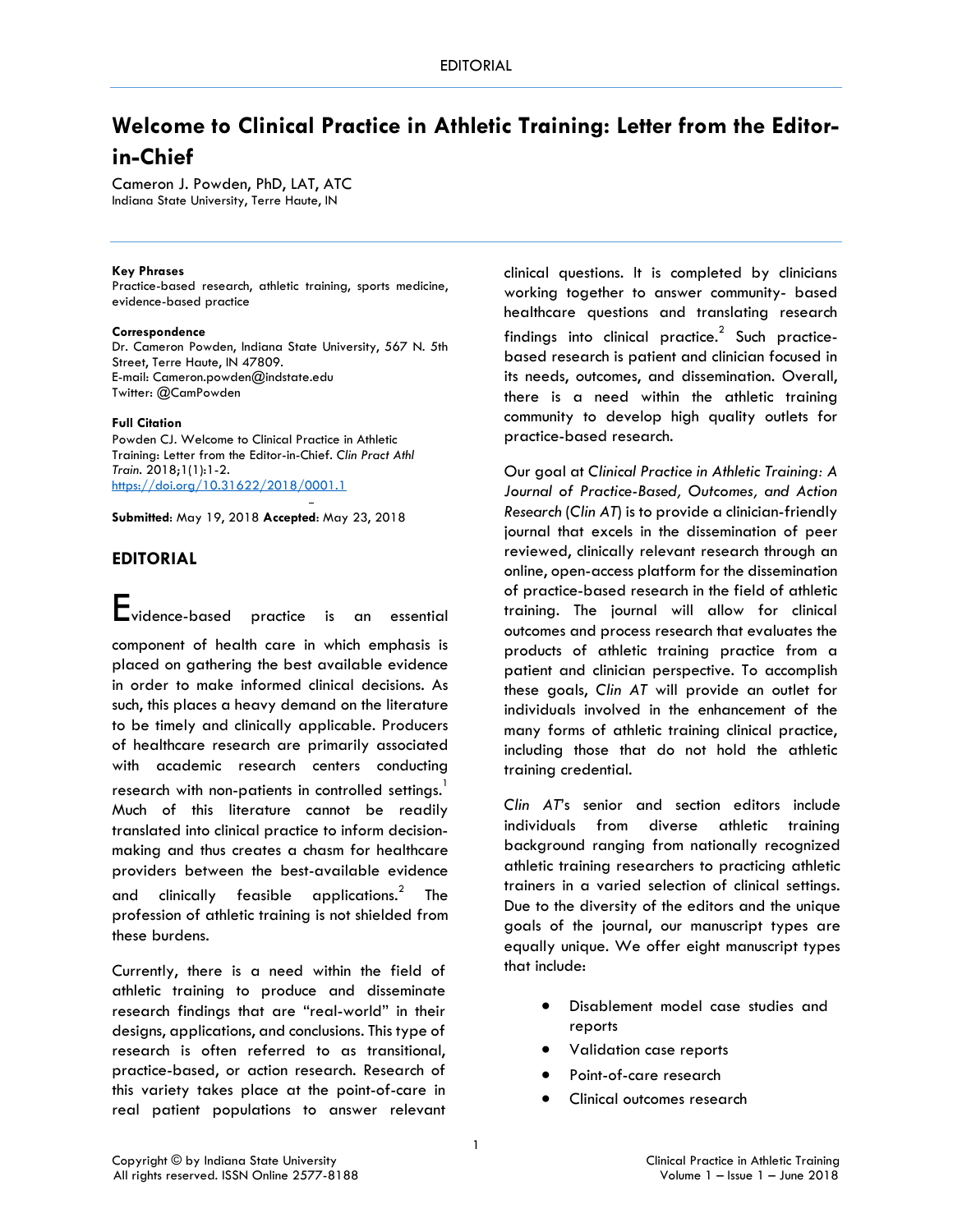- Quality improvement (PDSA cycle) reports
- Preceptor case studies
- Clinical expertise commentary
- Patient-centered care commentary

These manuscript types have been crafted to enhance the clinical applicability and application of findings within the clinical decision making process. Additionally, *Clin AT* has an international standard serial number (ISSN) from the Library of Congress and will be issuing a digital object identifier (DOI) for each published article. We feel that the diversity of our editorial board in combination with our unique manuscript types will allow for the cultivation of clinically applicable research.

We are formally inviting all athletic trainers and those involved in the athletic training profession (medical directors, physicians, physical therapists, mental health counselors, etc.) to engage with the journal as both a contributor, reader, and reviewer. We hope to provide the practicing athletic trainer the opportunity to highlight their clinical expertise in an accessible format. Finally, *Clin AT* invites comments about how we can meet the needs of our readers and the field of athletic training via e-mail.

# **REFERENCES**

- 1. Sauers EL, McLeod TC, Bay RC. Practicebased research networks, part I: clinical laboratories to generate and translate research findings into effective patient care. *J Ath Train*. 2012; 47(5): 549-556. [https://doi.org/10.4085/1062-6050-](https://doi.org/10.4085/1062-6050-47.5.11) [47.5.11](https://doi.org/10.4085/1062-6050-47.5.11)
- 2. Bowen SJ, Graham ID. From knowledge translation to engaged scholarship: promoting research relevance and utilization. *Arch Phys Med Rehabil*. 2013;94(1):S3-8. [https://doi.org/10.1016/j.apmr.2012.04.](https://doi.org/10.1016/j.apmr.2012.04.037) [037](https://doi.org/10.1016/j.apmr.2012.04.037)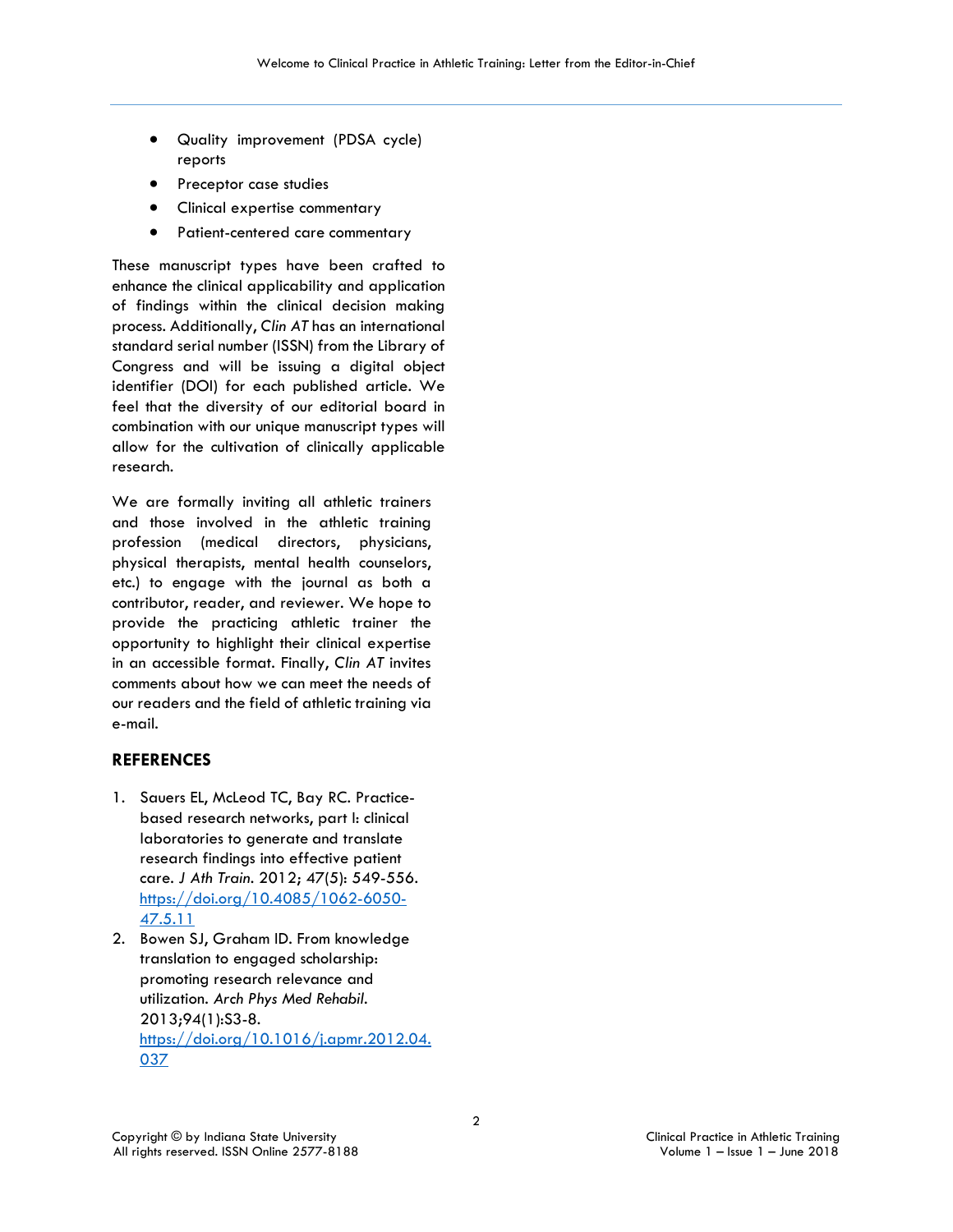# **Ankle Proprioception Training Program for Preventing Lateral Ankle Sprains in Adolescent Basketball Players: A Case Validation Study**

Matthew J. Rivera, DAT, LAT, ATC; Cameron J. Powden, PhD, LAT, ATC; Kenneth E. Games, PhD, LAT, ATC Indiana State University, Terre Haute, IN

# **ABSTRACT**

The purpose of this case validation study was to examine the effects of a previously established proprioception training program on the number of lateral ankle sprains in secondary school basketball players. The patient population consisted of 22 patients (5 females, 17 males, age =  $16±1$  years old, height =  $181.8 \pm 8.9$  cm, weight =  $74.8 \pm 12.8$  kg) from a small rural high school in Illinois. The team completed the proprioceptive training program as part of a warm-up supervised by the athletic trainer and took approximately five minutes to complete. The program was completed every day for five weeks with one additional week of maintenance exercises. The main outcomes assessed were the number of lateral ankle sprains, anterior reach distance from the Y-Balance Test, and Foot and Ankle Ability Measure (FAAM) Sport Scale scores. Data collection occurred at baseline (prior to starting the program), week 6, week 12, and follow-up. There were a total of 9 lateral ankle sprains and 3 re-injury throughout the course of the previous season without using the proprioceptive training program. There were 6 lateral ankle sprains and only 1 re-injury during this competition season. Anterior reach distances on the Y- Balance test improved from follow-up to week 6; but decreased from week 6 to week 12 and follow-up. FAAM Sport scale scores remained consistent throughout the duration of the season. The proprioceptive training program was effective in reducing the number of lateral ankle sprains in the adolescent population and helped improve anterior reach distance while patients were completing the exercise program. Athletic trainers should incorporate more proprioceptive training programs with their patient population as primary prevention measures.

#### **Key Phrases**

Injury risk reduction, clinician-rated outcomes, secondary school patient population

#### **Correspondence**

Dr. Matthew Rivera, Indiana State University, 567 N. 5th Street, Terre Haute, IN 47809. E-mail: mrivera11@sycamores.indstate.edu Twitter: @Matt\_RiveraAT

#### **Full Citation**

Rivera MJ, Powden CJ, Games KE. Ankle proprioception training program for preventing lateral ankle sprains in adolescent basketball players: A case validation study. *Clin Pract Athl Train.* 2018;1(1):3-10. <https://doi.org/10.31622/2018/0001.2>

**Submitted**: May 14, 2018 **Accepted**: May 23, 2018

# **ARTICLE CITATION AND SUMMARY**

*Schiftan GS, Ross LA, Hahne AJ. The effectiveness of proprioceptive training in preventing ankle sprains in sporting populations: A systematic review and meta- analysis. J Sci Med Sport. 2015;18:238-244*

 $\mathbf{W}_{\mathsf{e}}$  selected a guiding systematic review $^{\mathsf{l}}$ that examined the evidence regarding the use of ankle proprioceptive training programs and its influence on ankle sprain rates. The authors completed a comprehensive literature search of MEDLINE, CINAHL, SPORTDiscus, and PEDro through October 2013. Studies were evaluated using the following criteria: (1) study design was a moderate-to-high level randomized controlled trial (4/10 on the PEDro scale), (2) participants were physically active (regardless of previous ankle injury), (3) intervention group received proprioceptive training only compared to a control group (no proprioceptive training), and (4) the rate of ankle sprains was reported as a main outcome. The authors examined the number of participants, interventions, and injury rates. Seven of the initial 345 studies were included in the review totaling 3,726 patients. A comprehensive meta-analysis of all patients from the 7 included studies, regardless of history of injury, revealed a significant reduction in ankle sprain rates for the proprioceptive training group compared to the control group (relative risk = 0.65, 95% CI = 0.51-0.81). Proprioceptive training was statistically significant exclusively as a primary preventative measure (relative risk  $= 0.57$ , 95%  $CI = 0.34-0.97$ . The review concluded that proprioceptive training programs are effective at reducing the incidence rates of lateral ankle sprains, including those with a history of ankle sprains.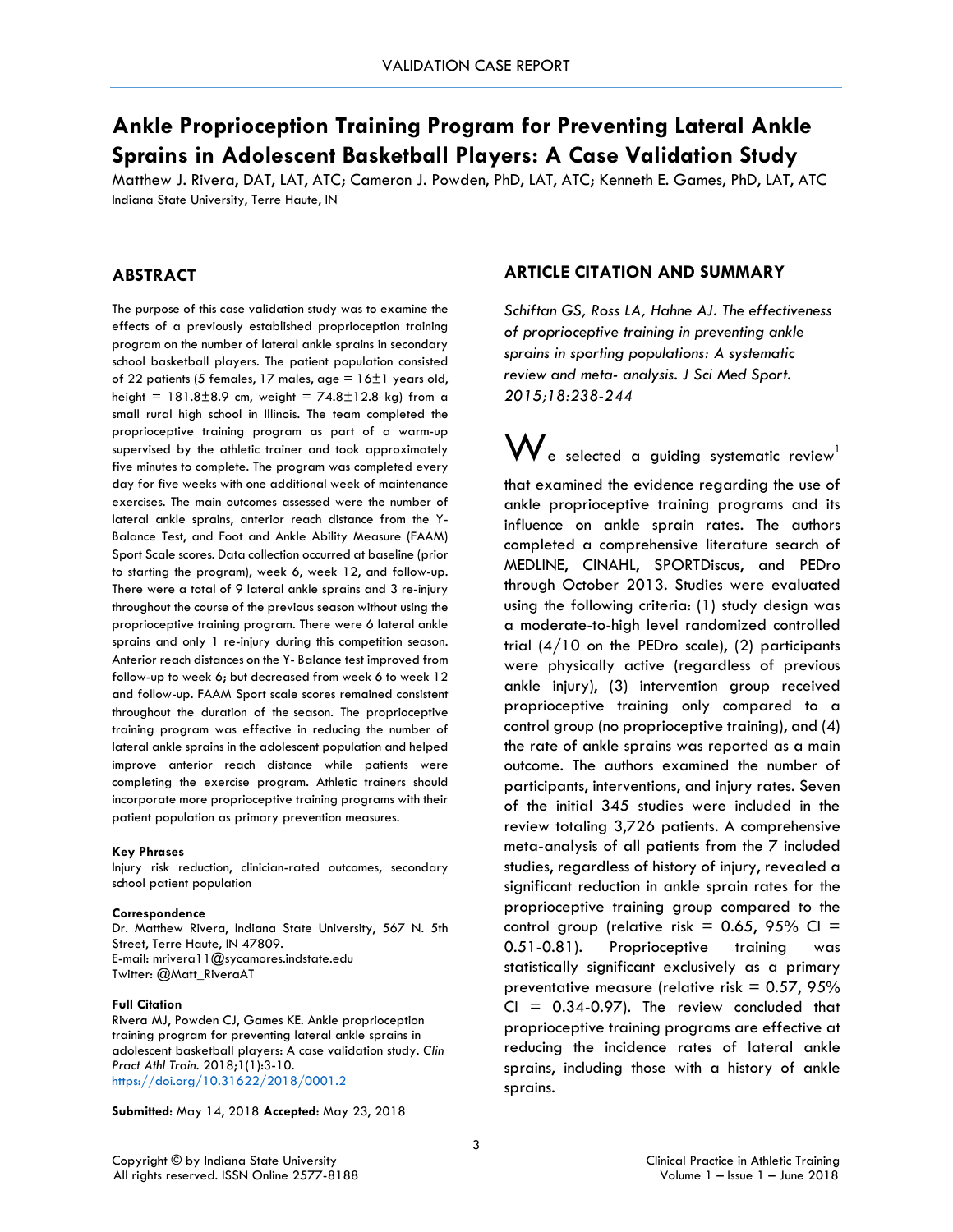# **OBJECTIVE**

The purpose of our validation case study was to examine whether the use of a previously established ankle proprioceptive training program would effectively reduce the number of lateral ankle sprains in secondary school (grades 9-12) patients, which student-athletes were competing in basketball.

Additionally, we investigated the use of the proprioceptive training program on dynamic balance (Y-Balance Test) and perceived function of the ankle (Foot and Ankle Ability Measure Sport).

# **PATIENT POPULATION**

The clinical practice setting was a secondary school in rural Illinois. Both female and male basketball programs from one secondary school were utilized for the project. Twenty-two patients (5 females, 17 males, age  $= 16 \pm 1$  years old, height =  $181.8 \pm 8.9$  cm, weight =  $74.8 \pm 12.8$  kg) completed the proprioceptive training program throughout the basketball season. Patients were included regardless of ankle sprain history and were free of injury at the onset of the proprioceptive training program. There were 8 males and 3 females with a history of previous ankle sprains.

# **INTERVENTION**

The proprioceptive training program (Table 1) was developed based on recommendations provided by a study in the guiding review.2 Each participant completed the proprioceptive training program as a part of a structured, active, group warm-up supervised by the athletic trainer. The program was initiated at the beginning of the competitive season and consisted of 5-week long phases of increasing difficulty based on individual participant performance and concluded at the end of week four with a maintenance week (week 5). The first 4 phases (weeks 1 through 4 ) required patients to complete 5 training sessions per week for approximately 15 to 20 minutes

total per week. The final phase (week 5) consisted of maintenance exercises 3 times for approximately 10 minutes total per week. During each session, 3 to 4 tasks were completed. The patients did not complete the program on game days.

The program (Table 1) consisted of single leg stance on flat surface, dribbling a basketball on a single leg, double leg stance on a balance board, single leg stance on a balance board, and dribbling a basketball in a single leg stance on the balance board (Figure 1).2 Each task was part of a progression and not every task was completed each day. Each exercise was performed for 30 seconds on each leg with a 30 second rest period between each exercise. Each task was completed with eyes open initially and progressed to eyes closed in the subsequent phases. The balance boards were constructed using a round, precut 16-inch board. A piece of round plastic tubing approximately 5 inches wide was adhered to the middle of the board.



**Figure 1.** Balance boards created for the proprioceptive training program.

If a participant missed 5 consecutive days or was unable to perform the outcome assessments, the patient's data were not used in the analysis. Patients were excluded from the outcome assessment if they had an injury that prevented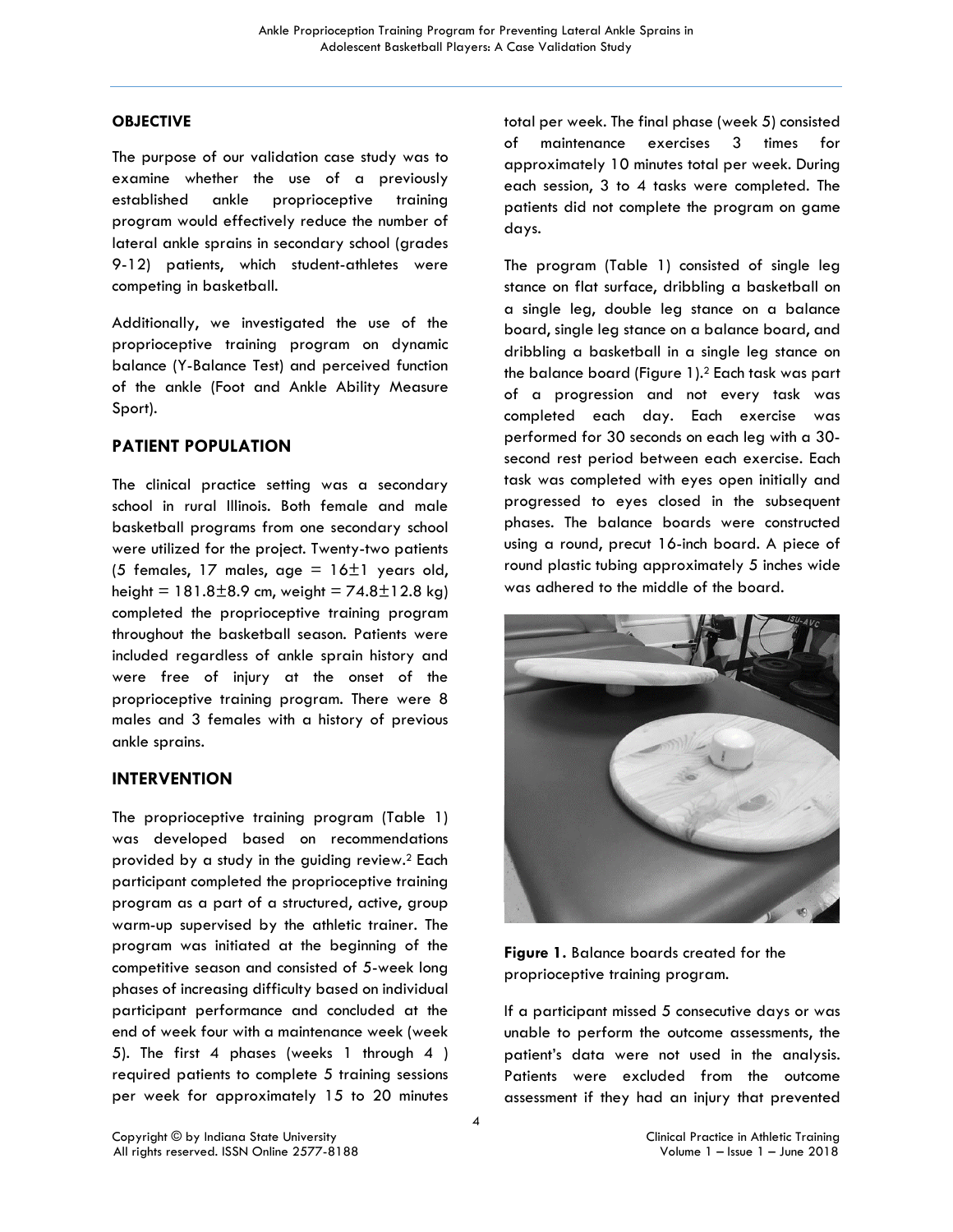them from bearing weight on a single leg to perform the anterior reach distance at the time of data collection.

Outcomes were assessed before starting the proprioceptive training program (baseline), at the conclusion of the training program (week 6), 6 weeks after conclusion (week 12), and at the end of the season (follow-up). Outcomes data were collected before patients participated in practice. The 3 main outcomes that were assessed throughout the data collection period were number of lateral ankle sprains, anterior reach distances on the star excursion balance test, and the Foot and Ankle Ability Measure (FAAM) Sport Scale.

| Week     | Surface | <b>Eyes</b> | <b>Exercises</b>                             |
|----------|---------|-------------|----------------------------------------------|
| Week 1   | Floor   | Open        | Single leg stance                            |
|          |         | Open        | Single leg stance with leg swing             |
|          |         | Open        | Single leg squat $(30^{\circ} - 45^{\circ})$ |
|          |         | Open        | Single leg stance while dribbling ball       |
| Week 2   | Floor   | Closed      | Single leg stance                            |
|          |         | Closed      | Single leg stance with leg swing raised      |
|          |         | Closed      | Single leg squat $(30^{\circ} - 45^{\circ})$ |
| Week 3   | Board   | Open        | Single leg stance                            |
|          |         | Open        | Single leg stance with leg swing raised      |
|          |         | Open        | Single leg squat (30°-45°)                   |
|          |         | Open        | Double leg stance while rotating the board   |
| Week 4   | Board   | Closed      | Single leg stance                            |
|          |         | Open        | Single leg stance with leg swing raised      |
|          |         | Open        | Single leg squat (30°-45°)                   |
|          |         | Open        | Single leg stance while rotating the board   |
| Week 5-6 | Board   | Closed      | Single leg stance                            |
|          |         | Open        | Single leg squat (30°-45°)                   |
|          |         | Open        | Single leg stance while rotating the board   |
|          |         | Open        | Single leg stance while dribbling the ball   |

**Table 1.** Proprioceptive Training Program.

**Table 2.** Means (± Standard Deviations) for all Main Outcome Measures.

|                               | <b>Baseline</b>  | Week 6                        | Week 12          | Follow-Up                     |
|-------------------------------|------------------|-------------------------------|------------------|-------------------------------|
| <b>Y-Balance Test (%)</b>     |                  |                               |                  |                               |
| <b>Anterior Dominant Limb</b> | $84.23 \pm 7.48$ | $86.82 \pm 6.60$ <sup>a</sup> | $83.79 \pm 6.44$ | $83.23 \pm 6.63$ <sup>b</sup> |
| Non-Dominant Limb             | $84.58 \pm 7.82$ | $87.89 \pm 8.43$ <sup>a</sup> | $84.09 \pm 7.64$ | $83.05 \pm 6.19$ <sup>b</sup> |
| <b>FAAM Sport scale</b>       |                  |                               |                  |                               |
| Score                         | $31.32 \pm 1.76$ | $30.55 \pm 3.99$              | $31.09 \pm 3.07$ | $31.36 \pm 2.26$              |
| Perceived Function (%)        | $96.91 \pm 5.38$ | $99.14 \pm 3.23$ <sup>a</sup> | $99.32 \pm 2.34$ | $99.09 \pm 2.94$              |

 a=Significantly different from pre-intervention at *p*<0.05, b=Significantly different from week 6 (termination of intervention) at *P*>0.05.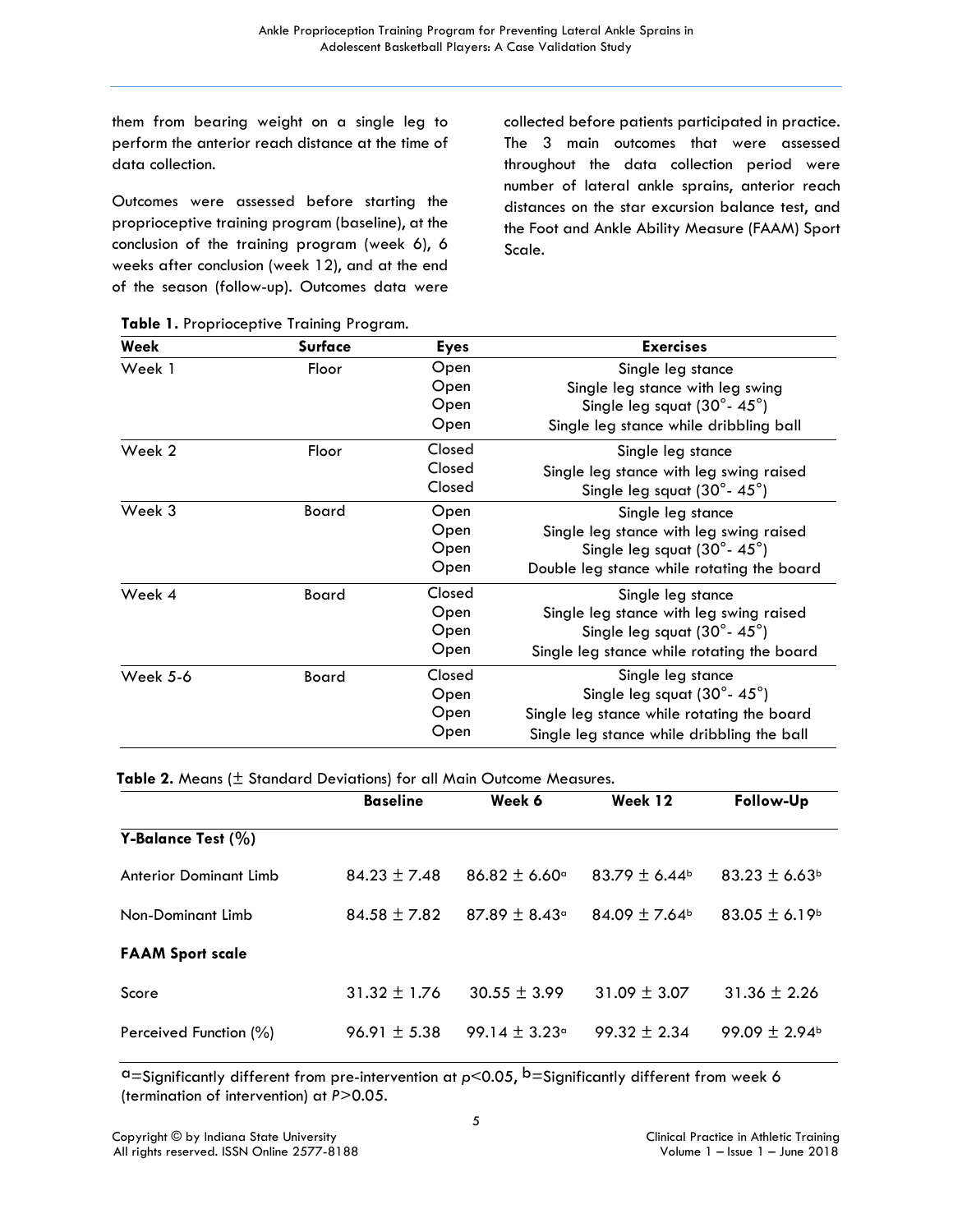Ankle sprains were evaluated by the athletic trainer and defined as an injury localized to the lateral ankle (indicated by positive anterior drawer test and inversion stress test), required at least 48 hours of activity modification, and documented in the electronic medical record system (EMR). The number of ankle sprains were compared to the number of ankle sprains in the same population in the previous season that also fit the definition of injury and treatment outlined above.

The anterior reach distance on the Y-Balance Test was utilized to assess any changes in dynamic postural control throughout the duration of the proprioceptive training program.3,4 The Y-Balance Test has been shown to have good reliability and validity in assessing dynamic postural control as an indicator of LE injury in the adolescent population.4 The same evaluator collected anterior reach distances using a standard tape measure secured to the floor. Patients were instructed to place their big toe at the 0 indicator on the tape measure and to reach the opposite foot as far as they could straight ahead while maintaining single leg balance.4 The distance was recorded at the most distal aspect of the reach foot. Each patient completed three practice trials followed by three testing trials. Reach distances were normalized to patient height and classified as dominant limb or non-dominant limb. A trial was void if they could not maintain the single leg stance, stance foot was lifted off the ground, or of the non-stance limb touched the ground.4

Perceived ankle function was measured using the FAAM Sport scale. The FAAM has been demonstrated to detect self-reported functional deficits in those with chronic ankle instability and a range of other musculoskeletal conditions in the foot and ankle.5,6 Patients were given an electronic version of the FAAM Sport scale and instructed to complete the form based on their current symptom score. Each item on the FAAM Sport scale is an 8-item measure scored on a 5 point Likert scale of 0-4.57 Zero indicating the

patient could not complete the task and "4" indicating the patient had no difficulty completing the task.<sup>5,7</sup>

A 4x2 repeated measures ANOVA was used to assess differences in anterior reach scores over time (baseline, week 6, week 12, follow-up) and between limbs (dominant, non-dominant). A oneway ANOVA was used to examine FAAM Sport scale differences over time. Post hoc analysis was completed using Fishers LSD test. Significance was set a-priori at *P*<0.05. All statistical analyses were completed using SPSS Version 24 (IBM Corp. Released 2016. IBM SPSS Statistics for Windows, Version 24.0. Armonk, NY: IBM Corp.). The number of ankle sprains was extracted from an EMR and compared to data from the year prior to the implementation of the proprioceptive training program.

# **MAIN FINDINGS**

Nine first time lateral ankle sprains were sustained in the competition year prior to the proprioceptive training program. During the proprioceptive training program year, 6 first time lateral ankle sprains were sustained. In the previous year, 3 patients sustained a second lateral ankle sprain to the same ankle in the same competition year. While using the proprioceptive training program, only 1 patient sustained a re-injury in the same competition year. There were no major changes in competition level, number of patients, training schedules, competition schedules, etc.

A significant time main effects was found for anterior reach distance (*P*<0.001). Post hoc analysis indicated that anterior reach distances were significantly greater at six 6 weeks compared to baseline (*P*<0.001), week 12 (*P* =0.003), and follow-up (*P*<0.001). No other significant differences were found between each time point (*P*>0.17). There was no limb main effect for the anterior reach distances (P=0.58). There was no time by limb interaction detected (*P*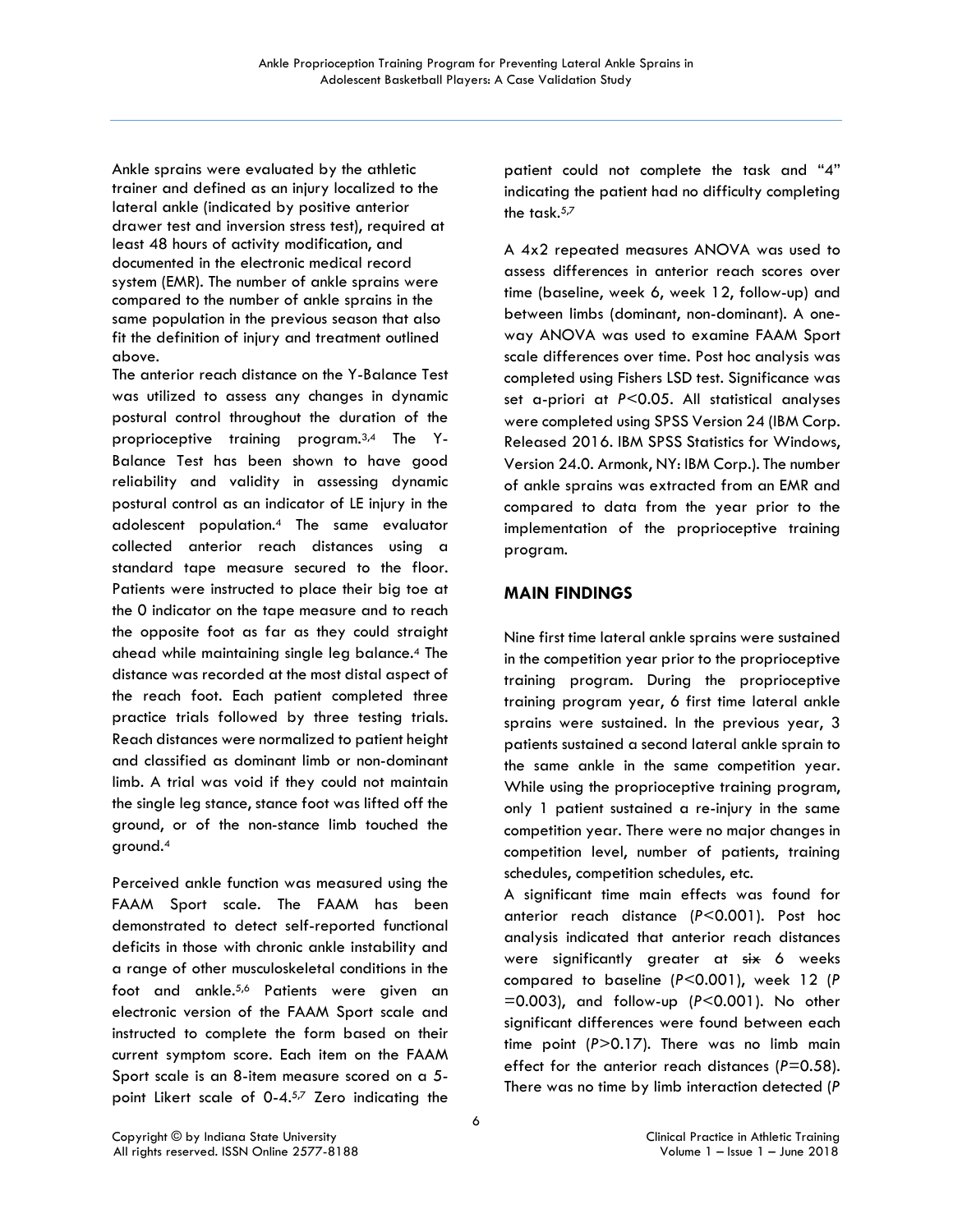$=0.51$ ). After patients, ceased participation in the proprioception training program anterior reach distances decreased in both dominant and nondominant limbs.

There was no time main effect for FAAM Sport scale scores throughout data collection (*P* =0.56). There was no time main effect in the perceived level of function (0-100% scale) on the FAAM Sport scale (*P*=0.56) (Table 2).

# **DISCUSSION**

No statistical tests were used to compare the rates of ankle sprains due to the small patient population; rather, the number of ankle sprain were reported. Our findings are consistent with other literature investigating the use of proprioceptive training programs to prevent lateral ankle sprains.1,2,8-10 Specifically, from investigations within the guiding review, both the number of initial injury and re-injury rates decreased for patient populations utilizing the proprioceptive training programs.<sup>1</sup> However, perhaps a greater achievement in the reduction of ankle sprains is time saved treating these injuries. Athletic trainers spend an increased amount of time treating patients with time-loss injuries compared to non-time-loss injuries.11 Athletic trainers primarily use therapeutic exercise and neuromuscular reeducation as treatments for patients with ankle sprains.<sup>11</sup> This current study suggests that athletic trainers can reduce the amount of ankle sprains they are treating and further reduce the amount of time spent treating ankle sprains by using a primary prevention program targeting proprioception.

The results from the current study suggest that proprioceptive training programs can improve dynamic balance as we identified increases in anterior reach distances from baseline to week 6. Further evidence of the improvements are indicated by the decreases in anterior reach distances at week 12 and follow-up once compliance rates dropped. This reduction in scores

highlights the need to assure compliance with proprioceptive training programs to ensure optimal outcomes. A similar investigation looking at balance improvements with the use of neuromuscular training also found comparable improvements in the SEBT.12 Similar to the current investigation the authors found improvements in the reach distances after a 6 week program targeted at neuromuscular control.12 However, the previous study utilized a program that also incorporated strength and plyometric exercise with longer training sessions.<sup>12</sup> Furthermore, other investigations examining dynamic balance found an 8-week balance and strength program to increase the anterior reach distances in collegiate female soccer players.13 The program focused primarily on strength and conditioning for more elite athletes compared to the current investigation. However, the findings of improved dynamic balance with a targeted program are similar. Overall, the use of the proprioceptive training program can help patients improve dynamic balance and thus could reduce the risk of suffering an ankle sprain.

There was no time main effect for FAAM Sport scale scores suggesting that the proprioceptive training program did not change perceived foot and ankle function. There was also no time main effect for perceived level of function ranked from 0-100% function. Other investigations implementing rehabilitative protocols or proprioceptive training programs have found improvements in FAAM scores.14,15 However, these previous investigations used participants that had chronic ankle instability whereas the current investigation used healthy subjects from baseline. The patients in this study were athletes functioning at a high level with no disability to start. Previous research has shown that participants that are healthy have higher FAAM scores and therefore could have had a ceiling effect on FAAM scores in the current project.<sup>5</sup> Future investigations should focus on the use of a proprioceptive training program and severity of ankle sprains that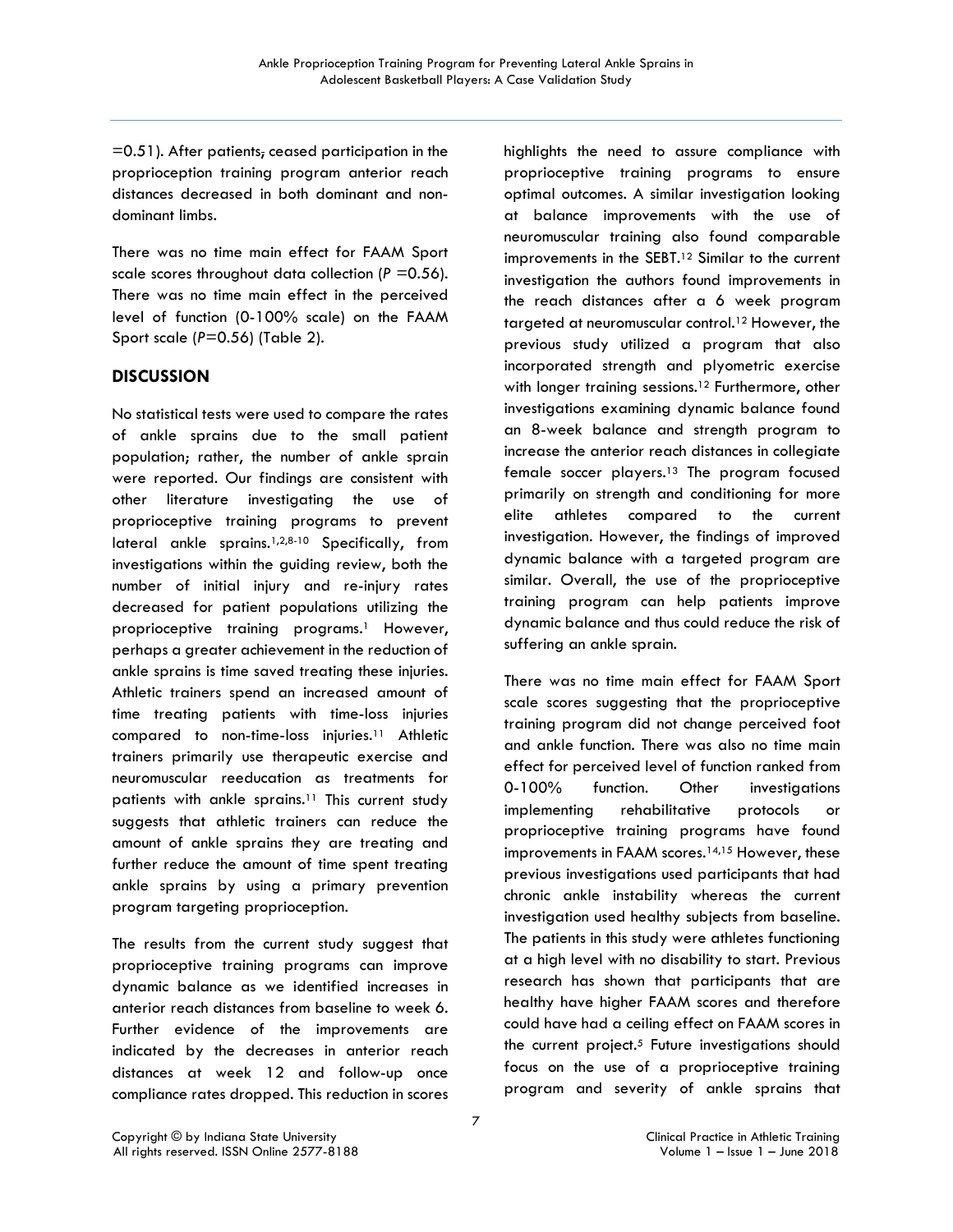patients sustain. Additionally, future studies should investigate the influences of a prophylactic proprioception training program and the amount of time patients take to return to baseline outcome scores.

In order to be more proactive in injury reduction, athletic trainers should attempt to incorporate more preventative measures in their clinical practice. By becoming more proactive, athletic trainers can reduce the amount of time spent treating initial injury and re-injuries for ankle sprains.11 Neuromuscular reeducation is the second most common intervention used when treating ankle sprains in the secondary school setting.<sup>11</sup> Treating from a reactionary standpoint after a patient is injured may costs athletic trainers more time and limits their focus on other aspects of their duties. By becoming more proactive in using neuromuscular training as a prevention method, athletic trainers can reverse this cycle. Furthermore, by decreasing the amount of injuries sustained athletic trainers can help combat inflating healthcare costs and long-term consequences of injury such as chronic ankle instability and osteoarthritis.

The implementation of a prevention program can be a difficult task to accomplish, especially in settings where no previous effort in injury prevention has been made. There are a variety of variables that should be considered and accounted for to successfully implement a prevention program. First, the time required for patients, coaches, and practitioners to complete the prevention program is considered a limitation of injury prevention.16 In an investigation looking at a comprehensive prevention program in youth football, investigators found coaches were 87% less likely to not implement a prevention program if they felt the time required was too long.<sup>16</sup> However, through this case validation the investigators implemented a program with a realistic length to track changes in positive outcomes. The overall time required was less than 5 minutes per player, per day, totaling only 25-

30 minutes for the entire week. Additionally, the proprioceptive training program was implemented as a component of a team warm up before practice each day to ensure daily compliance for each player. As previously established, compliance rates with injury prevention measures can greatly improve the outcomes seen for participants.17 Additionally, it has been shown that supervised programs (either by athletic trainer or coaches) are likely to have higher adherence rates than unsupervised programs.17,18 Athletic trainers need to evaluate their clinical practice, the common injuries they treat, and the time required to implement a prevention program for such injuries to leverage compliance from coaches, patients, and stakeholders.

Data collection, management, and analysis was simple and effective for this clinical practice site. The EMR in the project, which was already in place at the clinical practice site, was utilized to store and protect data. The use of electronic fillable PDFs made data collection for the FAAM Sport score easy. Data collection periods were quick and efficient with 1 athletic training student facilitating the FAAM Sport scale administration and 1 athletic trainer measuring the anterior reach distances. Data were downloaded from the EMR and exported onto a Microsoft Excel 2016 (Microsoft Corp, Richmond WA) sheet for analysis. Athletic trainers should explore the data management capabilities of their record systems in place; additionally, athletic trainers should investigate which clinician and patient reported outcomes would be most appropriate to track based on their patient population, needs, time, and prevention methods being implemented. Resources such as money, equipment, and training are required for the implementation of prevention practices. However, for this project, the only associated costs were those required for the building of the balance boards, which was minimal. The budget for a program used in this project was small and the time required to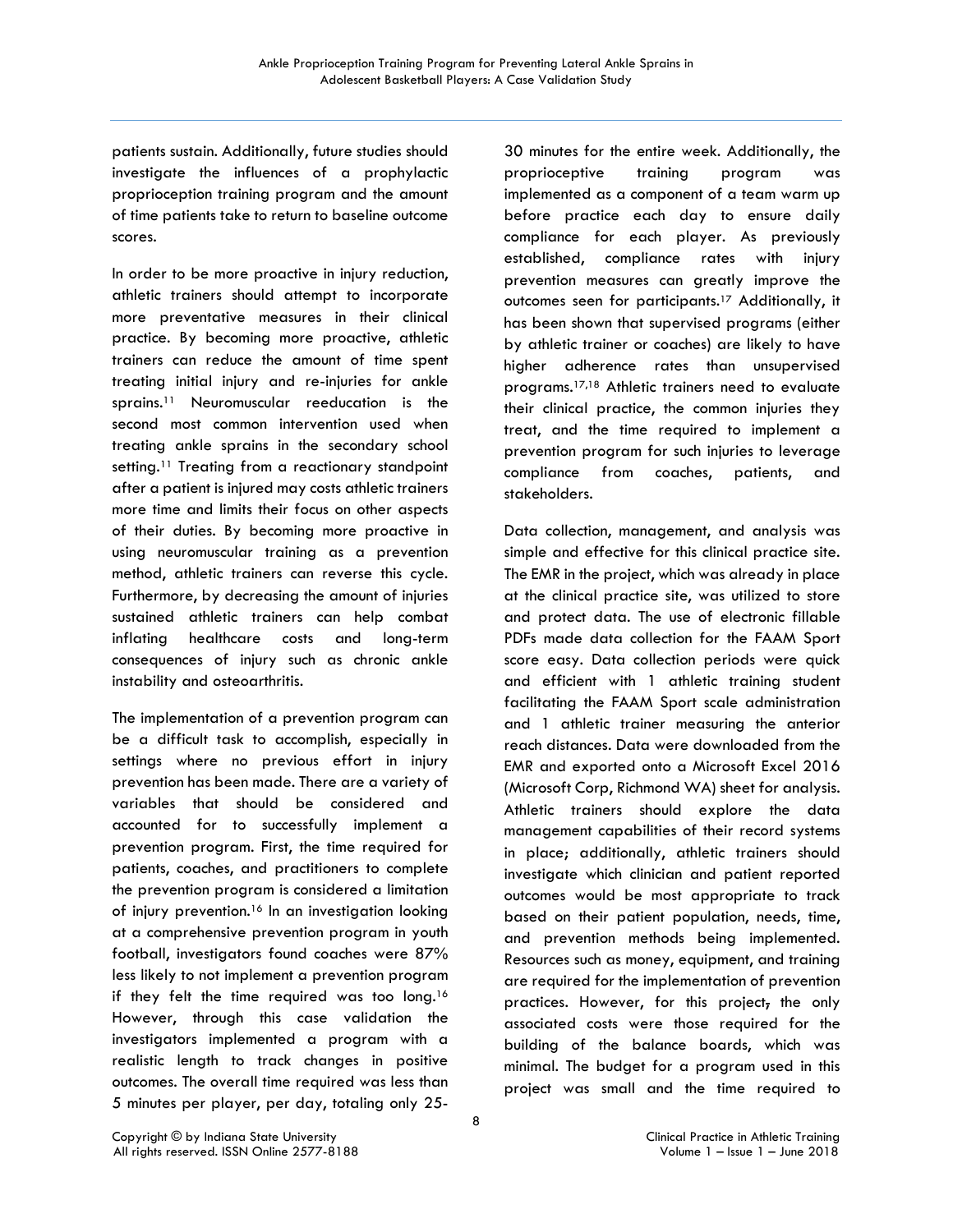complete the exercises was minimal. Athletic trainers should leverage resources and positive relationships with coaches to explore options for prevention program implementation.

# **CLINICAL BOTTOM LINE**

The findings from this case validation study concur with the guiding systematic review and metaanalysis that the use of proprioceptive training programs are effective in the reduction of lateral ankle sprains. Additionally, the use of the proprioceptive training program also improved dynamic stability and postural control of patients as the anterior reach distances of the Y-Balance Test increased. Athletic trainers should begin to examine their own clinical practice to determine the feasibility of implementing a proprioceptive training program with their patient population to reduce the incidence of ankle sprains.

# **REFERENCES**

1. Schiftan GS, Ross LA, Hahne AJ. The effectiveness of proprioceptive training in preventing ankle sprains in sporting populations: A systematic review and metaanalysis. *J Sci Med Sport.* 2015;18(3):238- 244. [https://doi.org/10.1016/j.jsams.2014.04.0](https://doi.org/10.1016/j.jsams.2014.04.005)

[05](https://doi.org/10.1016/j.jsams.2014.04.005)

- 2. McGuine TA, Keene JS. The effect of a balance training program on the risk of ankle sprains in high school athletes. *Am J Sports Med.* 2006;34(7):1103-1111. [https://doi.org/10.1177/0363546505284](https://doi.org/10.1177/0363546505284191) [191](https://doi.org/10.1177/0363546505284191)
- 3. Gribble PA, Hertel J, Plisky P. Using the Star Excursion Balance Test to assess dynamic postural-control deficits and outcomes in lower extremity injury: A literature and systematic review. *J Athl Train.*  2012;47(3):339-357. [https://doi.org/10.4085/1062-6050-](https://doi.org/10.4085/1062-6050-47.3.08) [47.3.08](https://doi.org/10.4085/1062-6050-47.3.08)
- 4. Plisky PJ, Rauh MJ, Kaminski TW, Underwood FB. Star Excursion Balance Test as a predictor of lower extremity injury in high school

basketball players. *J Orthop Sports Phys Ther.*  2006;36(12):911-919.

<https://doi.org/10.2519/jospt.2006.2244>

- 5. Carcia CR, Martin RL, Drouin JM. Validity of the Foot and Ankle Ability Measure in athletes with chronic ankle instability. *J Athl Train.*  2008;43(2):179-183. [https://doi.org/10.4085/1062-6050-](https://doi.org/10.4085/1062-6050-43.2.179) [43.2.179](https://doi.org/10.4085/1062-6050-43.2.179)
- 6. Martin RL, Irrgang JJ, Burdett RG, Conti SF, Van Swearingen JM. Evidence of validity for the Foot and Ankle Ability Measure (FAAM). *Foot Ankle Int.* 2005;26(11):968-983. [https://doi.org/10.4085/10.1177/107110](https://doi.org/10.4085/10.1177/107110070502601113) [070502601113](https://doi.org/10.4085/10.1177/107110070502601113)
- 7. Cosby NL, Hertel J. Clinical assessment of ankle injury outcomes: Case scenario using the foot and ankle ability measure. *J Sport Rehabil.* 2011;20(1):89-99. <https://doi.org/10.1123/jsr.20.1.89>
- 8. Emery CA, Rose MS, McAllister JR, Meeuwisse WH. A prevention strategy to reduce the incidence of injury in high school basketball: A cluster randomized controlled trial. *Clin J Sport Med.* 2007;17(1):17-24. [https://doi.org/10.1097/JSM.0b013e3180](https://doi.org/10.1097/JSM.0b013e31802e9c05) [2e9c05](https://doi.org/10.1097/JSM.0b013e31802e9c05)
- 9. Mohammadi F. Comparison of 3 preventive methods to reduce the recurrence of ankle inversion sprains in male soccer players. *Am J Sports Med.* 2007;35(6):922-926. [https://doi.org/10.1177/0363546507299](https://doi.org/10.1177/0363546507299259) [259](https://doi.org/10.1177/0363546507299259)
- 10. Verhagen E, van der Beek A, Twisk J, Bouter L, Bahr R, van Mechelen W. The effect of a proprioceptive balance board training program for the prevention of ankle sprains: A prospective controlled trial. *Am J Sports Med.* 2004;32(6):1385-1393. [https://doi.org/10.1177/0363546503262](https://doi.org/10.1177/0363546503262177) [177](https://doi.org/10.1177/0363546503262177)
- 11. Simon JE, Wikstrom EA, Grooms DR, Docherty CL, Dompier TP, Kerr ZY. Athletic training service characteristics for patients with ankle sprains sustained during high school athletics. *J Athl Train.* Forthcoming 2018. [https://doi.org/10.4085/1062-6050-449-](https://doi.org/10.4085/1062-6050-449-16) [16](https://doi.org/10.4085/1062-6050-449-16)
- 12. McLeod TC, Armstrong T, Miller M, Sauers JL. Balance improvements in female high school basketball players after a 6-week neuromuscular-training program. *J Sport*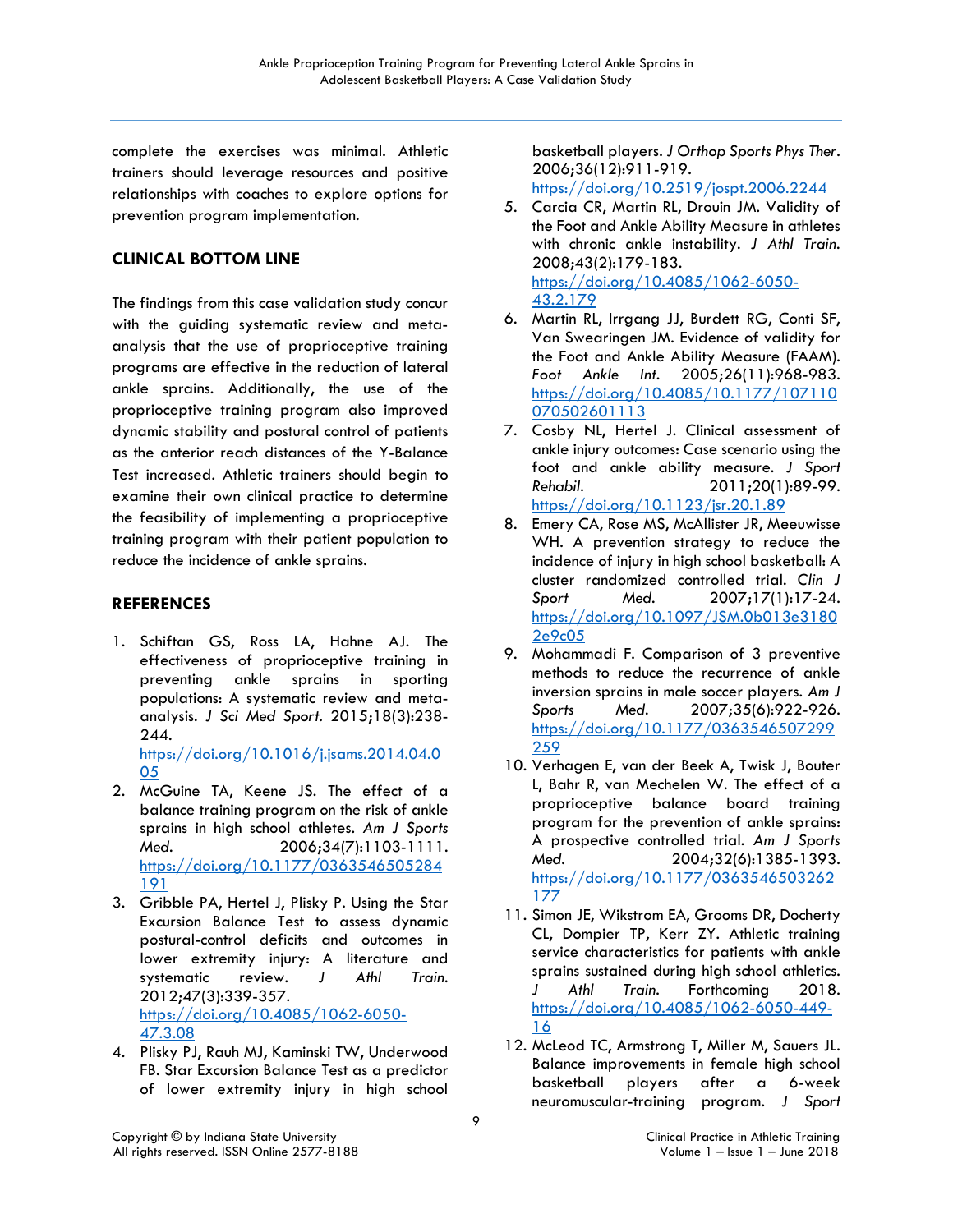*Rehabil.* 2009;18(4):465-481. <https://doi.org/10.1123/jsr.18.4.465>

- 13. Ness BM, Comstock BA, Schweinle WE. Changes in dynamic balance and hip strength after an eight-week condiitoning program in NCAA division 1 female soccer (football) athletes. *Int J Sports Phys Ther.*  2016;11(7):1054-1064.
- 14. Wright CJ, Linens SW, Cain MS. A randomized controlled trial comparing rehabilitation efficacy in chronic ankle instability. *J Sport Rehabil.* 2017;26(4):238- 249. [https://doi.org/10.1123/jsr.2015-](https://doi.org/10.1123/jsr.2015-0189) [0189](https://doi.org/10.1123/jsr.2015-0189)
- 15. Schaefer JL, Sandrey MA. Effects of a 4-week dynamic-balance-training program supplemented with Graston instrumentassisted soft-tissue mobilization for chronic ankle instability. *J Sport Rehabil.*  2012;21(4):313-326.
- <https://doi.org/10.1123/jsr.21.4.313> 16. Soligard T, Nilstad A, Steffen K, et al.
- Compliance with a comprehensive warm-up programme to prevent injuries in youth football. *Br J Sports Med.* 2010;44(11):787- 793. [https://doi.org/10.1136/bjsm.2009.07067](https://doi.org/10.1136/bjsm.2009.070672)

[2](https://doi.org/10.1136/bjsm.2009.070672)

- 17. van Reijen M, Vriend I, van Mechelen W, Finch CF, Verhagen EA. Compliance with sport injury prevention interventions in randomised controlled rials: A systematic review. *Sports Med.* 2016;46(8):1125-1139. [https://doi.org/10.1007/s40279-016-](https://doi.org/10.1007/s40279-016-0470-8) [0470-8](https://doi.org/10.1007/s40279-016-0470-8)
- 18. Steffen K, Meeuwisse WH, Romiti M, et al. Evaluation of how different implementation strategies of an injury prevention programme (FIFA 11+) impact team adherence and injury risk in Canadian female youth football players: A cluster-randomised trial. *Br J Sports Med.* 2013;47(8):480-487. [https://doi.org/10.1136/bjsports-2012-](https://doi.org/10.1136/bjsports-2012-091887) [091887](https://doi.org/10.1136/bjsports-2012-091887)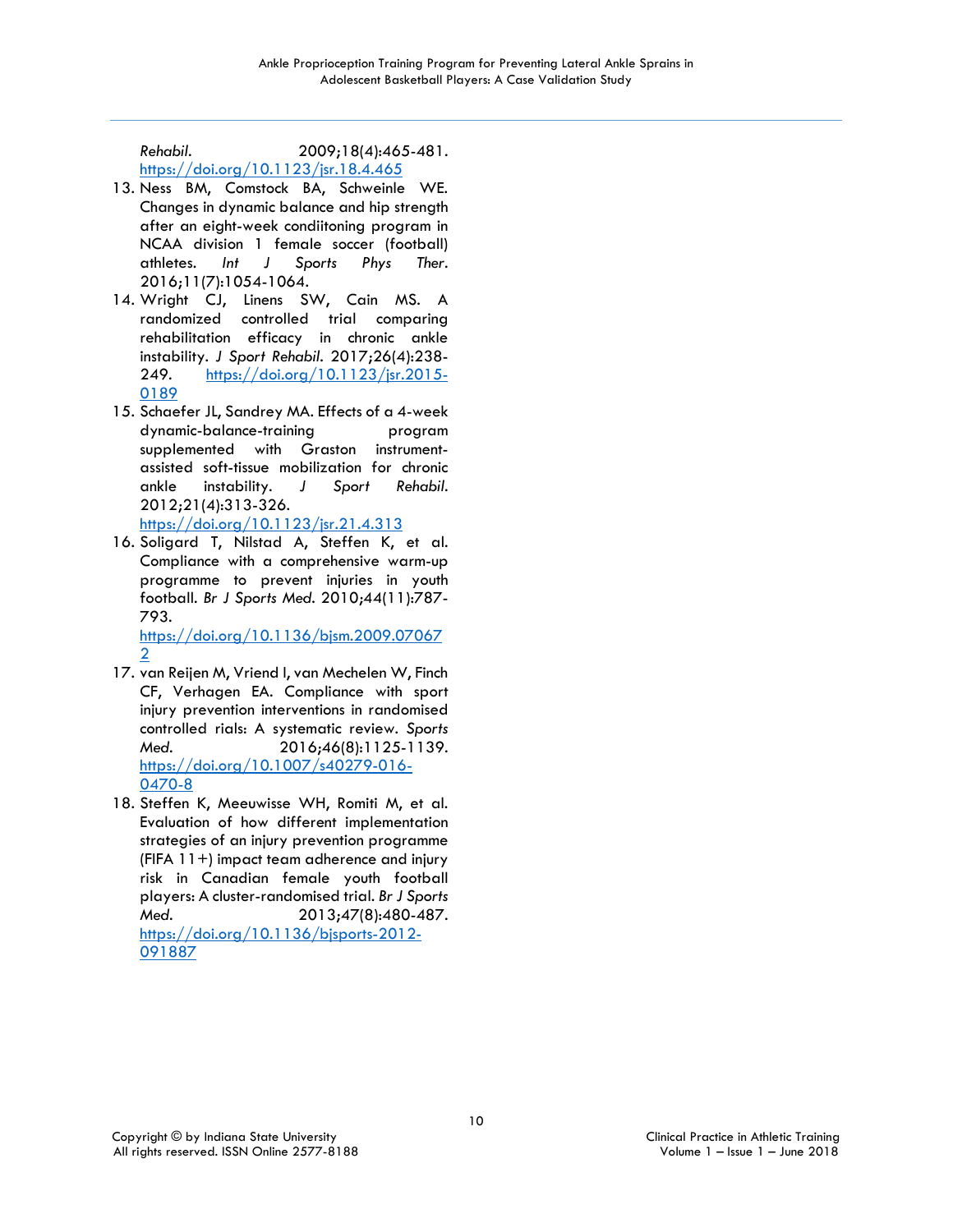# **Creating a LGBTQ+ Inclusive Culture in the Athletic Training Facility**

Sean M. Rogers, DAT, ATC $^{\rm l}$ ; Ashley K. Crossway, DAT, ATC $^{\rm 2}$ ; Patricia A. Aronson, PhD, LAT, ATC $^{\rm 3}$ <sup>1</sup>California State University, Northridge, Northridge, CA; <sup>2</sup>Nazareth College, Rochester, NY; <sup>3</sup>Lynchburg College, Lynchburg, VA

#### **Key Phrases**

Emotional Wellness and Mental Health, Pre-Participation Exams and Screening, Cultural Competency, Health Care Disparities

#### **Correspondence**

Dr. Sean Rogers, California State University, Northridge Department of Kinesiology, 18111 Nordhoff Street, Northridge, CA 91330-8287. E-mail: [sean.rogers@csun.edu](mailto:sean.rogers@csun.edu)  Twitter: @DATsearog

#### **Full Citation**

Rogers SM, Crossway AK, Aronson PA. Creating a LGBTQ+ inclusive culture in the athletic training facility. *Clin Pract Athl Train*. 2018;1(1):11-14. <https://doi.org/10.31622/2018/0001.3>

**Submitted**: May 15, 2018 **Accepted**: May 25, 2018

#### **COMMENTARY**

Lesbian, gay, bisexual, transgender, and queer individuals often fall under the umbrella acronym LGBTQ+ and are represented as a community.

However, each individual letter represents a distinct population with its own identity, challenges, and unique obstacles with regards to equity.<sup>1</sup> In recent years, there has been significant advancements in civil rights legislation and overall social acceptance of the LGBTQ+ community. Hallmark legislative victories including the right to marriage<sup>2</sup> and to openly serve in the Armed Forces3 have resulted in long overdue legal protections for the LGBTQ+ community. Despite these advances, LGBTQ+ individuals still disproportionately suffer from health disparities arising from stigmatization, oppression, and discrimination.  $4,5$  One significant societal barrier still adversely affecting the healthcare of LGBTQ+ individuals is the lack of healthcare providers that are both knowledgeable and capable of delivering culturally competent and inclusive patient care.5 Creating an inclusive environment welcoming LGBTQ+ individuals in the clinical setting is vital to healthcare of those within

the community. This paper serves to address inclusion of LGBTQ+ patients through patientcentered care in the athletic training facility. Current literature suggests that one of the most predominant health disparities among the LGBTQ+ community is dissatisfaction and avoidance of healthcare as a whole, which directly leads to suboptimal patient outcomes.5,6 Recent trends in healthcare promote practitioners utilizing a patient- centered approach focusing on the identity of a patient, and how it relates to overall Health Related Quality of Life(HRQOL).<sup>7</sup> Adherence to this approach better serves and respects the identity of patient populations.7,8 The theoretical framework of contemporary disablement models, such as the Nagi Model, challenges clinicians to simultaneously address multiple aspects of health and wellbeing for overall improved patient outcomes.<sup>9</sup> In order for healthcare practitioners to provide quality patient care, and achieve appropriate patient outcomes for individuals of many diverse backgrounds, cultures, and identities, it is imperative to use a patient-centered approach.

# **The Importance of Identity and Patient-Centered Care**

Utilizing a patient-centered approach requires the clinician to consider the patient's identity and how it contributes to the overall disability and societal implication of the injury or pathology. $7,8$ The identity of LGBTQ+ patients, as with all patients, is multidimensional and includes the interests, goals, dreams, and desires derived from the intricacies of patients' past experiences. Utilization of a disablement model in conjunction with an understanding of a patient identity helps the practitioner create targeted interventions to best address the etiology of the injury or illness being treated. This practice in healthcare is what is known as patient- centered care. Patient-centered care is an approach to healthcare that focuses on the unique qualities of each individual patient. $7,8$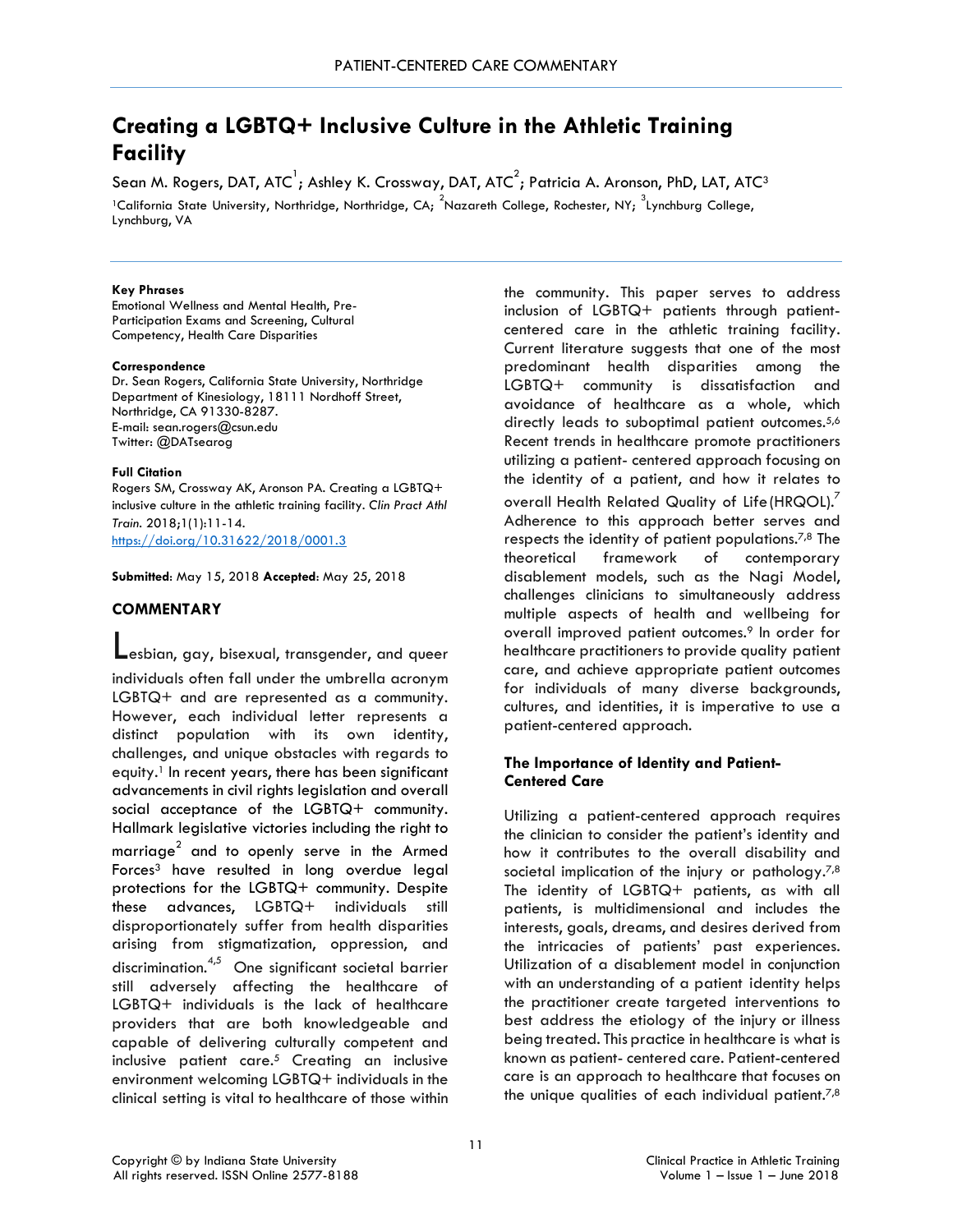This approach to healthcare is driven by active patient participation and less by cliniciandominated dialogues.7,8 The patient-centered approach creates a clinician-patient relationship that is rooted in trust, empathy, understanding, and collaboration with respect to the patient's identity.<sup>7,8</sup> In practice, a patient-centered approach to healthcare has been found to increase efficiency of care, improve patient outcomes, increase HRQOL, reduce patient discomfort, and more adequately address patient concerns regarding healthcare.  $8,10$ 

## **Healthcare Disparities of LGBTQ+ Individuals**

Specific to the LGBTQ+ community, patientcentered care can mean the difference between an individual feeling comfortable enough to seek care and avoiding healthcare all together. A recent study published in the, *Journal of Homosexuality,* found that 37% of LGBTQ+ young adults do not disclose their identity to healthcare providers due to concerns over potential discrimination, internalized stigmas, fear of rejection, or a belief that health and LGBTQ+ identity are not related.<sup>6</sup> Apprehension towards seeking healthcare either in part by not feeling comfortable disclosing personal information, or in full by complete avoidance of seeking healthcare can be detrimental to the HRQOL of LGBTQ+ individuals.

Apprehension of LGBTQ+ individuals in seeking healthcare can be especially problematic for athletic trainers (ATs) particularly those practicing in traditional sports-focused settings at the professional, collegiate, or secondary school levels. While organizations such as the National Collegiate Athletic Association (NCAA) have made a concerted effort to create a more inclusive environment in sports, ideologies supporting homonegativity are still prevalent in all competitive levels of sport subculture in western society.<sup>11</sup> Athletic trainers, especially in the aforementioned settings, are often the point of care for a disproportionately large number of patients. Given the close proximity with athletics, an ideology of homonegativity can either intentionally or unintentionally permeate into the clinic climate.

Consciously or unconsciously supporting and reinforcing a homonegative ideology in an

athletic training facility can substantiate lingering societal stiamas of LGBTQ+ individuals. Such an environment can prevent LGBTQ+ patients from seeking care from an AT, or disclosing pertinent information to the AT. Through being an active champion and advocate in identifying and addressing blatant bias and discrimination in athletic training facilities, ATs can focus on more patient-centered and equitable practice.

## **Creating an Inclusive Facility Environment**

In order for a shift towards more equitable patient care to occur ATs must first take inventory of their own clinical practice, implicit biases, and communication styles in addition to the clinical setting in which they practice. One of the most difficult and perhaps tedious aspects of affecting change is awareness of not only systemic faults, but also personal weaknesses and areas of improvement. On an individual level, ATs must recognize their own verbal and non-verbal reactions when interacting with patients of diverse backgrounds. Inappropriate or incorrect language, body positioning, facial expression, or mannerisms, whether intentional or unintentional can cause the practitioner to appear as closed off or unwelcoming.<sup>12,13</sup> These verbal and non-verbal cues, when intentionally exhibited towards underserved populations such as the LGBTQ+ community, are an example of demeaning micro aggressions.12,13 Adjustments to personal practice should be reinforced through the creation of facility or institution-wide policies that ensure discriminatory language, micro aggressions, and inappropriate behavior are addressed.12

In addition to an analysis of personal practice and athletic training facility policies, specific attention should be given to maintaining an inclusive clinic environment. In order to create a welcoming inclusive environment for LGBTQ+ individuals an athletic training facility can present visible representation supporting equality such as safe space ally stickers and posts of non-discrimination policies, and provide access to gender neutral restrooms as well as brochures or information addressing health concerns specific to the LGBTQ+ population.<sup>12,13</sup> This development of an inclusive facility culture is especially pertinent for ATs, given the close relationship and proximity between practitioner and patient in the multiple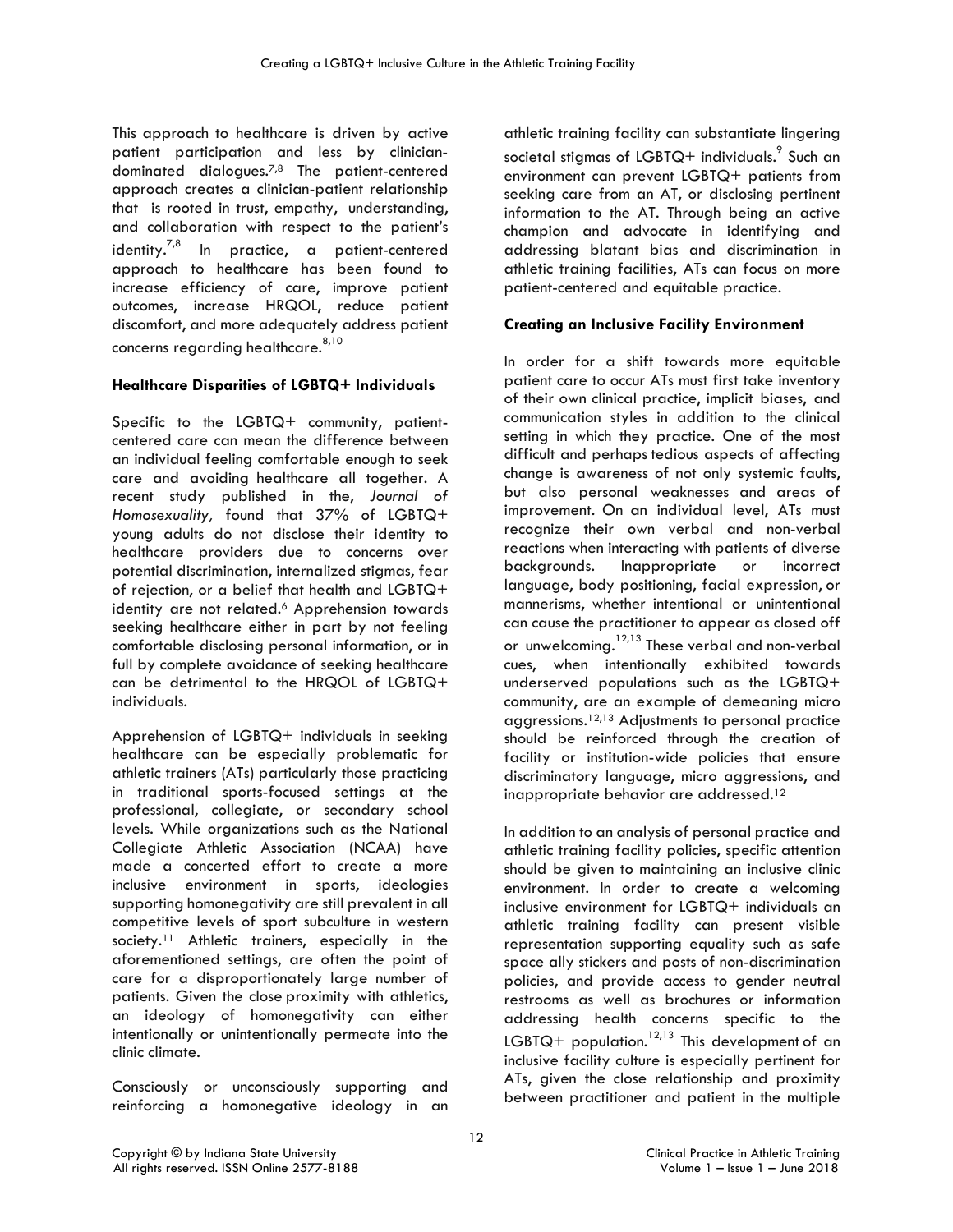different settings ATs practice. As such, it is important to create an inclusive facility culture before the first LGBTQ+ patient seeks care.

Creating and maintaining an equitable and culturally competent practice in athletic training is a difficult endeavor for any practitioner. In order to facilitate this development of a model practice, there are many training programs such as Safe Space and Ally training that provide sensitivity training to become cognizant of LGBTQ+ concerns, while simultaneously learning how to identify and address internal bias. $5,12,13$  These types of instructional trainings are an excellent way to bridge individual practitioner development, while at the same time addressing clinic or institutional areas of cultural weakness. $^{12,13}$ 

In addition to the aforementioned changes, another impactful adjustment that can be made to improve a facility's culture is the creation and utilization of inclusive documentation forms. While documentation forms, such as a pre-participation exam, are important for an athletic training facility to gather legal names and biological sex, it is equally important that the patient have the opportunity to self-report demographic information such as preferred name, gender, and gender identity. The most effective way to gather this information from the patient without being insensitive is by simply asking open-ended questions.13 This technique allows the patient to respond in whatever manner is appropriate, while also conveying that the practitioner respects the identity of the patient. Furthermore, utilizing an open-ended questioning technique allows the practitioner to collect pertinent demographic information, such as relationship status and appropriate pronouns, which are important when considering the HRQOL of LGBTQ+ patients and can be utilized in future patient interactions.<sup>7,12,13</sup>

An inclusive approach to patient interaction and documentation sets an important precedence that any patient, regardless of his-her-zir identity, is welcomed and will be treated with the upmost respect and fairness. Special attention, however, must be placed on avoiding ambivalent or neutral attitudes towards practicing in an equitable manner in order to maintain an inclusive athletic training facility environment. While not being an

active participant in creating an equitable practice might seem innocuous, inaction in addressing areas of weakness related to equity can be just as harmful to LGBTQ+ individuals as outright discrimination.

# **Conclusion**

Major societal advancements in recent years have provided recognition and legal protections for LGBTQ+ individuals. These advancements, coupled with more exposure and access to competitive sports, have created a prominent need for ATs in all settings to ensure their practice is welcoming, inclusive, and culturally competent. Through the process of intentional reflection and analysis of athletic training facility culture, coupled with tangible changes, ATs can create an environment in which all patients, regardless of their identity, can feel comfortable seeking care.

# **REFERENCES**

[.744666](https://doi.org/10.1080/00918369.2013.744666)

- 1. Lev AI, Sennott SL. Clinical work with LGBTQ parents and prospective parents. In: AE Goldber, KR Allen, eds. *LGBT-Parent Families: Innovations in Research and Implications for Practice.* New York, NY: Springer; 2013:241-60.
- 2. Masci D. Supreme Court's DOMA decision driving same-sex marriage efforts in states. *Fact Tank: New in the Numbers: Pew Research Center*, 2013[.](http://www.pewresearch.org/fact-) [http://www.pewresearch.org/fact](http://www.pewresearch.org/fact-)tank/2013/10/21/supreme-courts-domadecision-driving-same-sex-marriage-efforts-
- in-states/. Accessed: May 1, 2018. 3. Frank N. The president's pleasant surprise: How LGBT advocates ended Don't Ask, Don't Tell. *J Homosex.* 2013;60(2-3):159- 213. [https://doi.org/10.1080/00918369.2013](https://doi.org/10.1080/00918369.2013.744666)
- 4. Institute of Medicine. *The Health of Lesbian, Gay, Bisexual, and Transgender People: Building a Foundation for Better Understanding.* Washington, DC: National Academies Press, 2011.
- 5. McKay B. Lesbian, gay, bisexual, and transgender health issues, disparities, and information resources. *Med Ref Serv Q.*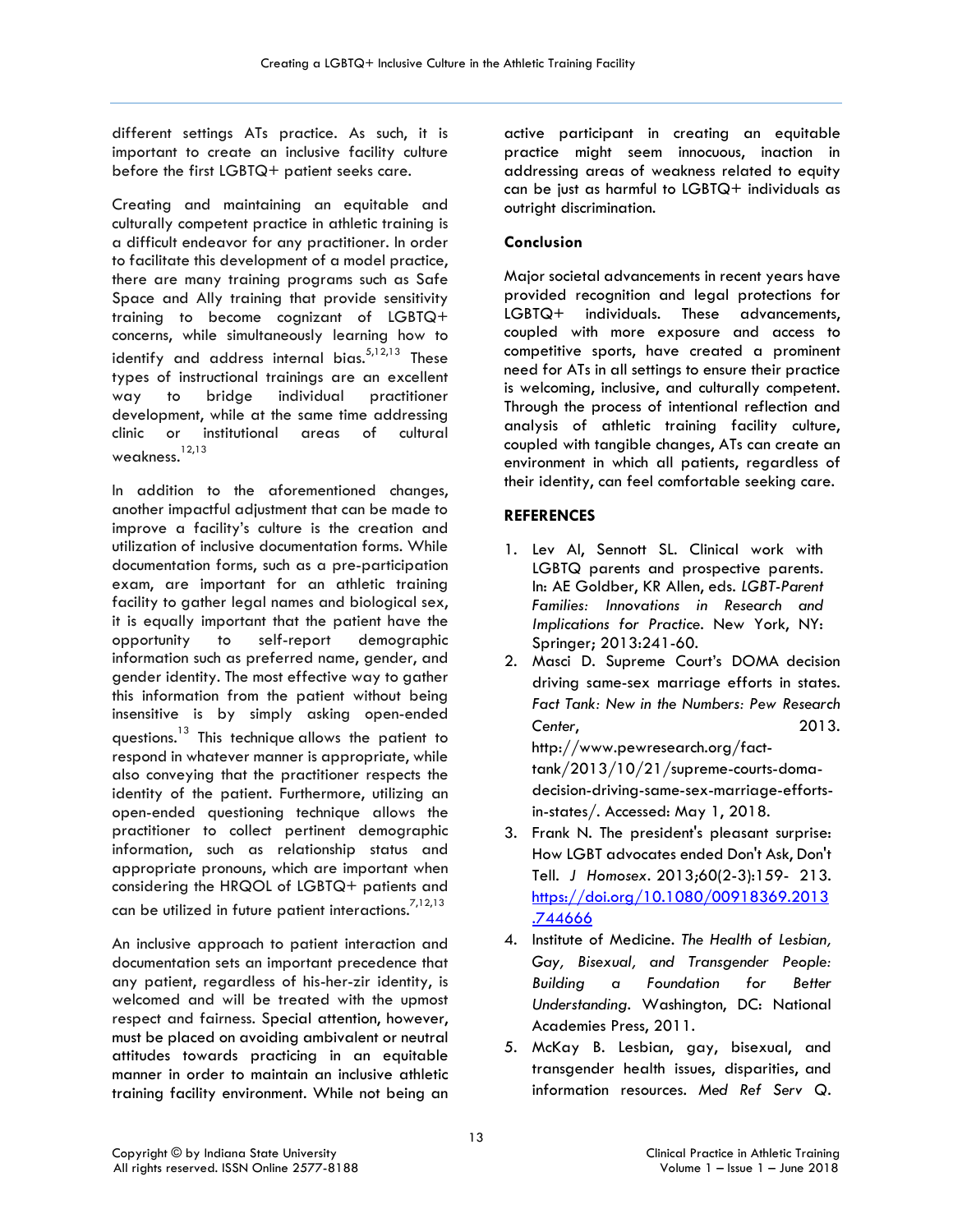2011;30(4):393-401. [https://doi.org/10.1080/02763869.2011](https://doi.org/10.1080/02763869.2011.608971) [.608971](https://doi.org/10.1080/02763869.2011.608971)

- 6. Rossman K, Salamanca P, Macapagal K. A qualitative study examining young adults' experiences of disclosure and nondisclosure of LGBTQ identity to health care providers. *J Homosex.* 2017;64(10):1390-410. [https://doi.org/10.1080/00918369.2017](https://doi.org/10.1080/00918369.2017.1321379) [.1321379](https://doi.org/10.1080/00918369.2017.1321379)
- 7. Weiner SJ, Schwartz A, Sharma G, et al. Patient-centered decision making and health care outcomes: an observational study. *Ann Intern Med.* 2013;158(8):573- 79. [https://doi.org/10.7326/0003-4819-](https://doi.org/10.7326/0003-4819-158-8-201304160-00001) [158-8-201304160-00001](https://doi.org/10.7326/0003-4819-158-8-201304160-00001)
- 8. Epstein RM, Street RL. The values and value of patient-centered care: *Ann Fam Med.*  2011;9(2)100-103. <https://doi.org/10.1370/afm.1239>
- 9. Snyder AR, Parsons JT, Valovich McLeod TC, Curtis Bay R, Michener LA, Sauers EL. Using disablement models and clinical outcomes assessment to enable evidence based athletic training practice, Part I: Disablement models. *J Athl Train.* 2008;43(4):428-36. [https://doi.org/10.4085/1062-6050-](https://doi.org/10.4085/1062-6050-43.4.428) [43.4.428](https://doi.org/10.4085/1062-6050-43.4.428)
- 10. Oates J, Weston WW, Jordan J. The impact of patient-centered care on outcomes. *Fam Pract.* 2000;49(9):796- 804.
- 11. Anderson E, Magrath R, Bullingham R.*Out in Sport: The Experiences of Openly Gay and Lesbian Athletes in Competitive Sport*: New York, NY: Routledge; 2016.
- 12. McClain Z, Hawkins LA, Yehia BR. Creating welcoming spaces for lesbian, gay, bisexual, and transgender (LGBT) patients: An evaluation of the health care environment. *J Homosex.* 2016;63(3):387- 93.

[https://doi.org/10.1080/00918369.201](https://doi.org/10.1080/00918369.2016.1124694) [6.1124694](https://doi.org/10.1080/00918369.2016.1124694)

13. McNair RP, Hegarty K. Guidelines for the primary care of lesbian, gay, and bisexual people: a systematic review. *Ann Fam Med.* 2010;8(6):533-41. <https://doi.org/10.1370/afm.1173>

Copyright © by Indiana State University Clinical Practice in Athletic Training All rights reserved. ISSN Online 2577-8188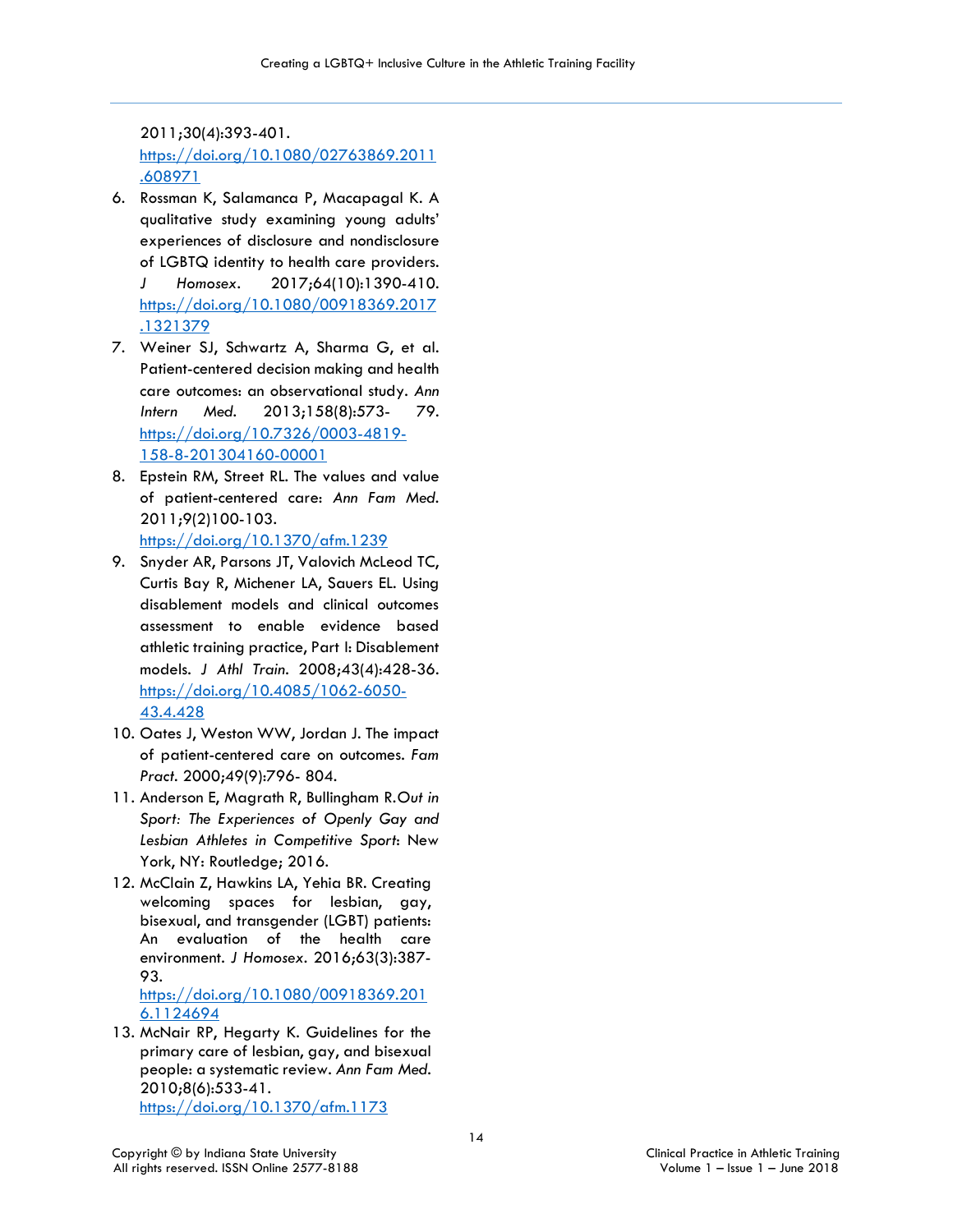# **The Effect of Dynamic Balance Performance on Lower Extremity Injury in Division III Football Players**

Brian J. Coulombe, DAT, LAT, ATC<sup>1</sup>; Cameron J. Powden, PhD, LAT, ATC<sup>2</sup> 1Texas Lutheran University, Seguin, TX; <sup>2</sup>Indiana State University, Terre Haute, IN

# **ABSTRACT**

Identifying and implementing evidence based prevention programs present a significant challenge for athletic trainers. Despite encouraging results in research, individual interventions are often specific to a setting or population and dependent on identifying accurate injury risk factors. This practice-based research is an attempt to apply current evidence in prevention to a population of division three football athletes. The clinical staff reviewed national and site-specific injury data and identified lower extremity (LE) injury as the area of focus. Evidence was searched to identify modifiable risk factors and valid measurement tools that could be addressed in our setting. Dynamic balance has been well documented as a risk factor for LE injury and the Y balance test (YBT) has been shown to be an accurate measure of balance and increased risk of injury. The purpose of our investigation was to determine if our population exhibited similar injury rates in those with balance deficits as documented in other settings. We chose the football program within our setting due to the high number of athletes and consistent injuries that occur throughout the season. All returning football athletes were measured for dynamic balance using the YBT during the annual screening process. Injury record keeping through electronic medical record (EMR) system was consistent with current procedures and noncontact LE injuries were analyzed to remove non-modifiable risk factors. Comparisons were made between YBT results and incidence of injury in 46% of our athletes. Statistical analysis revealed no relationship between YBT measurements and LE injury. Our results are contradictory to those reported in recent studies from differing populations. Implementation difficulties and population differences are theorized reasons for our inability to achieve similar results. Clinically, our results underscore the need for clinicians to measure interventions within their own settings to determine usefulness and make the best decision for their patients.

#### **Key Phrases**

Injury Risk Reduction, Injury Surveillance, Prevention

#### **Correspondence**

Dr. Brian Columbe, Texas Lutheran University, 1000 W. Court Street, Seguin, TX 78155 E-Mail: bcoulombe@tlu.edu Twitter: @BCoulATC

#### **Full Citation**

Columbe BJ, Powden CJ. The effect of dynamic balance performance on lower extremity injury in division III football players. *Clin Pract Athl Train.* 2018;1(1):15-20. <https://doi.org/10.31622/2018/0001.4>

**Submitted**: May 3, 2018 **Accepted**: May 25, 2018

# **INTRODUCTION**

 ${\mathbf A}$ thletic trainers are tasked with implementing

policies and procedures designed to prevent or mitigate emergent, acute, or chronic injuries and medical conditions<sup>1</sup>. Prevention of injuries before they occur (primary prevention), providing early identification and care (secondary prevention) to limit the extent of an injury, and comprehensive rehabilitation (tertiary prevention) after an injury are all areas in which athletic trainers work to prevent the disabling effects of injury. Interventions to prevent injury have historically focused on the individual and specific risk factors to which patients are exposed.2 To maximize primary and secondary prevention interventions it is important that athletic trainers focus their efforts on evidence-based initiatives aimed at specific populations of patients.2

Football is a collision sport that has the highest injury rates of all NCAA intercollegiate athletic programs.3 Injuries to the lower extremity (LE) make up 54% of all injuries. Furthermore, the knee (12%), ankle (11.8%), and thigh musculature (10.7%) are the top 3 body parts injured in practice activities.3 One specific institution, a private, liberal arts, NCAA Division III University, has experienced similar injury rates for these types of LE injuries. Examination of electronic medical records (EMR) from the previous academic year revealed 57% of LE injuries at the specific institution were the result of non-contact mechanisms. In an effort to improve healthcare services provided to our athletic population, the clinical athletic training staff searched recent evidence to identify modifiable risk factors for LE injury. Our evidence-based approach also included identifying a LE injury prevention program that had been evaluated for feasibility.

Postural control and dynamic balance are two modifiable risk factors that have been related to LE injury.<sup>4,5</sup> Recent evidence indicates that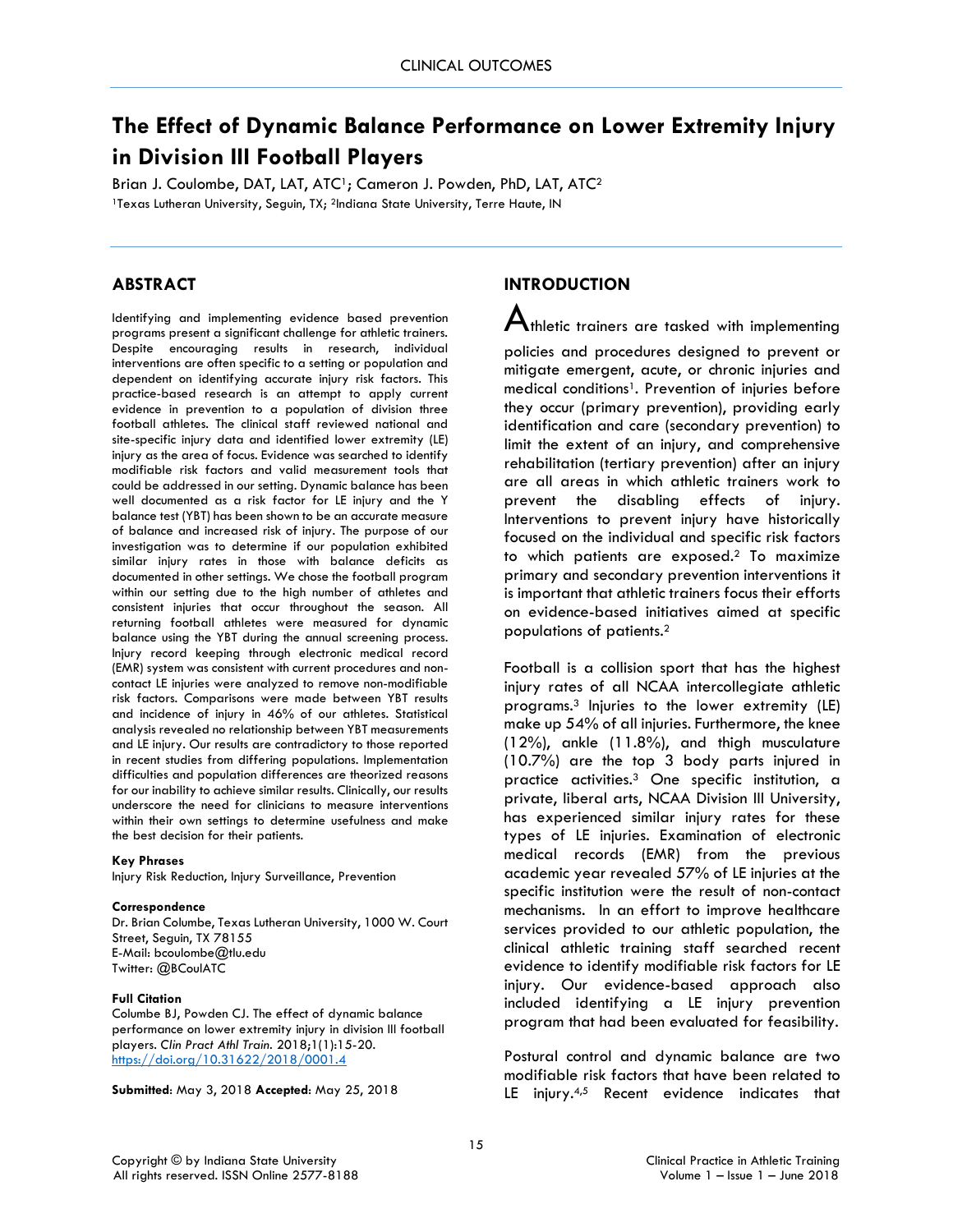impaired balance increases an athlete's risk of injury.6-10 Furthermore, prophylactic balance training programs have demonstrated the ability to decrease injury risk.5,11,12 Together these findings highlight the importance of identifying balance deficits during the prevention process. Single leg balance tests, like the Star Excursion Balance Test (SEBT) and the newer Y-Balance Test (YBT), are frequently used tools in lab-based and practical research studies that use single leg reach distance to evaluate dynamic balance and postural control.4-7,13-15 Evidence for using the YBT as an injury prediction tool has been encouraging with multiple studies identifying anterior reach asymmetries of over 4cm and composite scores of under 89.9% as strong predictors of injury.7,8,11,15

As our clinical staff reviewed current evidence on the YBT, concerns of replicating results found in previous studies within our own patient population became evident. It was important for us to establish measures at which our athletes experience increased injury before implementing interventions to prevent those injuries. We determined that our first step in improving quality of care in the area of injury prevention started with the collection and analysis of data within a specified population to determine what, if any, interventions may be appropriate. Although the YBT has performed well as a predictive measure of injury in NCAA Division 1 football, basketball, and soccer athletes, its utility to identify at-risk individuals is unclear within the football population at the specific NCAA Division III institution. The purpose of this practice-based research project was to determine the relationship between the YBT and LE injury in football athletes at the institution. Our hypothesis was that those experiencing non-contact LE injuries would demonstrate significantly greater asymmetries and lower composite scores than the uninjured population.

# **PATIENTS**

One hundred thirty-nine football student-athletes from the same NCAA Division III institution participated in this screening and monitoring program. Prior to the start of the 2016 football season, all athletes completed an annual medical screening process of which YBT measurements were included. Athletes were given brief information on the purpose of balance assessment

as a means to identify risk of LE injury before completing measurements. Athletes with a LE injury at the time of YBT evaluation were excluded from this study. Athletes who were included in this study were then monitored throughout the competitive season for LE injuries.

# **INTERVENTION**

The FMS Y Balance Test (Perform Better, West Warwick, RI) was used to measure balance in athletes. The YBT tool consists of a center platform and three PVC pipes attached in anterior, posteromedial, and posterolateral directions. Each directional pipe is labeled in centimeters (cm) and includes a sliding block that an athlete pushes as they reach in a specific direction (Figure1). Reliability assessments of YBT measurements in multiple studies suggest strong intrarater reliability between ICC=0.85-0.93 and interrater reliability between ICC=0.91-1.0.5,8,15 The measurement protocol utilized was based on a previous protocol.15 Athletes were instructed to stand barefoot on the center platform and reach out in each direction, with the contralateral limb, to slide a block down the directional pipe. Trials were repeated if athletes removed hands from hips, failed to return to the start, threw the block, or placed excess weight on the block. Athletes completed four practice trials followed by three measurement trials in each direction. The furthest reach in each direction was recorded, normalized to leg length and used for analysis. Two examiners monitored the trials to ensure correct procedure and two others recorded reach distances. YBT examiners completed educational sessions to ensure that those measuring YBT understood the process and could obtain reliable measurements. Leg length was measured following YBT. Leg length was measured from the anterior superior iliac spine to the distal tip of the medial malleolus on both limbs after athletes lifted their hips off of the table and returning to a supine position. All YBT and leg length measurements were completed by the clinical athletic training staff (< 8 years BOC certified) or senior level professional athletic training students who completed a training module with measurement practice at the institution. The information was stored in a Microsoft® Excel spreadsheet to be analyzed with injury data to determine the, if any, relationship exists between balance and LE injury. This was an important first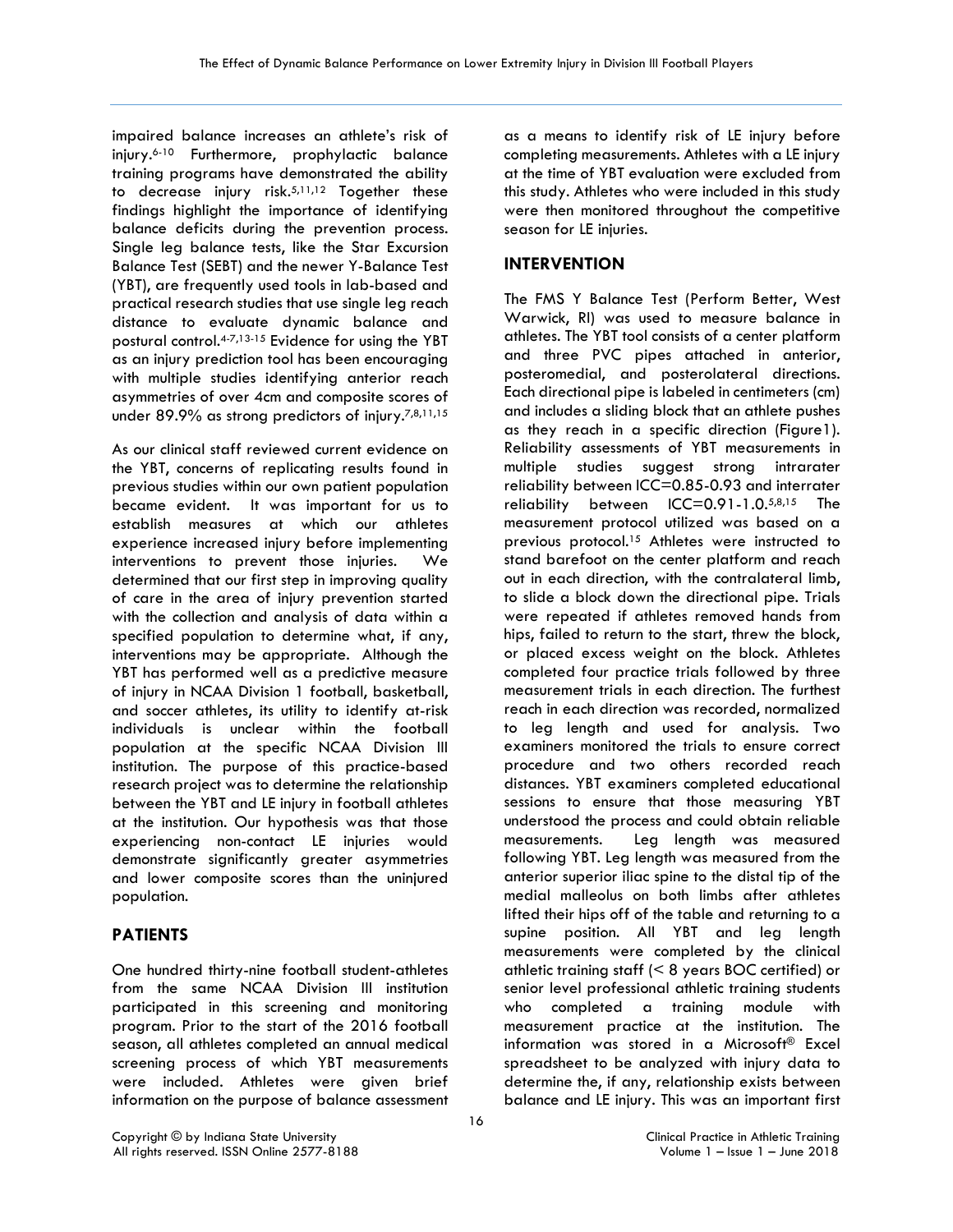step in determining the necessity of possible prevention programming.

#### **OUTCOME MEASURES**

Injury EMR surveillance occurred via SportsWare© (Computer Sports Medicine Inc. Stoughton, MA.) database and lasted the entire fall 2017 season. Injuries to the LE that resulted from any non-contact mechanism were included if the event required medical care and resulted in time-loss of one or more days of normal football activities. A report was generated through the EMR for the stated conditions and YBT values for those injured were matched in Microsoft® Excel database for analysis. Athletes sustaining multiple injuries were included for their first injury only.

Analyses were conducted using a statistical software program (IBM Corp. Released 2015. IBM SPSS Statistics for Windows, Version 23.0. Armonk, NY: IBM Corp). Means and standard deviations were calculated for all reach distances and asymmetries in each leg for injured and uninjured athletes. Limb asymmetries were calculated by taking the absolute difference between limbs for each reach direction and composite score. Receiver operator characteristic (ROC) curves were created to establish a cut-off point at which a difference in scores correlated with an increased chance of LE injury. This was done for each reach and composite score asymmetry to determine risk of injury in this population. The *P* value was set at *P* < 0.05 *a priori*.

#### **RESULTS**

Non-contact LE injuries occurred in 62 of 136 athletes who completed the 2017 football season (Table 1). The normalized reach distances and composite scores are presented in Table 2 for injured and uninjured athletes. Non-significant asymmetries (Table 3) were noted among injured and uninjured populations ( $P = 0.382$ ) with mean asymmetries for each direction and composite being within 1% except for the posteromedial reach direction (2%). ROC data failed to reach significance in establishing cut off points for reach or composite score asymmetries.

| Table 1. Sustaining Non-Contact LE Injuries.                                      |               |                |                                                                                                                                                                                                                                                                                                                                                                                                 |                   |                 |             |                                            |
|-----------------------------------------------------------------------------------|---------------|----------------|-------------------------------------------------------------------------------------------------------------------------------------------------------------------------------------------------------------------------------------------------------------------------------------------------------------------------------------------------------------------------------------------------|-------------------|-----------------|-------------|--------------------------------------------|
|                                                                                   |               |                |                                                                                                                                                                                                                                                                                                                                                                                                 |                   | Number          |             | Percentage                                 |
| No Injury                                                                         |               |                |                                                                                                                                                                                                                                                                                                                                                                                                 |                   | $\overline{74}$ |             | 54.4                                       |
| Injury                                                                            |               |                |                                                                                                                                                                                                                                                                                                                                                                                                 |                   | 62              |             | 45.6                                       |
| Total                                                                             |               |                |                                                                                                                                                                                                                                                                                                                                                                                                 |                   | 136             |             | 100.0                                      |
| Note: Yalues are expressed as a percentage of the limb length (Readh/Limb Length) |               |                |                                                                                                                                                                                                                                                                                                                                                                                                 |                   |                 |             | Laple 7. VD. Individual conposite records: |
|                                                                                   |               | $15.5\%$       | $12 \pm 121\%$                                                                                                                                                                                                                                                                                                                                                                                  | 67.7± 10.2%       | ą               |             |                                            |
|                                                                                   | $957 + 9.4\%$ | 07 ± 13.1%     | $12 \pm 11.4\%$                                                                                                                                                                                                                                                                                                                                                                                 | 66.9 ± 10.8%      |                 |             |                                            |
|                                                                                   |               | 07 ± 19.6%     | 111 ± 17.8%                                                                                                                                                                                                                                                                                                                                                                                     | $67.6 \pm 10.5\%$ | ≩               | ā           |                                            |
|                                                                                   | %01           | $08 \pm 157\%$ | 10 ± 13.2%                                                                                                                                                                                                                                                                                                                                                                                      | 67.2 ± 12.0%      |                 |             |                                            |
|                                                                                   |               |                |                                                                                                                                                                                                                                                                                                                                                                                                 | F / /9            |                 | Total (136) |                                            |
|                                                                                   |               |                | $\begin{array}{cccc}\n \frac{1}{16} & \frac{1}{16} & \frac{1}{16} \\ \frac{1}{16} & \frac{1}{16} & \frac{1}{16} & \frac{1}{16} \\ \frac{1}{16} & \frac{1}{16} & \frac{1}{16} & \frac{1}{16} \\ \frac{1}{16} & \frac{1}{16} & \frac{1}{16} & \frac{1}{16} \\ \frac{1}{16} & \frac{1}{16} & \frac{1}{16} & \frac{1}{16} & \frac{1}{16} \\ \frac{1}{16} & \frac{1}{16} & \frac{1}{16} & \frac{1}{$ |                   |                 |             |                                            |

|  | Table 1. Sustaining Non-Contact LE Injuries |  |
|--|---------------------------------------------|--|
|  |                                             |  |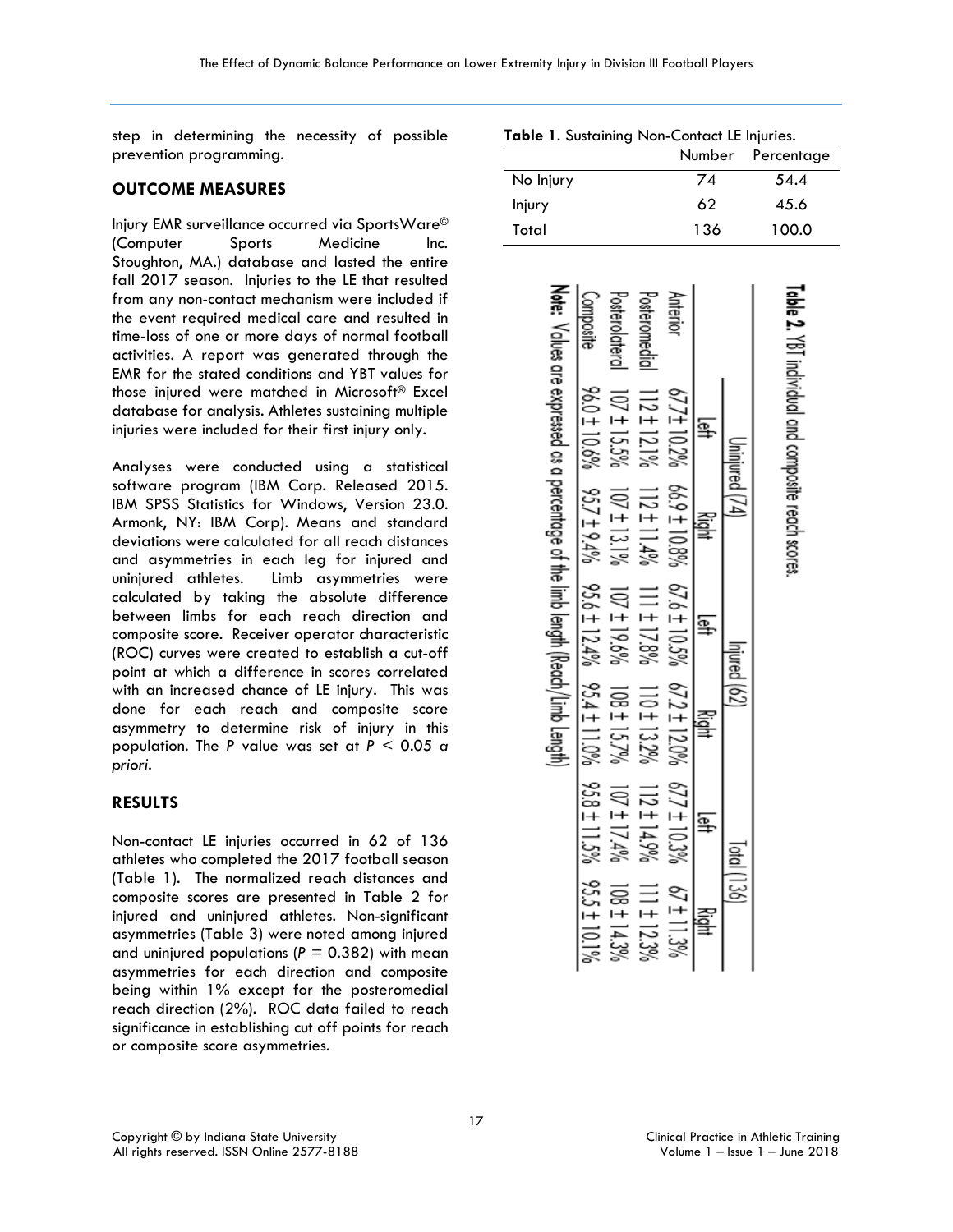| Group (n)      | Anterior        | Posteromedial    | Posterolateral   | Composite       |
|----------------|-----------------|------------------|------------------|-----------------|
| Uninjured (74) | $5.8 \pm 4.8\%$ | $7.5 \pm 6.7\%$  | $9.1 \pm 7.4\%$  | $4.3 \pm 4.2\%$ |
| Injured $(62)$ | $6.4 \pm 5.6\%$ | $9.5 \pm 14.1\%$ | $9.0 \pm 11.7\%$ | $5.2 \pm 6.2\%$ |
| Average (136)  | 6.1 $\pm$ 5.2%  | $8.4 \pm 10.8\%$ | $9.1 \pm 9.6\%$  | 4.7 $\pm$ 5.2%  |

**Table 3.** YBT Asymmetry Values for each direction

**Note:** Values are expressed as a percentage difference between limbs

| Asymmetry      | Area | Std. Error | P value | Cut Off | Sensitivity | Specificity |
|----------------|------|------------|---------|---------|-------------|-------------|
| Measure        |      |            |         | Score   |             |             |
| Anterior       | .519 | .050       | .702    | $0.1\%$ | 61.3%       | 47.3%       |
| Posteromedial  | .532 | .050       | .526    | 7.2%    | 43.5%       | 67.6%       |
| Posterolateral | .456 | .050       | .382    | $1.0\%$ | 98.0%       | 11.0%       |
| Composite      | .513 | .051       | .800    | 8.4%    | 19.4%       | 91.9%       |

**Table 4**. Receiver Operator Characteristic Findings

# **DISCUSSION**

The purpose of this study was to determine if a relationship exists between YBT performance and the incidence of LE injury in NCAA Division III football players. Our results did not find any YBT reach direction that was predictive of LE injury. This is in contrast to recent investigations of YBT performance in other populations. Using the star excursion balance test (SEBT), Plisky<sup>6</sup> found that high school basketball players with anterior reach asymmetries greater than 4 cm demonstrated a 2.5 times greater injury risk. Additionally, female athletes were 6.5 times more likely to sustain injury if their composite reach score was less than 94% of their limb length.<sup>6</sup> The relation of anterior reach asymmetry to increased injury risk was corroborated using the YBT in a population of NCAA Division 1 athletes from various sports in a 2015 investigation by Smith et al. which found that participants with anterior reach differences of over 4 cm were almost 4 times more likely to sustain a LE during their competitive season.9 Similar YBT procedures have been applied among amateur and professional soccer players finding a 4 cm difference in the posteromedial direction as a risk factor for injury.<sup>16</sup> In contrast, another investigation using the YBT among NCAA Division I football players was unable to corroborate injury risk in those with anterior reach

asymmetries, but did find a 3.5 times higher injury rate in those with composite scores of less than 89% of limb length.8 The combination of these findings highlight the variation in the predictive ability of the YBT/SEBT and underscores the importance of continued investigations within multiple populations. Before adopting quality improvement interventions, athletic trainers should incorporate evidence from their own patient population along with current research evidence to ensure the usefulness of those interventions. Practice-based research and analysis of such data can help focus efforts on the needs of our patients and improve overall outcomes. Despite our results, the YBT can still be a useful marker of neuromuscular control in patients after specific injuries. Investigations among patients with lateral ankle sprains, chronic ankle instability, anterior cruciate injury, and patellofemoral pain syndrome consistently exhibit significant reach deficits in the directions used in the YBT.4 Additionally, rehabilitation focusing on improving balance while reaching in anterior, posteromedial, posterolateral directions has shown improvement within injured populations.4 One such study among those with chronic ankle instability found significant improvement in reach distances after 4 weeks of balance exercise focused on the anterior, posteromedial, and posterolateral directions.10 Within our application, baseline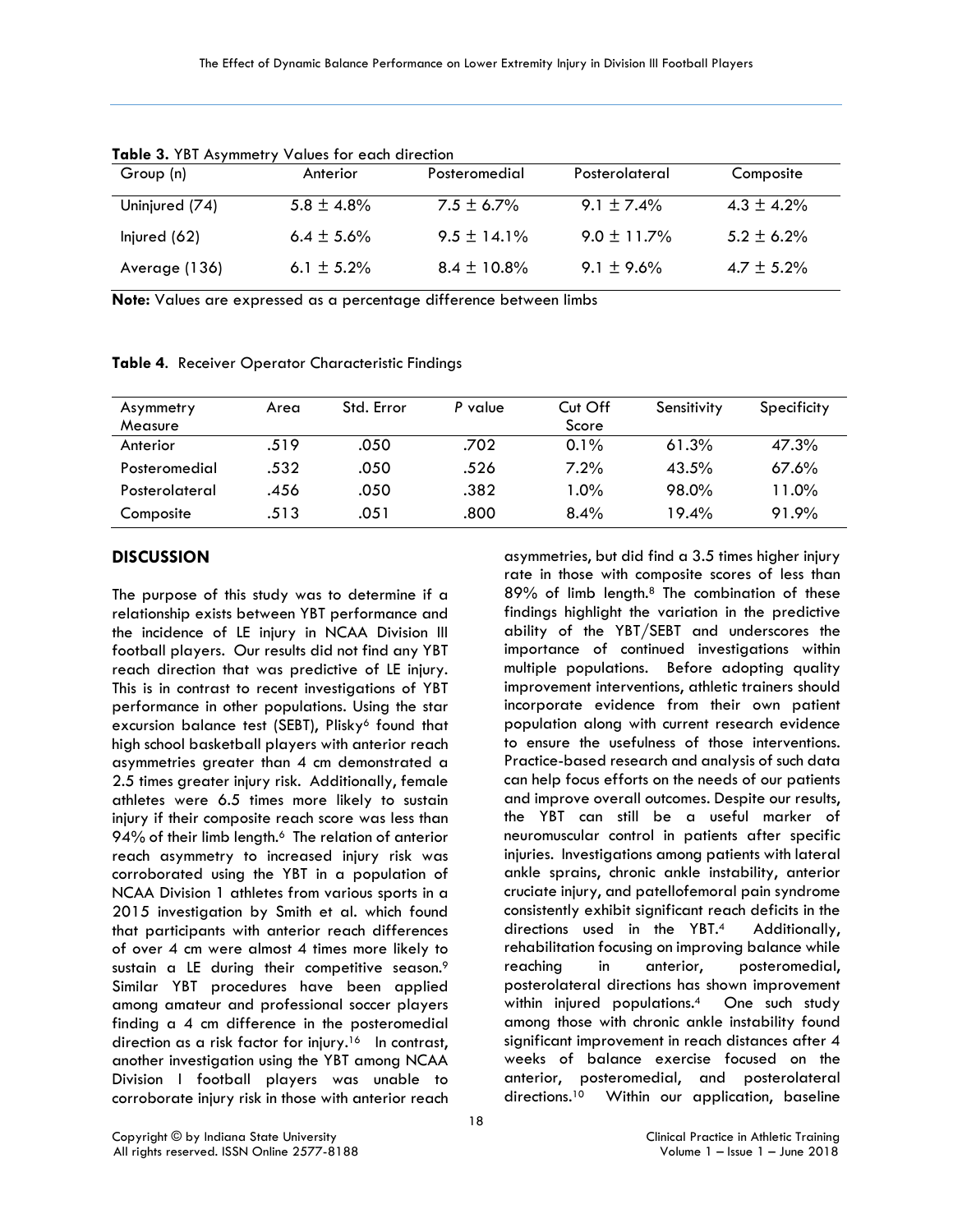measurements were used as objective return to play criteria for those injured throughout the season. Evidence has established the YBT as an appropriate measure of dynamic postural control, and that interventions focusing on balance and neuromuscular control exercises lead to improved reach scores.17-20

There were a number of challenges experienced in the implementation of the YBT testing procedures, which may have affected measurements collected. A large number of football athletes (139) reported for the preparticipation exam that was scheduled for a 3 hour time period. The addition of a balance testing station increased the time required to complete all components of the exam, which created a sense of fatigue in athletes and clinicians. The YBT was a new procedure for staff and professional level students who were conducting measurements. Training and practice sessions were employed, but unforeseen challenges during a time-sensitive exam may have compromised the ability to record accurate measurements. Additionally, returning players may not have provided maximal effort as this was a new and unexpected task that was seen as a burden. Lessons learned through unsuccessful experiences provide valuable information on how to improve procedures and must be addressed in future investigations of the YBT as a predictive assessment of injury. Educational sessions for athletes and coaching stakeholders can lead to buy-in and commitment to gathering accurate measurements. Further training and experience among those conducting measurements will increase efficiency and accuracy of the measurement process. Finally, procedures to limit the number of athletes measured in one session may help with the impatience of athletes and the fatigue of clinicians.

The results of this practice-based research did not identify YBT measurements predictive of lower extremity injury. Adjustments to implementation policies will be necessary if the YBT will be continued to be used as a predictor of lower extremity injury or an objective rehabilitation measure. One of the benefits that resulted from our investigation was an additional clinical outcome measure to assess return to activity status for those that incur lower extremity injury. Comparisons to YBT baseline measures of

dynamic balance will be useful information to assist clinical decision making regardless of injury predictive ability.

# **CLINICAL APPLICATION**

While identifying and using current evidence to guide clinical practice is an important function of an athletic trainer, implementation of specific interventions designed to prevent injury should be tailored to the individual setting and population being treated. Practice based research provides information on potential usefulness of interventions and can provide additional clinician-rated outcomes to improve clinical decision-making. Continuous data collection and assessment of interventions is crucial for clinicians to make the best decisions for their patients.

# **REFERENCES**

- 1. Henderson J. *The 2015 Athletic Trainer Practice Analysis Study*. Omaha, NE: Board of Certification; 2015. http://www.bocatc.org/system/document\_v ersions/versions/24/original/boc-pa7 content-outline-20170612.pdf?1497279231. Access Date: May 1, 2018.
- 2. Hoffman M, Bovbjerg V, Hannigan K, et al. Athletic training and public health summit. *J Athl Train.* 2016;51(7):576-580. [https://doi.org/10.4085/1062-6050-](https://doi.org/10.4085/1062-6050-51.6.01) [51.6.01](https://doi.org/10.4085/1062-6050-51.6.01)
- 3. Dick R, Ferrara MS, Agel J, et al. Descriptive epidemiology of collegiate men's football injuries: National Collegiate Athletic Association Injury Surveillance System, 1988- 1989 through 2003-2004. *J Athl Train.* 2007;42(2):221-233.
- 4. Gribble PA, Hertel J, Plisky P. Using the Star Excursion Balance Test to assess dynamic postural-control deficits and outcomes in lower extremity injury: a literature and systematic review. *J Athl Train.*  2012;47(3):339-357. [https://doi.org/10.4085/1062-6050-](https://doi.org/10.4085/1062-6050-47.3.08) [47.3.08](https://doi.org/10.4085/1062-6050-47.3.08)
- 5. Shaffer SW, Teyhen DS, Lorenson CL, et al. Ybalance test: a reliability study involving multiple raters. *Mil Med.*  2013;178(11):1264-1270.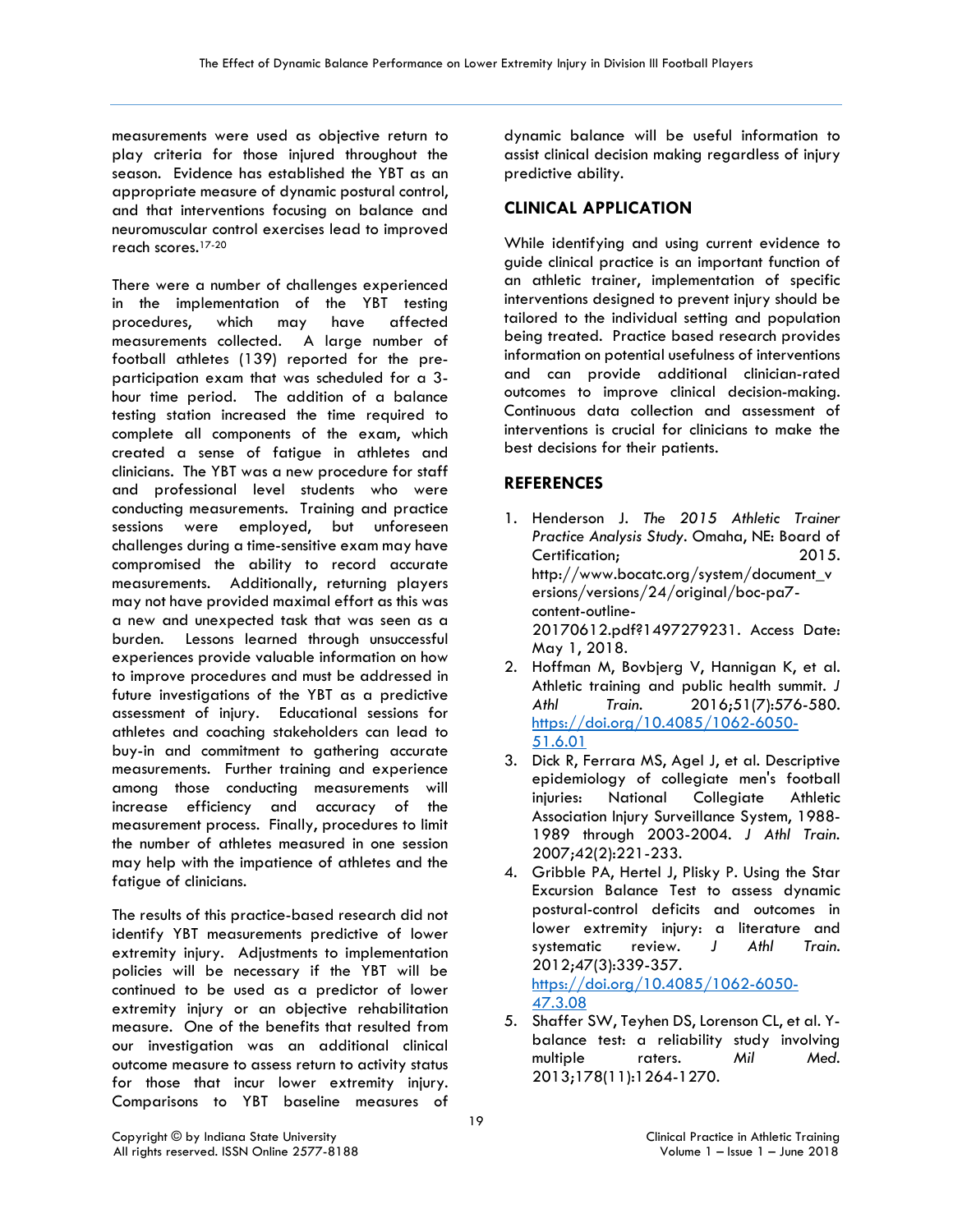# [https://doi.org/10.7205/MILMED-D-13-](https://doi.org/10.7205/MILMED-D-13-00222) [00222](https://doi.org/10.7205/MILMED-D-13-00222)

- 6. Plisky PJ, Rauh MJ, Kaminski TW, Underwood FB. Star Excursion Balance Test as a predictor of lower extremity injury in high school basketball players. *J Orthop Sports Phys Ther.*  2006;36(12):911-919. <https://doi.org/10.2519/jospt.2006.2244>
- 7. Trojian TH, McKeag DB. Single leg balance test to identify risk of ankle sprains. *Br J Sports Med.* 2006;40(7):610-613. [https://doi.org/10.1136/bjsm.2005.02435](https://doi.org/10.1136/bjsm.2005.024356) [6](https://doi.org/10.1136/bjsm.2005.024356)
- 8. Butler RJ, Lehr ME, Fink ML, Kiesel KB, Plisky PJ. Dynamic balance performance and noncontact lower Eextremity injury in college football players: An initial study. *Sports Health: A Multidisciplinary Approach.*  2013;5(5):417-422. [https://doi.org/10.1177/1941738113498](https://doi.org/10.1177/1941738113498703) [703](https://doi.org/10.1177/1941738113498703)
- 9. Smith CA, Chimera NJ, Warren M. Association of y balance test reach asymmetry and injury in division I athletes. *Med Sci Sport. Exerc.*  2015;47(1):136-141. [https://doi.org/10.1249/MSS.0000000000](https://doi.org/10.1249/MSS.0000000000000380) [000380](https://doi.org/10.1249/MSS.0000000000000380)
- 10. McKeon P, Ingersoll C, Kerrigan DC, Saliba E, Bennett B, Hertel J. Balance training improves function and postural control in those with chronic ankle instability. *Med Sci Sports Exerc.*  2008;40(10):1810. [https://doi.org/10.1249/MSS.0b013e3181](https://doi.org/10.1249/MSS.0b013e31817e0f92)

[7e0f92](https://doi.org/10.1249/MSS.0b013e31817e0f92)

- 11. McGuine TA, Greene JJ, Best T, Leverson G. Balance as a predictor of ankle injuries in high school basketball players. *Clin J Sport Med.*  2000;10(4):239-244.
- 12. Emery CA, Rose MS, McAllister JR, Meeuwisse WH. A prevention strategy to reduce the incidence of injury in high school basketball: A cluster randomized controlled trial. *Clin J Sport Med.* 2007;17(1):17-24. [https://doi.org/10.1097/JSM.0b013e3180](https://doi.org/10.1097/JSM.0b013e31802e9c05) [2e9c05](https://doi.org/10.1097/JSM.0b013e31802e9c05)
- 13. Herrington L, Hatcher J, Hatcher A, McNicholas M. A comparison of Star Excursion Balance Test reach distances between ACL deficient patients and asymptomatic controls. *Knee.* 2009;16(2):149-152. [https://doi.org/10.1016/j.knee.2008.10.00](https://doi.org/10.1016/j.knee.2008.10.004) [4](https://doi.org/10.1016/j.knee.2008.10.004)
- 14. Hertel J, Braham RA, Hale SA, Olmsted-Kramer LC. Simplifying the star excursion balance test: Analyses of subjects with and without chronic ankle instability. *J Orthop Sports Phys Ther.* 2006;36(3):131-137. [https://doi.org/10.2519/jospt.2006.36.3.1](https://doi.org/10.2519/jospt.2006.36.3.131) [31](https://doi.org/10.2519/jospt.2006.36.3.131)
- 15. Plisky PJ, Gorman PP, Butler RJ, Kiesel KB, Underwood FB, Elkins B. The reliability of an instrumented device for measuring components of the star excursion balance test. *N Am J Sports Phys Ther.* 2009;4(2):92.
- 16. Gonell AC, Romero JAP, Soler LM. Relationship between the Y balance test scores and soft tissue injury incidence in a soccer team. *Int J Sports Phys Ther.*  2015;10(7):955.
- 17. Leavey VJ, Sandrey MA, Dahmer G. Comparative effects of 6-week balance, gluteus medius strength, and combined programs on dynamic postural control. *J Sport Rehabil.* 2010;19(3):268-287. <https://doi.org/10.1123/jsr.19.3.268>
- 18. McLeod TCV, Armstrong T, Miller M, Sauers JL. Balance improvements in female high school basketball players after a 6-week neuromuscular-training program. *J Sport Rehabil.* 2009;18(4):465-481. <https://doi.org/10.1123/jsr.18.4.465>
- 19. Fitzgerald D, Trakarnratanakul N, Smyth B, Caulfield B. Effects of a wobble board-based therapeutic exergaming system for balance training on dynamic postural stability and intrinsic motivation levels. *J Orthop Sports Phys Ther.* 2010;40(1):11-19. <https://doi.org/10.2519/jospt.2010.3121>
- 20. Filipa A, Byrnes R, Paterno MV, Myer GD, Hewett TE. Neuromuscular training improves performance on the star excursion balance test in young female athletes. *J Orthop Sports Phys Ther.* 2010;40(9):551-558. <https://doi.org/10.2519/jospt.2010.3325>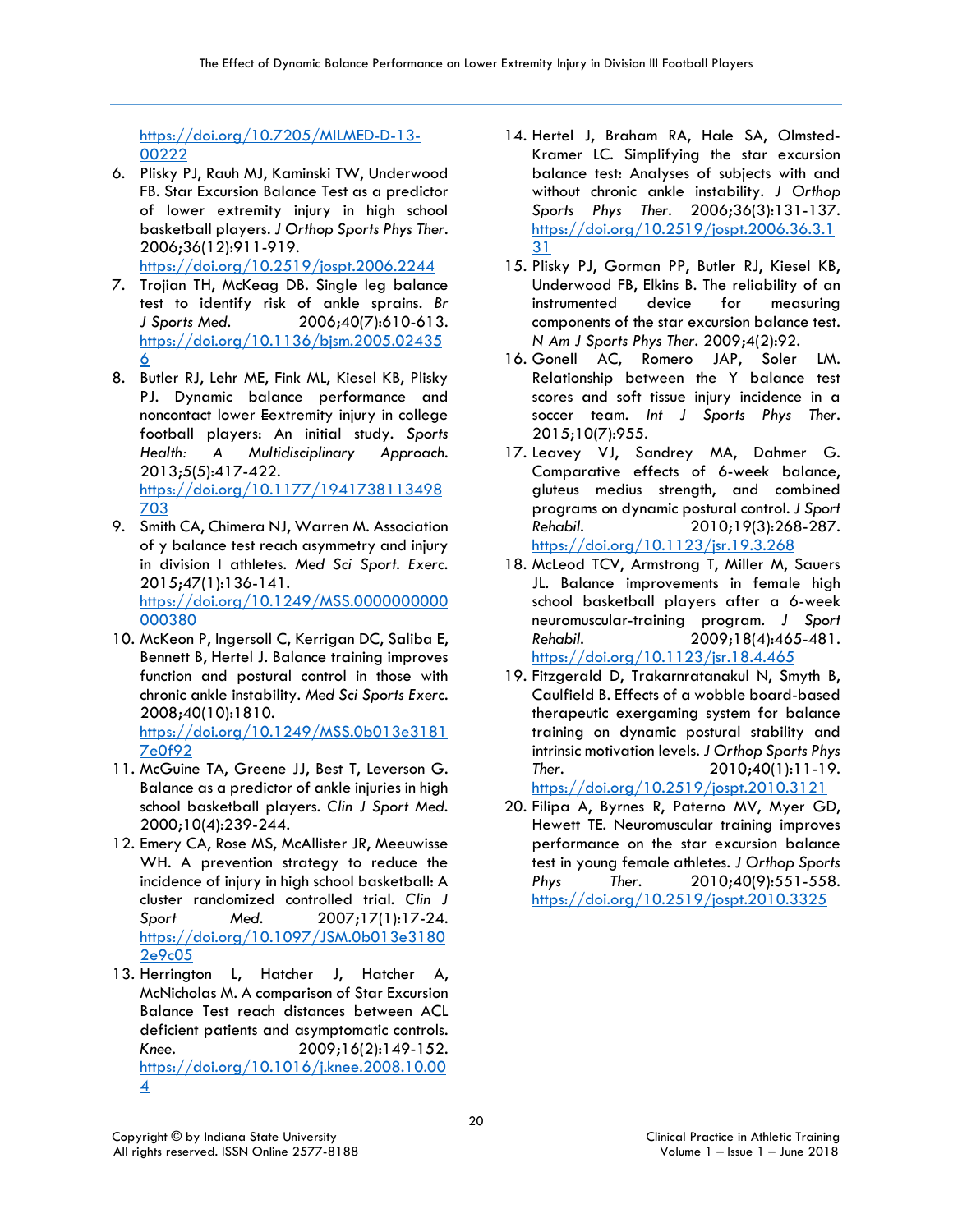# **Implementing a Behavior Health Policy in the Secondary School**

Jamie Nikander, DAT, LAT, ATC<sup>1</sup>; Lindsey E. Eberman, PhD, LAT, ATC<sup>2</sup> <sup>1</sup>West Olympia Sports Medicine, Olympia, WA; <sup>2</sup>Indiana State University, Terre Haute, IN

# **ABSTRACT**

Site-specific policies and procedures outlining the available services and emergency action plan (EAP) is vital to any athletic training clinic. The purpose of the following document is to provide athletic trainers with a framework for the development and successful implementation of evidencebased policies and procedures to improve athletic training services at secondary schools. Using a behavioral health policy as an example, the challenges and barriers to the development and implementation of new policies at a secondary school will be discussed. Policy development was largely influenced by each of the individual stakeholders involved in the approval process including school administration, school nurses and counselors, as well as community organizations. As in any setting, challenges to implementation of the behavioral health policy in these schools did occur. Each secondary school or school district will have a different model for medical services that will inherently change the policy at each location. Athletic trainers must know the resources available to them on and offcampus, and develop policies and procedures dependent on these resources. For clinicians in any athletic training setting, it is important to review your current policy and procedure manual to determine where improvements can be made. These documents help ensure patients are being provided the best possible care and help protect athletic trainers legally.

#### **Key Phrases**

Policy and Procedure Development, Professional Standards, Secondary Schools Patient Population

#### **Correspondence**

Dr. Jamie Nikander, West Olympia Sports Medicine, 1620 Cooper Point Rd SW, Olympia, WA 98502. E-mail: Jamie.nikander@providence.org Twitter: @jnikanderATC

#### **Full Citation**

Nikander J, Eberman LE. Implementing a behavior health policy in the secondary school. *Clin Pract Athl Train.*  2018;1(1):21-29. <https://doi.org/10.31622/2018/0001.5>

**Submitted**: May 8, 2018 **Accepted**: May 29, 2018

# **CURRENT MODEL**

In 2011, The Commission on Accreditation of Athletic Training Education (CAATE) published the 5th edition of the competencies required to be taught and evaluated in entry-level athletic training education.1 "Psychosocial Strategies and Referrals"1 remains to be a stand-alone competency vital to the minimum education for athletic trainers.<sup>+</sup> Identification, referral, and support for patients with behavioral health conditions will also be included in the updated competencies that will apply in 2020 as minimum athletic training education advances to a Master's degree.2 Athletic trainers must have the ability to recognize when a patient is experiencing a social, emotional, or psychological concern.<sup>1,3</sup> In addition to simple recognition, the Role Delineation Study,<sup>4</sup> which quides practicing athletic trainers<sup>4</sup>, states that athletic trainers must understand the steps for intervention which includes emergency management, emergency action planning, and appropriate referrals. Although athletic trainers may currently be familiar with the impact of injury on mental health as it relates to athletic identity and participation, it may be even more important to understand underlying behavioral health conditions and when life events that are related, or unrelated, to athletic participation may trigger a more serious psychological concern.3

In the college and university setting, athletic trainers have resources from both the National Athletic Trainers Association (NATA), the National Collegiate Athletics Association (NCAA), and each individual institution regarding psychological concerns in this population. However, for athletic trainers in the secondary school setting, there may be limited resources. As most colleges and universities have student health centers and psychological services available for referral on campus, secondary school athletic trainers may be in a unique setting to require community resources and outside relationships to assist in management and referral of these patient cases. Athletic trainers in the secondary school setting need to have an understanding of the common conditions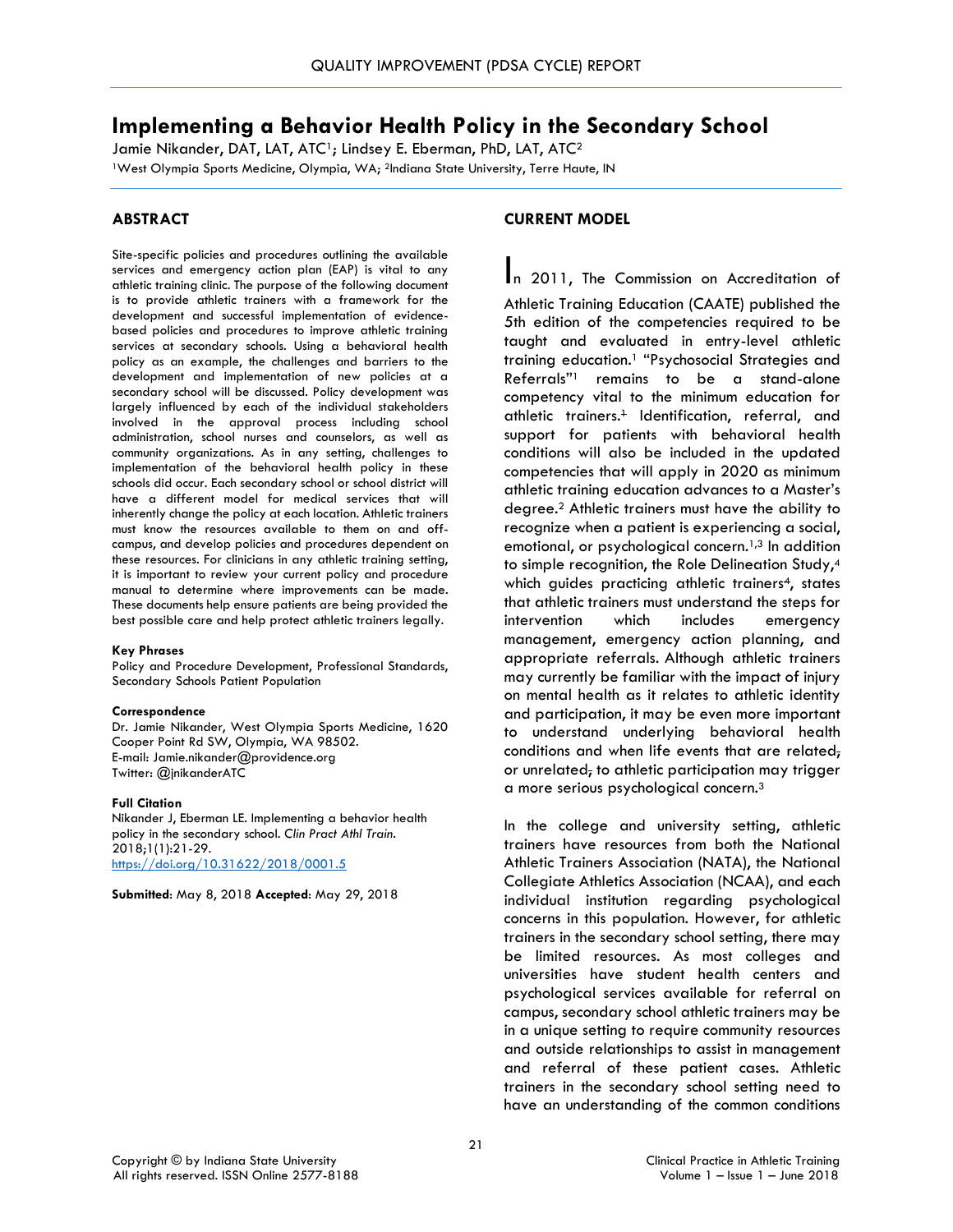experienced by their patient population, and have site-specific policies and procedures reflective of best practices.

Site-specific policies and procedures outlining the available services and emergency action plans (EAP) is vital to any athletic training clinic to minimize organization and personal risk.4 The first step for athletic trainers is to establish the need for site-specific policies and prioritize the development of these policies based on patient needs. In review of the current policies and procedures manual at the target high school, there was a clear need for several new or updated policies. Within the needs assessment, we noted that a behavioral health policy was not currently included in the policy and procedure manual. As athletic trainers are bound by the practices set forth in position and consensus statements provided by the NATA, it was clear that our clinic could be legally vulnerable in a legal setting without procedures guiding the management of psychological concerns. Of the identified needs, the behavioral health policy then became our first priority. The purpose of the following document is to provide athletic trainers with a framework for the development and successful implementation of evidence-based policies and procedures to improve athletic training services at secondary schools. Using the process of developing a behavioral health policy for three high schools within a rural school system in Indiana as an example, the challenges and barriers to the implementation of new policies at a secondary school will be discussed.

# **PDSA CYCLE**

**Plan -** Researching the topic for your chosen policy and procedure is important for the drafting of the document, as well as the advocacy and education that may be required for staff and stakeholders to buy-in to implementation. For the behavioral health policy, research was focused on epidemiology of mental health concerns in adolescents<sup>5,6</sup>, recommendations for best practices<sup>3,7</sup>, athletic trainers practice analysis4, and what athletic trainers already know about identifying psychosocial concerns.8 In the research phase, we also chose to reach out to school counselors as a key resource in the development of the policy. The school counselors provided us with specific

contact information for community behavioral health resources, contact information for appropriate school administration as well as current policies for management of behavioral health concerns during school hours. During school hours, teachers and other school personnel had direct access to guidance counselors as well as an established emergency response team. Although these individuals were not on campus during most athletic practices and events, it served as a framework for the hierarchy of communication within the school administration that we needed to implement when an incident did occur. After discussion with guidance counselors, we were also able to establish the best mechanism for follow-up of non-emergent concerns that could be addressed during the following school day, which was an important portion of our final document.

| Table 1. Timeline for         | Implementation<br>of |
|-------------------------------|----------------------|
| Behavior Health Policy.       |                      |
| Draft document                | January 12           |
| Review draft with supervisor  | January 20           |
| Schedule meeting with         | January 31           |
| outreach coordinator          |                      |
| Develop educational           | February 15          |
| materials                     |                      |
| Schedule meeting with school  | February 20          |
| counselors                    |                      |
| Schedule meeting with school  | February 25          |
| nurse                         |                      |
| Schedule meeting with school  | February 28          |
| administration                |                      |
| Edit document with            | March 1              |
| stakeholder feedback          |                      |
| Submit for final approval     | March 15             |
| Disperse to each secondary    | March 20             |
| school                        |                      |
| Discuss policy with staff and | March 25             |
| students                      |                      |

It is also important to consider each of the individual players that might be involved in the approval process of a new policy. Stakeholder buy-in is a common challenge encountered when attempting to implement change in any setting. The timeline for implementation included individual meetings with each stakeholder that would be impacted or included in the policy. Developing education materials such as handouts and Microsoft PowerPoint® presentation may be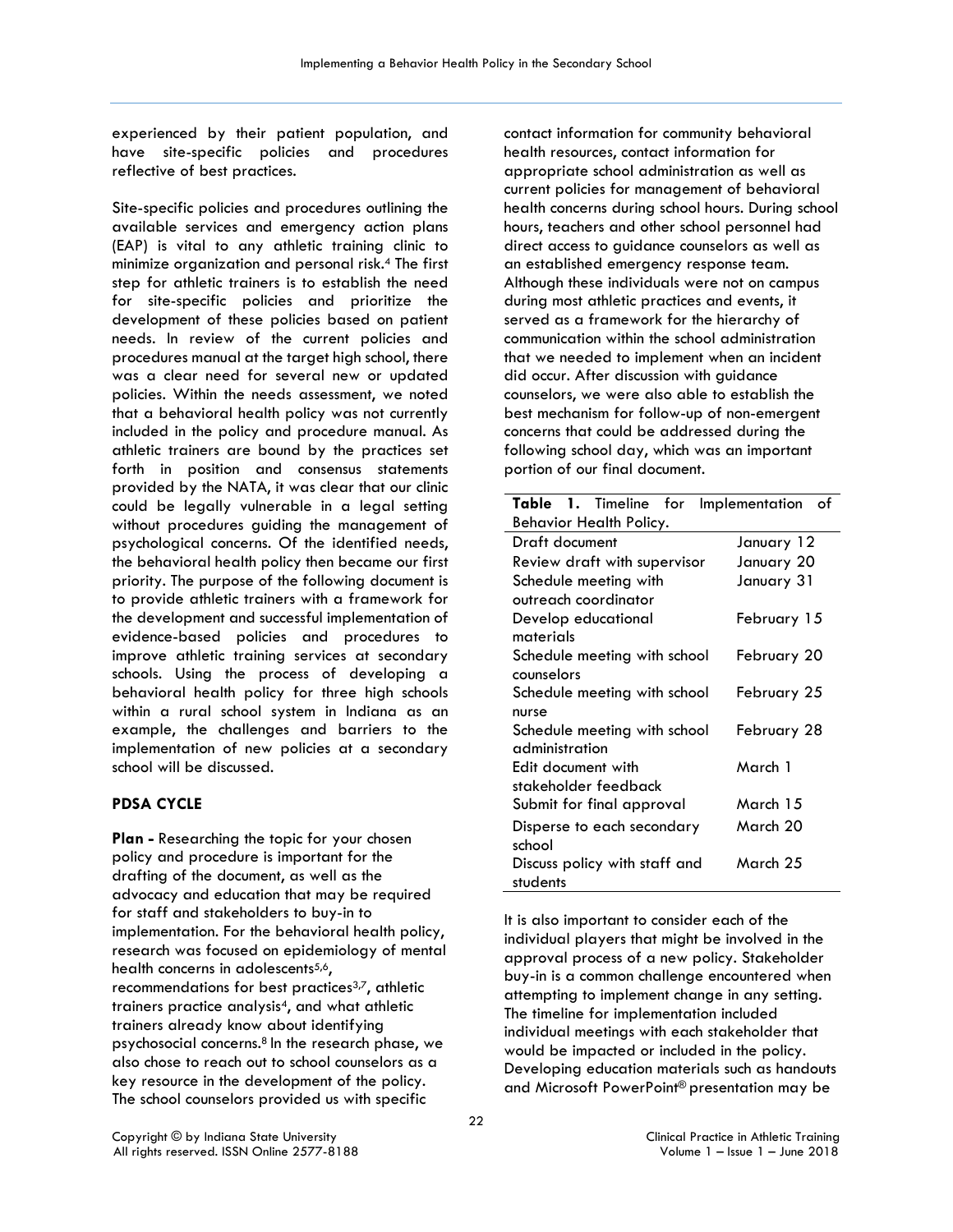an effective way to communicate the importance of the change you are intending to implement at each of these stakeholder meeting. The individual meetings and discussions that were included in the process of implementing a behavioral health policy were integral to the successful approval by the school board (Table 1).

**Do -** The behavioral health policy was developed for a hospital-based athletic training outreach program that provided services to three area secondary schools. The purpose of the policy was to outline the referral and management processes for psychological concerns. The policies were highly reflective of the suggestions from the NATA *Interassociation Recommendations for Developing a Plan to Recognize and Refer Student-Athletes with Psychological Concerns at the Secondary School Level: A Consensus Statement*. <sup>3</sup> Table 2 outlines the sections that were present in our policy and procedure document that were developed based on best-practice guidelines.

**Table 2.** Sections of Behavioral Health Policy & Procedure Document. Policy Brief statement of guiding

| Policy      | Briet statement of guiding<br>principles                                                                                               |
|-------------|----------------------------------------------------------------------------------------------------------------------------------------|
| Recognition | Depression, anxiety<br>disorders, substance and<br>alcohol abuse, ADHD, eating<br>disorders/disordered eating,<br>bullying, and hazing |
| Procedures  | Emergency referral, non-<br>emergent referral, bullying,<br>suspected child abuse,<br>documentation                                    |
| Contacts    | School administration, school<br>counselors and nurses,<br>community emergency rooms,<br>community behavioral health<br>centers        |

When developing the document, keep the audience, most likely highly influential stakeholders, in mind. The final policy and Procedure (Appendix A), whereby the introduction included information to establish the need for the patient population as well as the

policy. Especially for a topic such a psychosocial concerns, it was important to educate stakeholders on what the impact of these conditions are in secondary school settings, as well as the educational background and role that athletic trainers are prepared to play when such situations arise.4

When drafting a document, it is also important to remember that a policy is very different from procedures, and they should be easily identified as separate components of a document. A policy should be a short 2-3 sentence summary of the overall expectations or principles for the policy. A procedure on the other hand, are typically long, very descriptive, step-by-step instructions on how to achieve the policy.9 The following is an example of the behavioral health policy developed for these schools:

*The athletic trainer is responsible for the recognition and referral of psychological concerns in studentathletes. The athletic training staff will differentiate between emergent and non-emergent concerns and refer to the school administration and appropriate medical professionals in all cases. The athletic training staff will report any concerns to the high school administration and parents/guardian for further case management.*

**Study -** As in any setting, challenges to implementation of a new policy in the secondary school setting did occur. For this particular model of outreach athletic training services, a policy/procedure had to be developed that was broad enough to cover 3 different athletic training facilities. This document did not include any site-specific contact information or emergency action plan details. This model would then allow for the approval of an overarching behavioral health policy that would then require each individual clinic to develop an amendment to this document that included site-specific contact information and locations. The biggest challenge was the lack of accountability for individual clinics to develop site-specific policies and procedures. The response to a behavioral health incident may not be as effective without the requirement of this amendment from each individual clinic.

Another unexpected barrier was the inconsistency of hours that school nurses spent on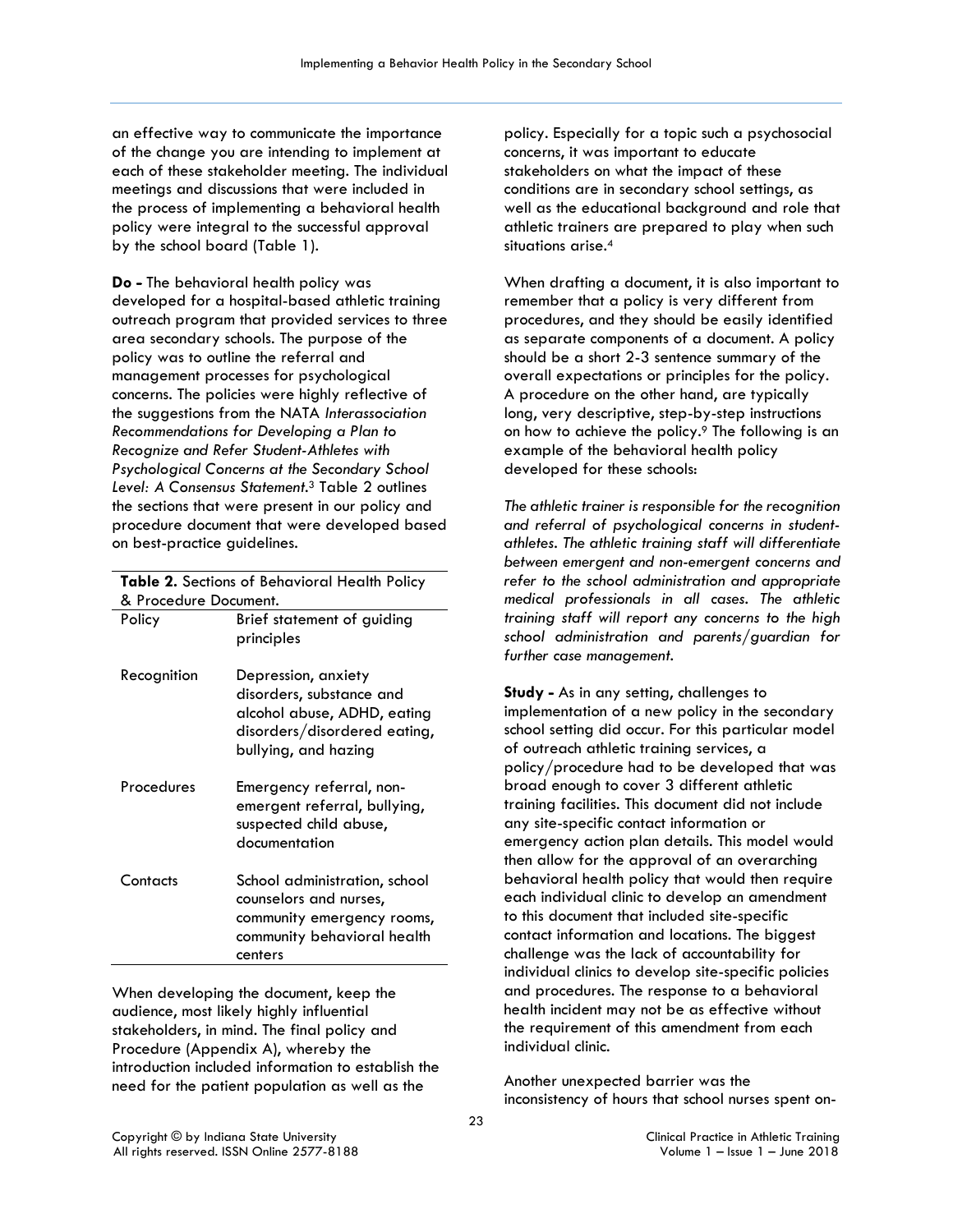campus. The school district has a pool of school nurses that provide services during limited hours at several different locations depending on weekly needs. During initial drafting of this document, school nurses played important roles as potential healthcare providers to assist in response and follow-up care for emergency cases such as self-harm or physical violence towards others. However, after meeting with several stakeholders, we decided to edit the document to reflect minimal requirements of school nurses to respond or be involved in these patient cases. Although the model for secondary school services will be different at each site, it is important for athletic trainers to know the resources available to them on-campus and within the community, and develop policies and procedures dependent on these resources.

An additional barrier during implementation was the sharing of medical information related to a patient. The Health Insurance Portability and Accountability Act (HIPAA) and the Family Education Rights and Privacy Act (FERPA) place strict and important guidelines for the protection of personal health information of minors.10 In the development of the behavioral health procedures, school counselors were a required call after an emergent situation, as well as a resource for athletic trainers in non-emergent cases. Upon review of the confidentiality waiver located in athlete's pre-participation evaluation, it appeared that school counselors were not specifically listed as individuals in which health information may be shared. To avoid any potential legal complications for sharing medical or personal information between athletic trainers and school counselors, the form was modified to specifically list school guidance counselors. This will hopefully ensure that each patient and parent will be agreeing to the collaboration of these individuals in patient care.

**Act -** For clinicians in any athletic training setting, it is important to review your current policy and procedure manual to determine where improvements can be made. Policy and procedure manuals are meant to guide clinical practice at your site, and include details about any services you may provide. These documents help ensure your patients are being provided the best possible care, but they also help protect you legally. Although the current project remains in

the "study" phase, the information gathered will need to be used to enhance and continually evolve this policy. School administrators and athletic trainers should conduct an end-of-year review to discuss modifications and improvements to the policy. The efficiency of emergency response, timeliness of communications and referrals, as well as patient outcomes may be areas worth evaluating.

# **CLINICAL BOTTOM LINE**

The first step to in improving your policies is to establish the need. This step may include researching NATA position and consensus statements to evaluate how your current practices compare to best practice guidelines. During development of policies and procedures, it is important to meet and discuss procedures with each stakeholder who may be involved and impacted after implementation. After approval from the needed stakeholders, it is also important to remember that the process is not yet complete. Staff education and evaluation of policy and procedure implementation success is a continuous process. Although barriers will undoubtedly arise during the development and implementation process, improving policies and procedure manuals for athletic training services in the secondary school setting is possible with a clear plan and the inclusion of stakeholders throughout the process to improve buy-in.

# **REFERENCES**

- 1. National Athletic Trainers Association. *The Athletic Trainer Educational Competencies. 5th Edition*. The Comission on Accredidation of Athletic Training Education, Austin TX. 2011. Accessed January 2017.
- 2. *CAATE 2020 Standards for Accreditation of Professional Athletic Training Programs.*  Comission on Accreditation of Athletic Training Education Website. https://caate.net/new-standards-releasefor-professional-masters-level-athletictraining-programs/. Accessed May 2018.
- 3. Neal TL, Diamond AB, Goldman S, et al. Interassociation recommendations for developing a plan to recognize and refer student-athletes with psychological concerns at the secondary school level: A consensus statement. *J Athl Train.* 2015;50(3):231-249.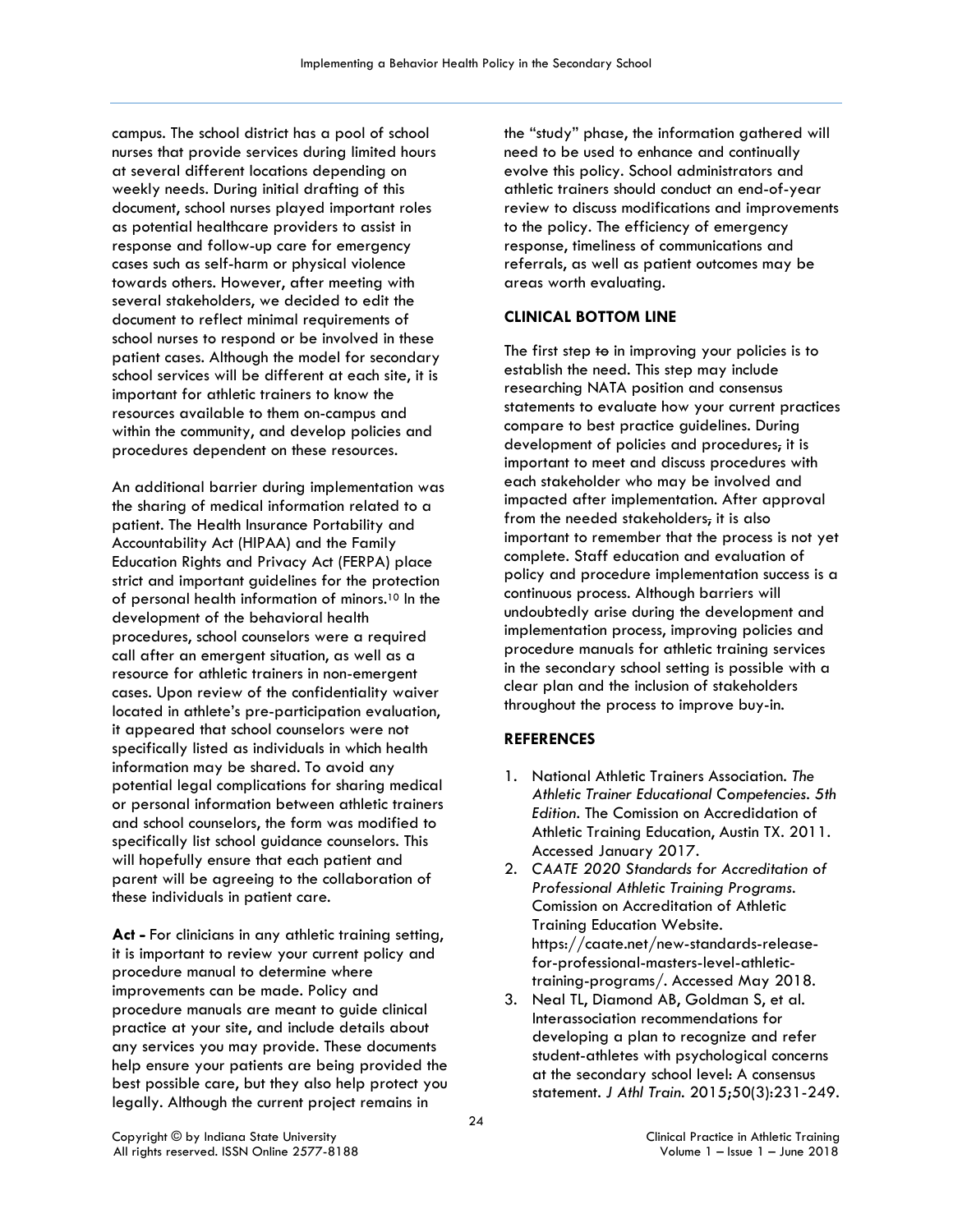# [https://doi.org/10.4085/1062-6050-](https://doi.org/10.4085/1062-6050-50.3.03) [50.3.03](https://doi.org/10.4085/1062-6050-50.3.03)

- 4. Henderson, J. *The 2015 Athletic Trainer Practice Analysis Study*. Omaha, NE: Board of Certification; 2015. Accessed January 2017.
- 5. *Mental Health Information*. National Institute of Mental Health Website. www.nimh.nih.gov/health/topics/index.shtml. Accessed January 2017.
- 6. *Substance Abuse and Mental Health Services Administration, Results from the 2013 National Survey on Drug Use and Health: Mental Health Findings*. NSDUH Series H-49, HHSPublication No. (SMA) 14-4887.
- 7. Rockville, MD: Substance Abuse and Mental Health Services Administration, 2014.
- 8. Bonci CM, Bonci LJ, Granger LR, et al. National athletic trainers' association position statement: Preventing, detecting, and managing disordered eating in athletes. *J Athl Train.* 2008;43(1):80-108. [https://doi.org/10.4085/1062-6050-](https://doi.org/10.4085/1062-6050-43.1.80) [43.1.80](https://doi.org/10.4085/1062-6050-43.1.80)
- 9. Cormier ML, Zizzi SJ. Athletic trainers' skills in identifying and managing athletes experiencing psychological distress. *J Athl Train.* 2015;50(12):1267-1276. [https://doi.org/10.4085/1062-6050-](https://doi.org/10.4085/1062-6050-50.12.02) [50.12.02](https://doi.org/10.4085/1062-6050-50.12.02)
- 10. Ray R, Konin JG. *Management Strategies in Athletic Training. 4th Edition*. Champaign, IL: Human Kinetics; 2011.
- 11. Department of Education. *Joint Guidance on the Application of the Family Educational Rights and Privacy Act (FERPA) and the Health Insurance Portability Act of 1996 (HIPAA) To Student Health Records.* 2008. https://www2.ed.gov/policy/gen/guid/fpc o/doc/ferpa-hipaa-guidance.pdf. Accessed January 2017.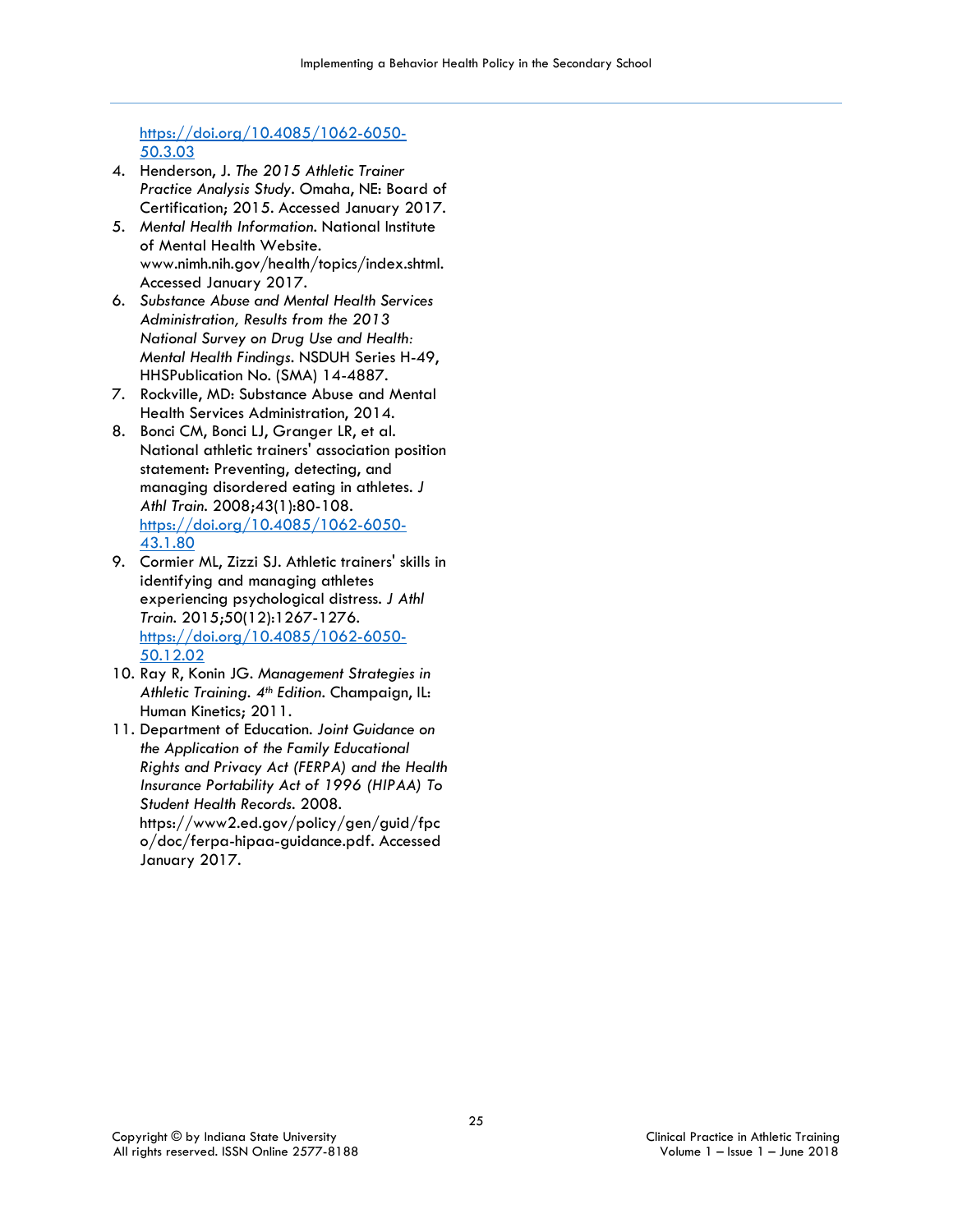# **APPENDIX A - PSYCHOLOGICAL CONCERN: RECOGNITION AND REFERRAL POLICY**

#### **INTRODUCTION**

The rate of mental disorders in youth is high, with approximately 1 in every 4-5 meeting the criteria.<sup>1</sup> Athletic trainers in the secondary school setting may play a vital role in identifying and referring patients with psychological concerns. Adolescent athletes are exposed to the same stressors that place them at-risk for new or worsening mental disorders as other adolescents; however, performance expectations, time-loss, career ending injuries, team conflict, and other sports-related pressure may cause additional strain.<sup>1</sup> Although approaching patients regarding mental health may be uncomfortable or new for athletic trainers, we may have unique relationships with our patients that allow them to confide, seek help, or speak openly in our presence. The secondary school athletic trainer must be prepared to recognize, respond, refer and advocate for a patient's mental health appropriately.

This policy was developed for a hospital-based athletic training outreach program with the purpose of outlining the referral and management process of psychological concerns. The policies outlined below were highly reflective of the suggestions from the National Athletic Trainers' Association (NATA) *Interassociation Recommendations for Developing a Plan to Recognize and Refer Student-Athletes with Psychological Concerns at the Secondary School Level: A Consensus Statement*, 1 and athletic trainers should familiarize themselves with this resource. This consensus statement, as well as an NATA position statement regarding mental health, can be found on the NATA website.

## **POLICY**

The athletic trainer is responsible for the recognition and referral of psychological concerns in studentathletes. The athletic training staff will differentiate between emergent and non-emergent concerns and refer to the school administration and appropriate medical professionals in all cases. The athletic training staff will report any concerns to the high school administration and parents/guardian for further case management.

#### **Recognition**

Distinguishing an emergent versus a non-emergent case is crucial in the management of psychological concerns in athletes and is outlined in the consensus statement as well as later in this policy. As athletic trainers we interact with our patients often daily, and build close relationships. Triggering events in life or sport can cause the worsening or development of a psychological concern. It is important for athletic trainers to be empathetic and recognize when these triggering events may have occurred to better monitor the patient's status. Triggering events specific to athletes may be overtraining, termination of sport participation, inability to manage sport, academic, and personal expectations, injury, as well as any changes in home or social environments. Athletic trainers may see these events begin to affect motivation, pain levels, injury occurrence, attention, mood, or behavior. Although there does not always need to be a specific triggering event prior to development or worsening of a mental disorder, athletic trainers need to recognize these changes as they are some of the primary signs of mental disorders. The primary mental disorders discussed in the NATA consensus statement include:

- **Depression**
- Anxiety Disorders
- Substance and Alcohol Abuse
- ADHD
- Eating Disorders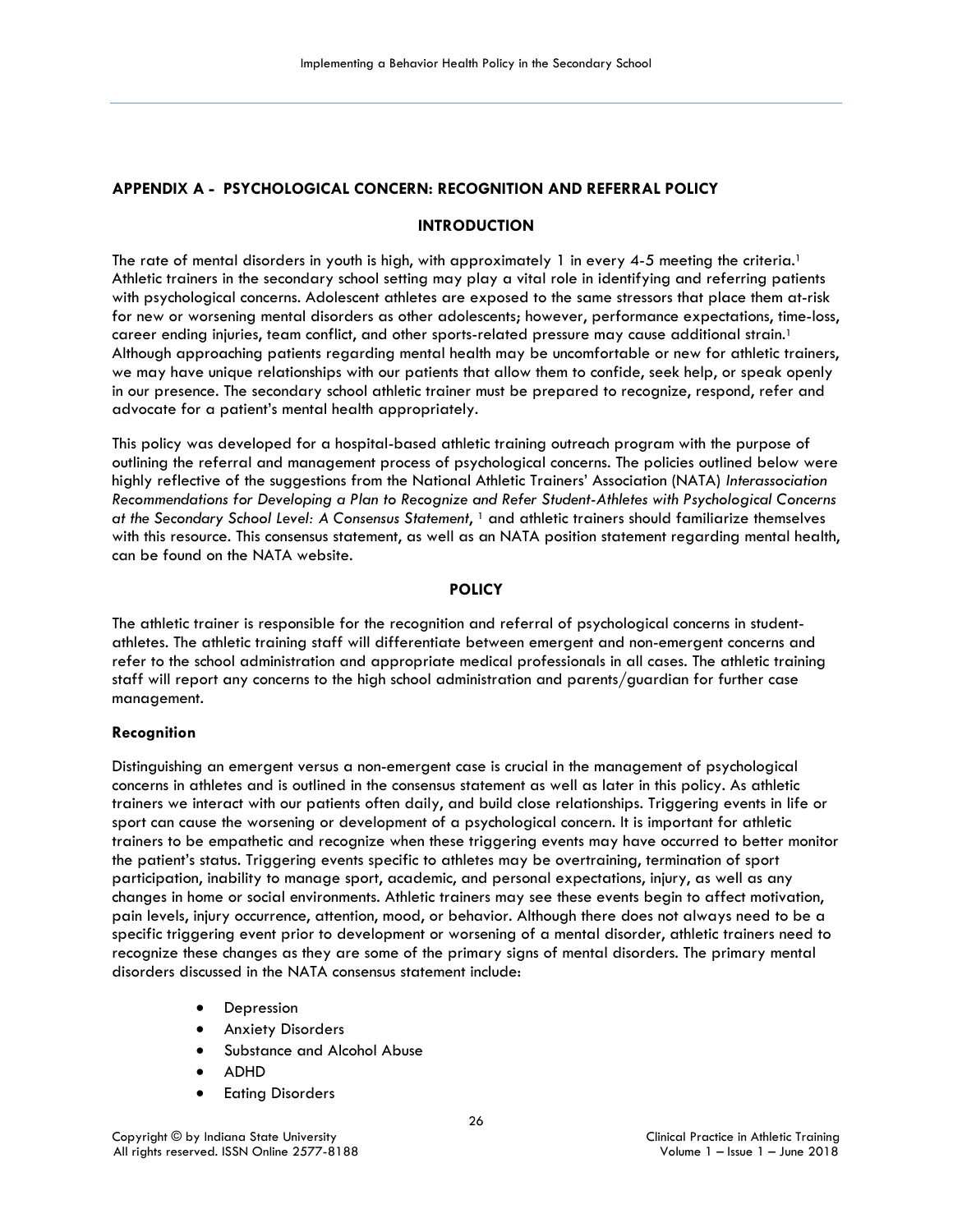• Bullying and Hazing.

Athletic trainers should read this consensus statement and understand the signs and symptoms of each. Detailing each disorder is beyond the scope of this policy, but athletic trainers should attest to having read and understood this document, as well as the consensus statement, prior to patient contact.

# **Suicide**

Any student-athlete who has expressed intent, indicated a plan, or has attempted or discussed attempted suicide, should be treated as an emergency referral. Athletic trainers should not engage in an attempt to determine the seriousness of the expressed thoughts. Stay with the patient, listen, and make an immediate referral.

- If an attempt is in progress: Call EMS.
- If an attempt has not already begun: Call the school counselor and/or school administrator. Parent/guardian will also be notified immediately. If these individuals are not available to respond, call the "*insert community resource name.*"

# **PROCEDURES**

As stated in NATA *Interassociation Recommendations for Developing a Plan to Recognize and Refer Student-Athletes with Psychological Concerns at the Secondary School Level: A Consensus Statement,* a "Yes" to ANY of the following questions should constitute an emergency:

- o Am I concerned the student-athlete may harm himself/herself?
- o Am I concerned the student-athlete may harm others?
- o Am I concerned the student-athlete is being harmed by someone else?
- o Did the student-athlete make verbal or physical threats?
- $\circ$  Is the student-athlete exhibiting unusual ideation or thought disturbance that may or may not be due to substance use?
- o Does the student-athlete have access to a weapon?
- o Is there potential for danger or harm in the future?

Any threat or perceived suicide attempt, changes in mental status or destructive behaviors constitutes an emergency under any circumstances and EMS should be activated.

In the case of a "yes," school administration (principal/athletic director and school counselor) should be immediately notified. If administration is currently not on-site, they should still be notified about the incident as soon as reasonably possible. If possible, one athletic trainer will continue to monitor and manage the patient, while another athletic trainers call administration, parents, and/or referral. If a second athletic trainer is not available, a school administrator can be used to contact parents. The responding school administrator will also be responsible for activating EMS if needed.

If possible, the athletic trainer should always defer the incident to a school counselor, administrator, or the school nurse or health assistant. As a school nurse is not always on campus, athletic trainers should report to the guidance counselor first. Once a non-emergent situation is deferred to a school administrator, the athletic trainer can be relieved of immediate responsibility and return to other duties.

*Bullying:* The school corporation has a no-tolerance policy for bullying of any kind. Bullying can include physical, sexual, or emotional abuse. If the athletic trainer witnesses or suspects bullying, this includes hearing student-athletes discussing previous events, they are to report to the school administration or school guidance counselors immediately. The athletic trainer will intervene in the case of active bullying.

*Child Abuse:* SUSPICION alone mandates and justifies action by a healthcare provider. Athletic trainers will make a direct report to Department of Children's services or a law enforcement agency. However, athletic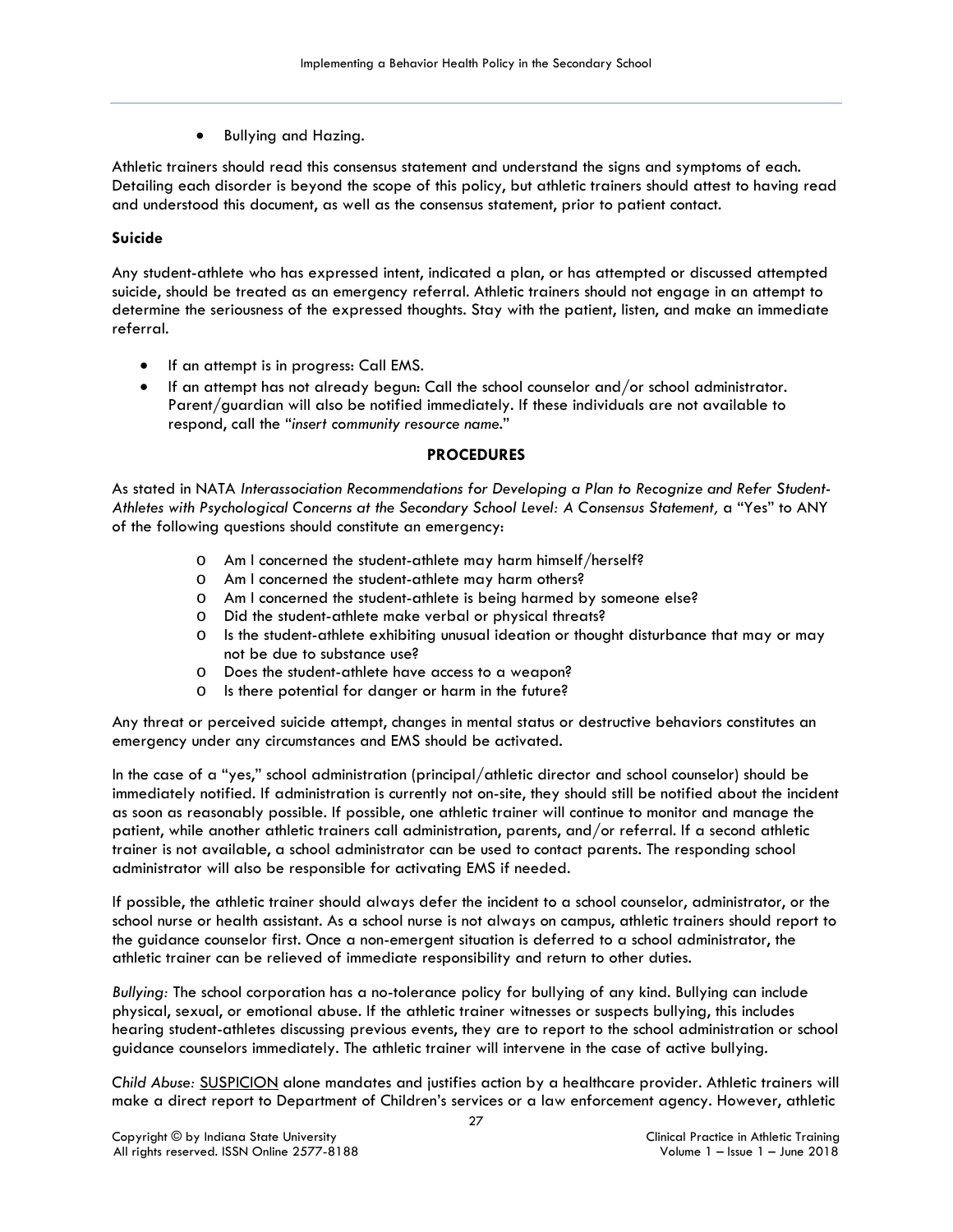trainers will report that a call was made to appropriate school administrators and the sports medicine director.

• Child Protective Services: 1-800-800-5556

#### **Emergent Referral Process**

Listed below are the options for referral or resources in the case of an emergency.

- 1. List local behavioral health organizations & contact information
- 2. List local emergency rooms & contact information
- 3. National Suicide Prevention Lifeline: 1-800-273-TALK (8255)
- 4. Child abuse/neglect hotline: 1-800-800-5556

#### **Non-Emergent Referral Process**

Student-athletes must be referred to the school counselor prior to non-emergent referral to the local behavioral health clinic. Our school corporation has a working relationship with this clinic and the proper forms required for referral are available from a school guidance counselor and attached to this document.

Notify parents, school administration, and counselors.

#### **Documentation**

After any of the above incidents, multiple levels of documentation are required within 48 hours of the incident.

- 1. "Incident Report" form- This form is available from the athletic office. Upon completion, follow instructions on the form to distribute to the Athletic Director or appropriate administrator. a. This form can be saved on the computer, but needs to be password protected.
- 2. Sportsware (Medical Records System)-Document this incident in the "Notes" tab under the "athletes" tab. No specific injury needs to be created unless relevant. This documentation needs to at least include:
	- a. Date
	- b. Time
	- c. Observations
	- d. Summary of patient encounter
	- e. Who was contacted and when
	- f. Referral
	- g. Plan of care/follow-up.
- 3. Following a mental health referral, a note from the treating healthcare provider should be obtained prior to return to activity.

#### **Legal Considerations**

In the case of self-harm, or harm to others, patients and parents should be aware that patient and personal information will be shared among appropriate personnel. This is addressed in the medical release form of the pre-participation physical packet.

# **Contact Information**

Each individual school should compile a contact list and working relationships with the following personnel to effectively execute these policies and procedures:

**Principal**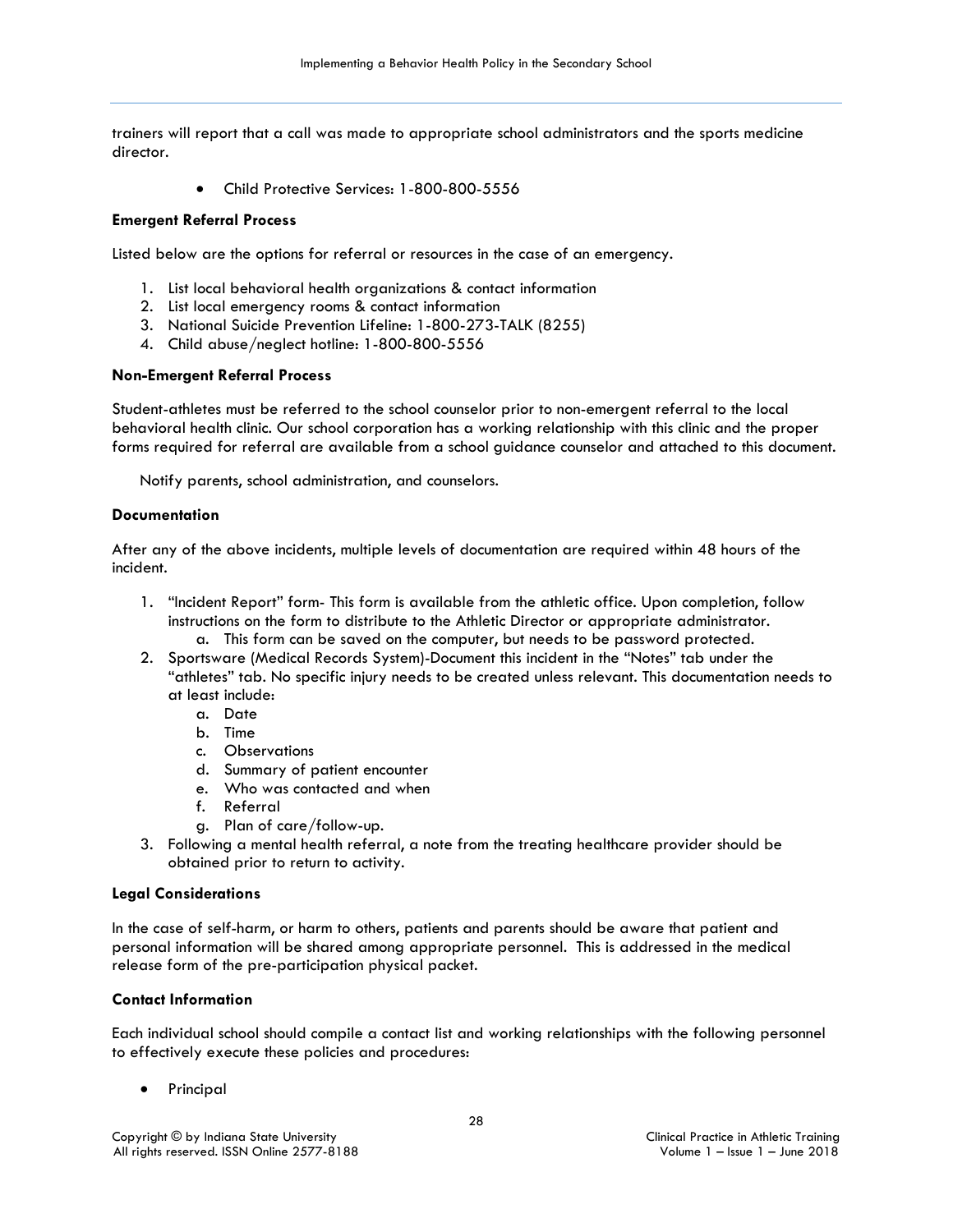- Assistant Principal
- **Athletic Directors**
- Assistant Athletic Directors
- School Nurse/Nurses and health assistants
- School Counselors
- Local behavioral health centers and hospitals.

# **SOURCES OF ADDITIONAL INFORMATION**

- Emergency Action Plan Guidelines: Mental Health Emergency Secondary School Athletes [https://www.nata.org/sites/default/files/mental\\_health\\_eap\\_guidelines.pdf](https://www.nata.org/sites/default/files/mental_health_eap_guidelines.pdf)
- Interassociation Recommendations for Developing a Plan to Recognize and Refer Student Athletes with Psychological Concerns at the Secondary School Level: A Consensus Statement
- Indiana State Suicide Prevention Plan:<http://www.in.gov/issp/files/plan.pdf>
- Indiana State Statutes: [https://www.childwelfare.gov/topics/systemwide/laws](https://www.childwelfare.gov/topics/systemwide/laws-policies/state/?CWIGFunctionsaction=statestatutes:main.getResults)[policies/state/?CWIGFunctionsaction=statestatutes:main.getResults](https://www.childwelfare.gov/topics/systemwide/laws-policies/state/?CWIGFunctionsaction=statestatutes:main.getResults)
- Suicide prevention organizations in Indiana (contacts)<http://www.in.gov/isdh/25392.htm>

# **REFERENCE**

1. Neal TL, Diamond AB, Goldman S, et al. Interassociation recommendations for developing a plan to recognize and refer student-athletes with psychological concerns at the secondary school level: A consensus statement. *J Athl Train.* 2015;50(3):231-249.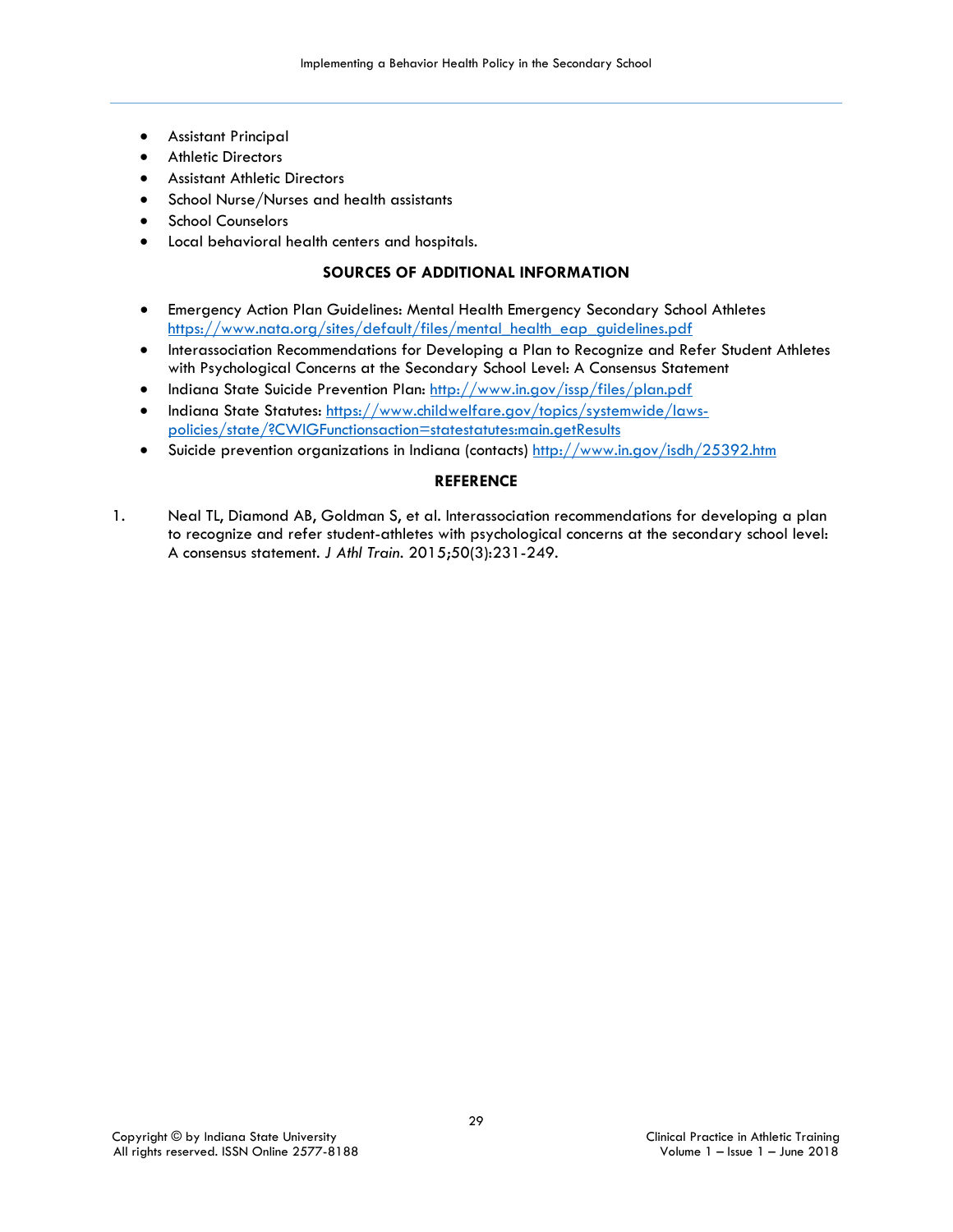# **Secondary School Athletic Training Facility Scavenger Hunt Orientation**

Joseph Vogler, MS, LAT, ATC Unionville High School, Kennett Square, PA

# **ABSTRACT**

The purpose of this case study is to explain an educational game that was utilized as part of an orientation component with Commission on Accreditation of Athletic Training Education (CAATE) accredited professional phase athletic training students. The students were guided through a scavenger hunt in 3 phases to help locate items within the athletic training facility and then analyze the item's function and non-traditional usages. In Phase 1 the students were asked to search throughout the athletic training facility and fostered engage in dialogue regarding unknown items. The preceptor asked the students to retrieve random items during Phase 2. During Phase 3 the preceptor found random items and asked the students to think of traditional and nontraditional uses for the chosen item. This activity utilized the educational theory of Bloom's Taxonomy to introduce knowledge of athletic training supplies and equipment, and help students implement that knowledge into future clinical practice. Additionally, medical education literature has shown that games engage learners by increasing interest, retention, and stimulates students into higher levels of thinking.

#### **Key Phrases**

Orientation, observation experiences

#### **Correspondence**

Mr. Joseph Vogler, Unionville High School, 750 Unionville Road, Kennett Square, PA 19348. E-mail: jvogleratc@gmail.com Twitter: @goUathltraining

#### **Full Citation**

Vogler J. Secondary School Athletic Training Facility Scavenger Hunt Orientation. *Clin Pract Athl Train.*  2018;1(1):30-32. <https://doi.org/10.31622/2018/0001.6>

**Submitted**: April 30, 2018 **Accepted**: May 30, 2018

# **INTRODUCTION**

 $\mathbf P$  rofessional athletic training students (ATSs) in Commission on Accreditation of Athletic Training Education (CAATE) accredited athletic training programs (ATPs) are required to engage in clinical education experiences at various sites throughout the curriculum. Many ATSs begin clinical rotations at secondary schools and are unaware that often times secondary school athletic trainers are forced to be more resourceful than their collegiate counterparts due to decreased budgets and staffing ratios.<sup>1</sup> Since many secondary school athletic training facilities are smaller than their collegiate counterparts, organization skills and knowing where items are located is essential for students.2 Due to these differences, ATSs assigned to the secondary school must hone in on their organization and resourcefulness skills from day one. As a result, the training activity described in this paper was done on one of the first days ATSs began a rotation at the secondary school level during the professional phase.

# **ATHLETIC TRAINING STUDENT CHARACTERISTICS**

The activity was performed with 1-2 CAATE accredited professional phase ATSs in their first secondary school clinical rotation.

# **PRECEPTOR CHARACTERISTICS**

The preceptor practiced at a local secondary school in a large suburban school district. The preceptor has been an athletic trainer for 4 years and has been a preceptor for  $2 \frac{1}{2}$  of those 4 years. The preceptor has been through a formal graduate level class on educating athletic trainers and attended numerous preceptor workshops over the previous 3 years. There are 2 other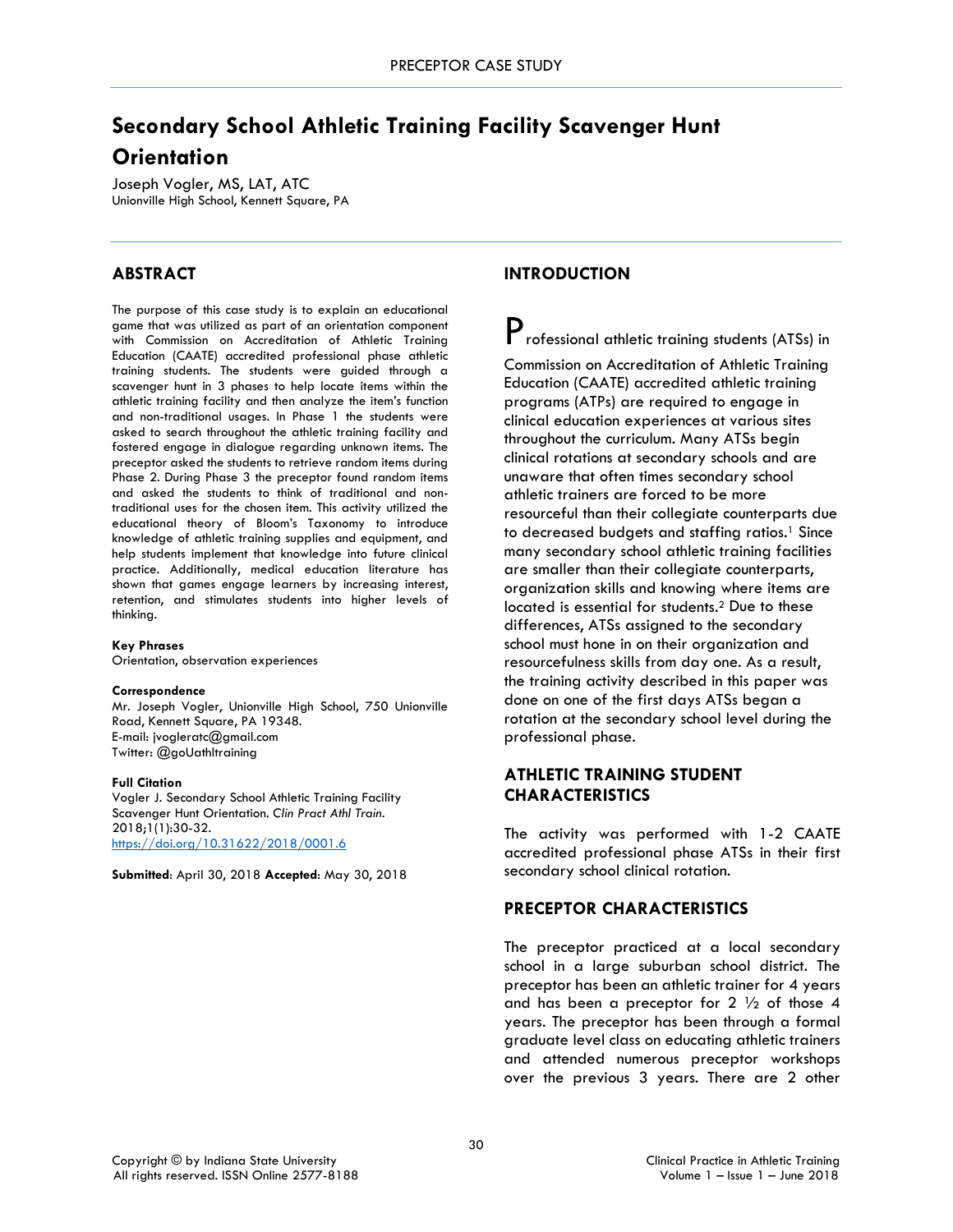athletic trainers, 1 part time, 1 full time, who interacted with the ATSs on a semi-regular basis.

# **EXPERIENCE**

As an orientation to the secondary school setting, the ATSs took part in a scavenger hunt that has been designed in three phases. In Phase 1 the ATSs were asked to explore and rummage through closets, cabinets, drawers, and kits to discover the location of all items in the clinic. If they did not know the item or its function, they were supposed to ask a preceptor for explanation. Once the students completed Phase 1 by searching through the entire athletic training room, Phase 2 was introduced gradually when the preceptors start asking students to find random items from around the clinic. Phase 3 usually occurred once ATSs were familiar with all items. In this phase the preceptors pulled various items and asked the ATSs if they could think of 3-5 nontraditional functions for that item as it related to athletic training clinical practice.

The objective of Phase 1 was to familiarize the ATSs with all supplies and items located in the athletic training facility and to spark conversations about the function of the items. The obvious benefit to this is that in an urgent situation (i.e. needing an epinephrine injector in the gymnasium for a patient experiencing anaphylactic shock) the ATS is familiar with the location of the item. An additional benefit is that the athletic trainer had an opportunity to plan for future educational discussions based on what items the ATS was familiar and unfamiliar with. For example, if the ATS asked questions about modalities, the preceptor could spend some time discussing modalities in greater detail. Questions that sparked further dialog were often about unique non-traditional items such as, "Why is there a can of dusting spray in the rehab area?" (correct answer: to help decrease the friction of the slideboard), or "Why are there two tongue depressors taped together in the football equipment removal kit?" (correct answer: to remove cheek pads from a football helmet in a cervical spine emergency). However, there have also been questions posed about therapeutic modality and rehabilitation equipment that was not seen at previous observations such as, "How do you use the Vibracussor?" or, "What type of rehabilitation is a BAPS board used for?"

The objective of Phase 2 was to get students familiar with important items or items that may have been missed. Often times this was used as an informal assessment to make sure students were familiar with the location of emergency and acute care items. For example, making sure that a student knew where nasal sponges were, so that during a situation where a patient presented with an epistaxis, they are able to treat the bleeding before there was significant blood loss.

The objective of Phase 3 was to encourage the ATSs to think outside of the box and help them understand that in the athletic training setting, especially at the secondary school level, athletic trainers must be resourceful and items can serve many purposes. Phase 3 sparked other conversations that led to a chain reaction of tangential learning. The preceptor prompted the ATS by finding a random item, such as baby powder, and asked them to list 3-5 athletic training uses of that item. For example, baby powder can be utilized for reducing friction in a multitude of ways. Often times the ATSs mentioned the most common usages such as treating chaffing or sweat reduction in a shoe or cleat. However, often the students did not think of the additional usages, such as using baby powder to help slide on a neoprene sleeve, or helping a patient put on a wet sock back on over a fresh ankle taping. Additionally, baby powder can be used with deep oscillation therapy (i.e., the HIVAMAT 200 Evident unit), $3$  and this particular usage created an educational opportunity to learn about deep oscillation therapy on numerous occasions.

# **RESULTS AND DISCUSSION**

The overall results of the activity have been positive. The ATSs started out thinking that the task was busy work, yet soon realize that it ignited educational discussions. The execution of this activity worked best when the ATS starts at the clinical site and a period of the day with a low patient-load, to allow an opportunity for open dialog. After the scavenger hunt, there was a short debriefing session among the ATSs to ask for their impressions and ways to make the activity better in the future. There was some competitive nature to the activity as the ATSs competed to be the first to find items, and to come up with more unique answers during the Phase 3 questions.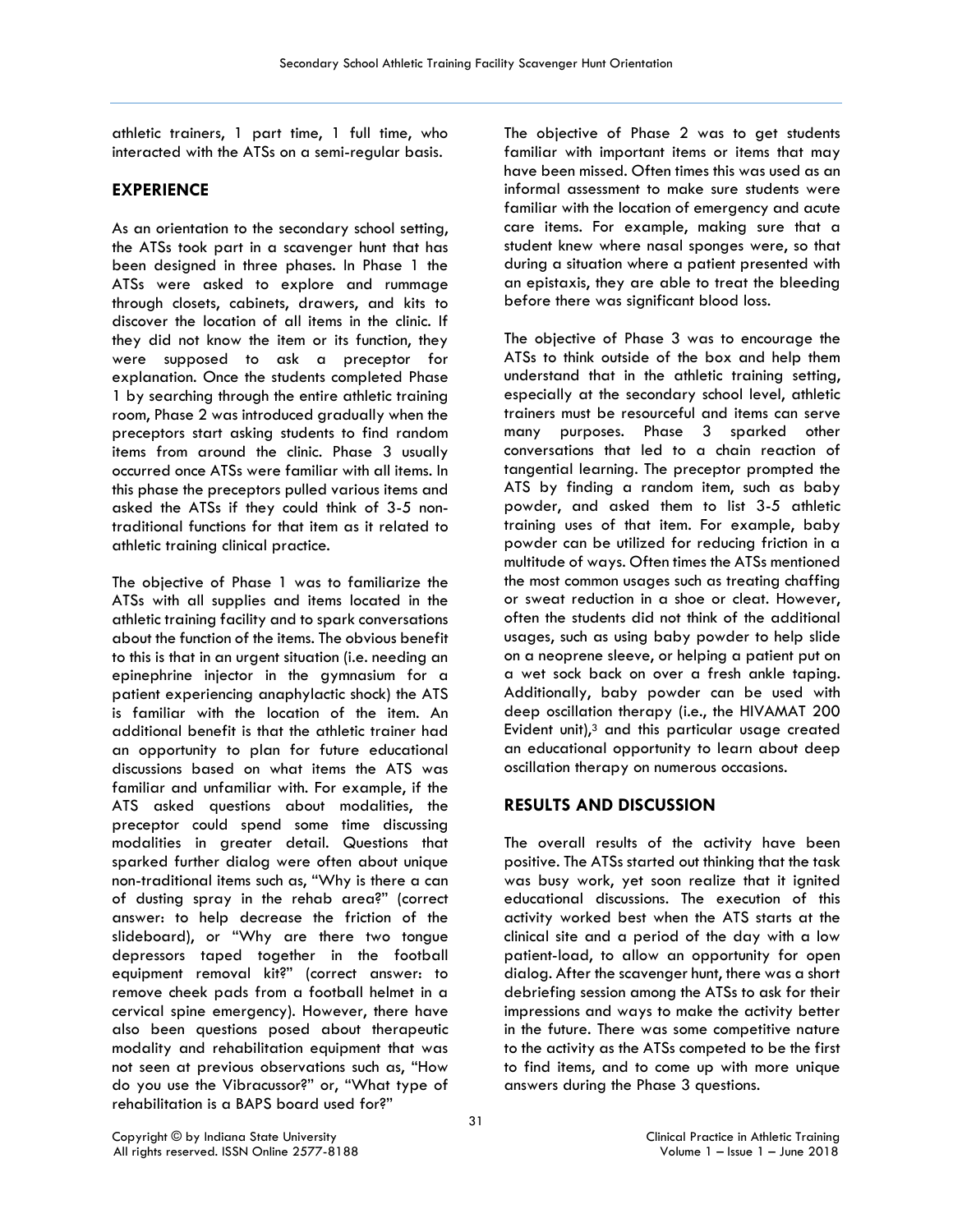# **CLINICAL BOTTOM LINE**

When looking at educational research, the scavenger hunt activity aligned with Bloom's Taxonomy, an educational theory explained by Benjamin Bloom in 1956, with each phase of learning building upon the previous phase of learning.4 In Bloom's Taxonomy, there are 6 levels (1. knowledge, 2. comprehension, 3. application, 4. analysis, 5. synthesis, 6. evaluation) that students experience during instruction.4 When analyzing the scavenger hunt in Phases 1 and 2, the ATS are asked to retrieve knowledge by looking for items and then asked to comprehend that knowledge by posing questions for clarification and explanation from the preceptor.4 In Phase 3 the ATSs were asked to apply, analyze, and synthesize their knowledge as they critically thought about the usage of items in clinical practice.4 The ultimate goal is that the ATSs will then take what they have learned in the scavenger hunt and put it together with other components of their athletic training education to apply this knowledge to their future clinical practice.4 Additionally, by turning this experience into a scavenger hunt the ATSs saw it as a game and were competitive. In medical education games have been indicated to promote interest, increase retention, and stimulate students into higher levels of thinking within Bloom's Taxonomy.5,6

# **STUDENT PERSPECTIVE**

Athletic training students have stated, "I really enjoyed the scavenger hunt activity that we did at the beginning of the semester. It helped me to feel more comfortable in the [athletic training facility] and was helpful for when I needed to find something quickly. It was a really fun way to get oriented and feel more confident there." Moreover, "The scavenger hunt game in the athletic training [facility] is very beneficial and an engaging game. It helped me learn where everything is in the room in a short amount of time. Knowing where all the equipment and supplies are is very important, so there is no delay or questioning when needed to acquire equipment/supplies."

# **REFERENCES**

- 1. Mazerolle SM, Raso SR, Pagnotta KD, Stearns RL, Casa DJ. Athletic directors' barriers to hiring athletic trainers in high schools. *J Athl Training*. 2015;50(10):1059-1068. [https://doi.org/10.4085/1062-6050-](https://doi.org/10.4085/1062-6050-50.10.01) [50.10.01](https://doi.org/10.4085/1062-6050-50.10.01)
- 2. Cooper L. Ready to renovate. *Training & Conditioning*. http://trainingconditioning.com/4ATS/ready-renovate. October 11, 2017. Accessed May 21, 2018.
- 3. Compass Richmar Corporation. *Operating Instructions: HIVAMAT 200 Evident*. 2017. http://richmarweb.com/Websites/richmar/i mages/pdf/operation-manuals/hivamat-200-evident-manual.pdf. Accessed March 21, 2018.
- 4. Bloom BS, Engelhart MD, Furst EJ. *Taxonomy of Educational Objectives: The Classification of Educational Goals Handbook I: Cognitive Domain.* New York, NY: David McKay Company; 1956.
- 5. Meterissian S, Liberman M, McLeod P. Games as teaching tools in a surgical residency. *Med Teach.* 2007;29:e258-e260. [https://doi.org/10.1080/0142159070166](https://doi.org/10.1080/01421590701663295) [3295](https://doi.org/10.1080/01421590701663295)
- 6. Akl EA, Mustafa R, Slomka T, Alawneh A, Vedavalli A, Schunemann HJ. An educational game for teaching clinical practice guidelines to Internal Medicine residents: Development, feasibility and acceptability. *BMC Med Educ*. 2008;8(50).

<https://doi.org/10.1186/1472-6920-8-50>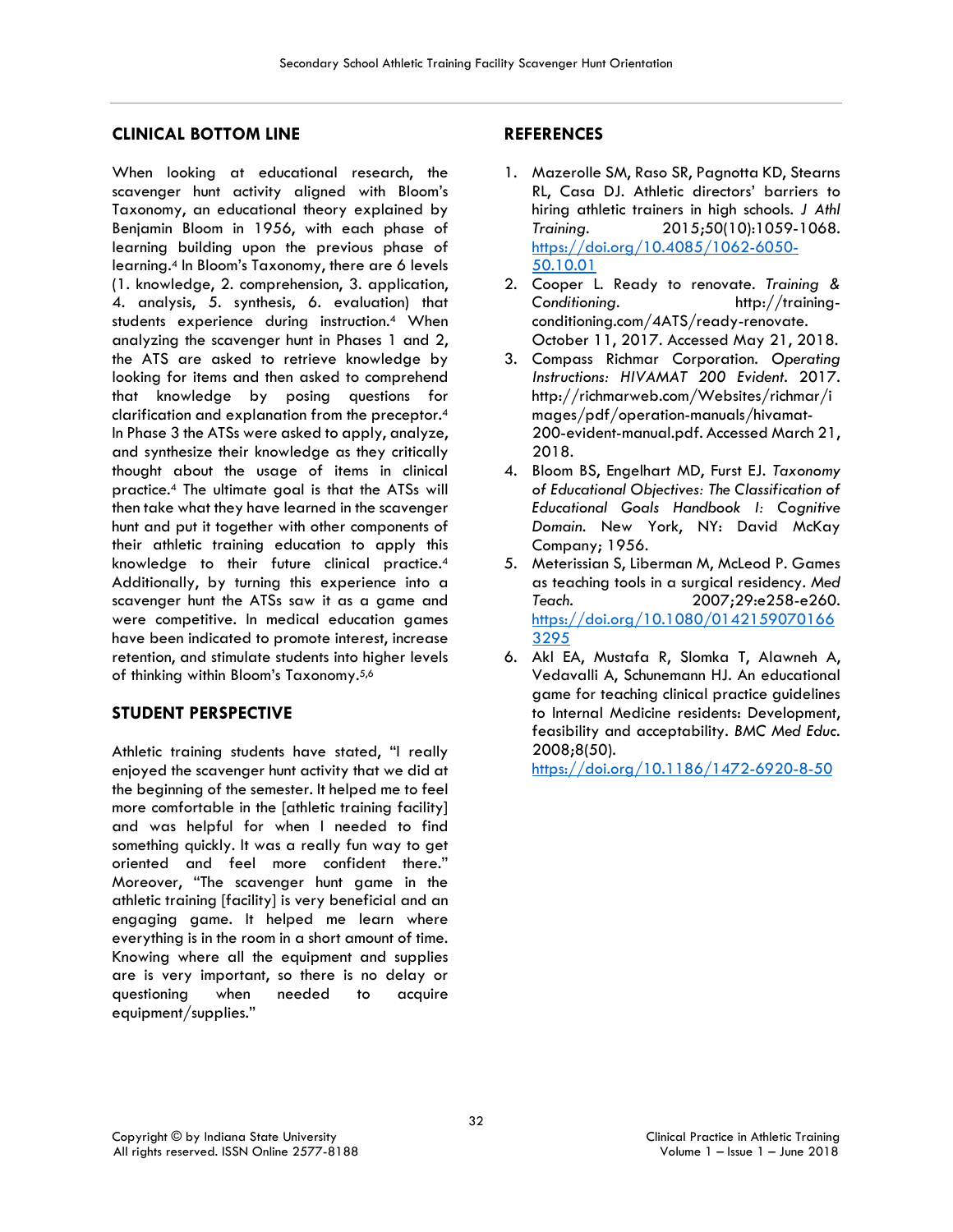# **Specialization in Athletic Training: A Natural Evolution**

JJ Wetherington, MS, ATC, OTC St. Luke's Sports Medicine, Boise, ID

#### **Key Phrases**

Emerging settings, organizational and personal outcomes, public health, residency, advanced practice

#### **Correspondence**

Mr. JJ Wetherington, St. Luke's Sports Medicine, 600 Robbins Road Suite 401, Boise, ID 83709 E-mail: jjwetherington@gmail.com Twitter: @JJ\_ATC

#### **Full Citation**

Wetherington J. Specialization in athletic training: A natural evolution. *Clin Pract Athl Train.* 2018;1(1):33-36. <https://doi.org/10.31622/2018/0001.7>

**Submitted**: May 4, 2018 **Accepted**: May 29, 2018

# **COMMENTARY**

The skill set of the athletic trainer, like the skills of other allied health professionals, has evolved to match the changing demands of patient populations. As the skill set of the athletic trainer has grown, so has the settings that this skill set has been utilized. No longer are athletic trainers only recognizable in the interscholastic and professional sports arenas. The value of the athletic trainers' skillset has resulted in the proliferation of the profession into settings such as physician practice, industrial, public safety, military, and research. As the practice of athletic training has evolved to meet these growing workplace demands, some individuals have developed specialized skills and knowledge that has allowed them to thrive in these emerging settings.

Specialization was first recognized by Adam Smith and immortalized in his seminal publication *The Wealth of Nations*. <sup>1</sup> As with the labor sector, specialization in medicine has characterized progression for nearly two decades.2 The catalyst for specialization in medicine can be traced to the publication of the, *1910 Flexner Report*. After this report healthcare delivery, specifically medical education, radically changed.3 Flexner's call for educational reform emphasized more research/evidence-based education and advocated for the pursuit of greater knowledge.3 As practitioners devoted their intellectual endeavors to furthering their understanding about

increasingly narrower topics, practitioners started to differentiate themselves into specific areas of expertise or focus which led them to dedicate their time in training to those specific areas.2 The first medical specialty to create its own assessment board was ophthalmology in 1917.2 In 1933, the four specialties of dermatology, obstetrics and gynecology, otolaryngology, and ophthalmology created a federation called the American Board of Medical Specialties (ABMS). Because of the emergence of these specialties, a national system of standards was created for recognizing specialists and providing information to the public. By 1970, there were 20 specialties. With the most recent addition of Genetics and Genomics in 1991; there are currently 24 specialties recognized by the ABMS.4 Specialization is not exclusive to physicians, but also evolved in physical therapy, occupational therapy, and nursing. No matter the profession, specialization in medicine is driven primarily by 3 factors: innovation in medical science and technology, professional preferences, and economic considerations.5

# **Education**

Innovation in medicine is correlated to increasing knowledge about a particular field.<sup>6</sup> As knowledge increases, advancements in technology inevitably follow, which leads to more complex technological skills and intellectual competencies among practitioners.6 Increases in knowledge place new and major burdens on professionallevel preparation which can neither teach all the new information, nor quickly revise curricula to exclude the outdated information.<sup>6</sup> To ensure that all this new knowledge is included, professional programs must sacrifice depth. What results is a generalist preparation, which often requires those passionate few who choose to devote their intellectual energies to understanding specific areas of this new knowledge base to seek postprofessional education to develop specialized expertise.

The profession of athletic training, similar to other professions in medicine, has struggled to balance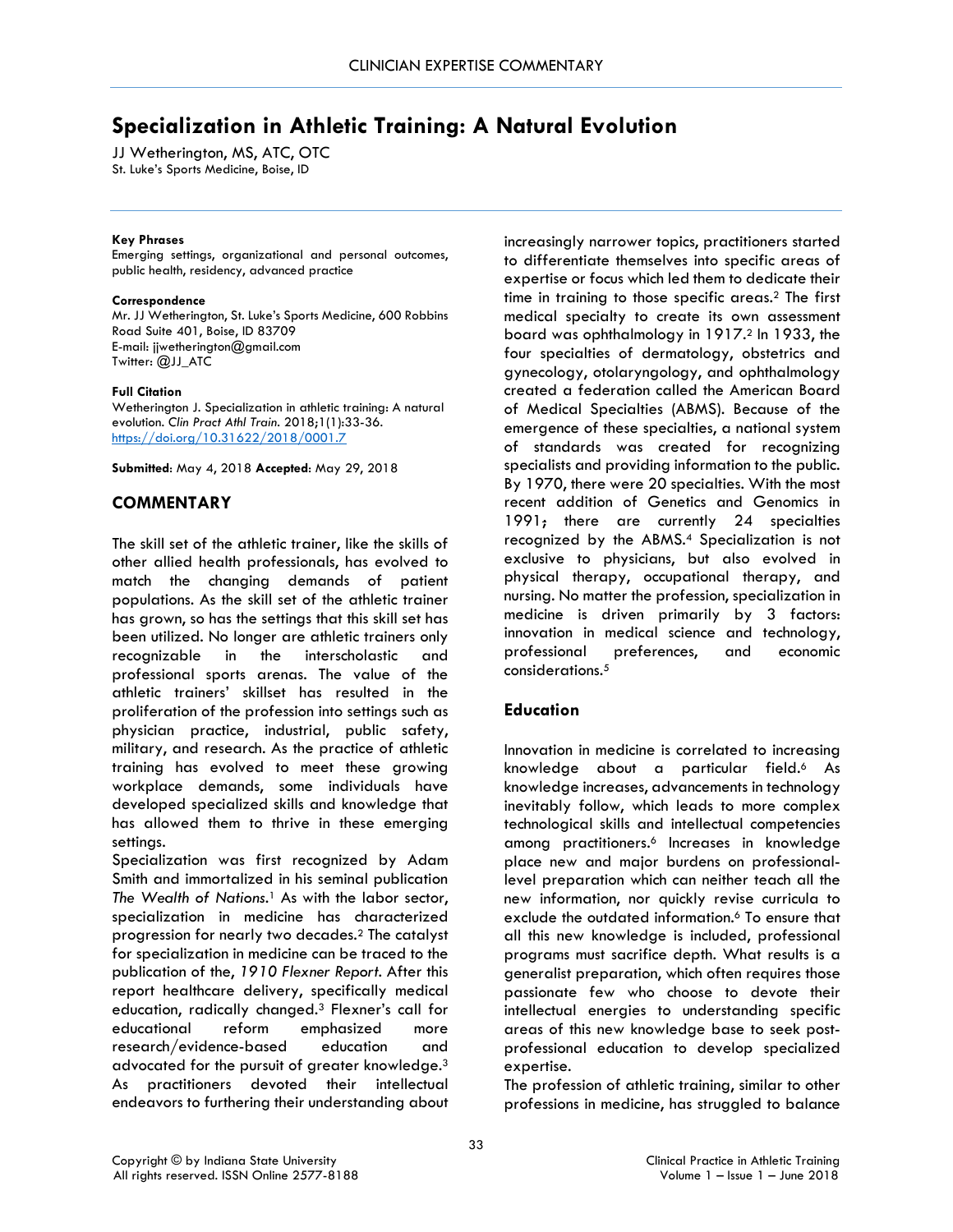and evolve educational system to meet the growing knowledge base in our field. Athletic training education and accreditation of athletic training programs progressed from being controlled by the member organization of the National Athletic Trainers' Association (NATA) to being independently run by the Commission on Accreditation of Athletic Training Education (CAATE). Along with structural changes, the way that education was delivered has radically changed over that period.7 Athletic training evolved from an internship driven-model to a curriculum-driven model. Most recently, the CAATE announced that by 2022 professional programs must transition to the master's level. The educational elevation has inspired an expansion in the breadth of the practice of athletic training. Expanding education is truly the only way to widen scope and demonstrate in a practice analysis that this new knowledge base includes the responsibilities required of the profession. A worry of some surrounding the change in professional degree requirements is that the education for athletic training is becoming too watered down and athletic trainers are lacking depth in their entry-level knowledge base. This is a common worry amongst the athletic training community and is also a concern for other medical professions. For example, this was also a fear of general practitioners, as their knowledge base has widened considerably since its creation. As more and more athletic trainers advance their practice into new and narrower fields, the knowledge base that athletic trainers are expected to know is reaching a critical mass. This increase in knowledge base is placing an increased burden on athletic training educators to teach all the new knowledge without sacrificing depth. As educators spend the majority of their time in the classroom with students teaching the expanding scope of practice, there is even less time for them to clinically practice and evolve their own skills. The lack of time for educators makes it even more difficult for them to teach and provide meaningful experience-based mentorship for their students. This tipping point has happened in other professions and resulted in the creation of formalized specialist training to further clinical skill sets.

Along with the athletic training educational requirements changing, so is the practice of

athletic training. Athletic trainers are not only increasing their knowledge base and clinical practice skill set, they have expanded their footprint into settings outside of the interscholastic and professional sports arenas. This expansion of practice into new arenas has required athletic trainers to deepen their current skill set, as well as develop new skills. These new skills are not transferrable to all athletic training practice. Residencies organically developed to meet the need for athletic trainers to deepen their current skills, and learn new skills to help them thrive. The residency model is well known in medicine and is intended to build upon the generalist education that all receive. The CAATE, recognizing the growing trend in specialized training, developed standards for residency programs to ensure that students were receiving advanced preparation through a planned program of clinical and didactic education in specialized content areas. The CAATE has initially recognized eight specialty areas: prevention & wellness, urgent & emergent care, primary care, orthopedics, rehabilitation, behavioral health, pediatrics, and performance enhancement.7 The CAATE has acknowledged that this list is not all encompassing, and has laid out steps to propose new specialties areas as they arise. These are all great steps for <del>our</del> the profession that will continue to help the profession advance.

Specializations may narrow even further, or occur when specialties are combined to develop subspecialties (e.g., pediatric neurology).<sup>6</sup> As subspecialties develop, so will the need for training through fellowships training. The fellowship is seen in medicine, and is intended to deepen a practitioner's focus on a specific topic to the level of content expert. Athletic training has not reached this point yet, but it is not too far off in the future. Similar to physicians, athletic trainers are starting to subspecialize by patient population or body part. In orthopedics alone there are athletic trainers who have subspecialized their practice to pediatrics, trauma, total joint and adult reconstruction, foot and ankle, spine, hand, and/or upper extremity. These ground breaking athletic trainers will be the ones to foster the growth of fellowship training in the field of athletic training.

**Professional Practice**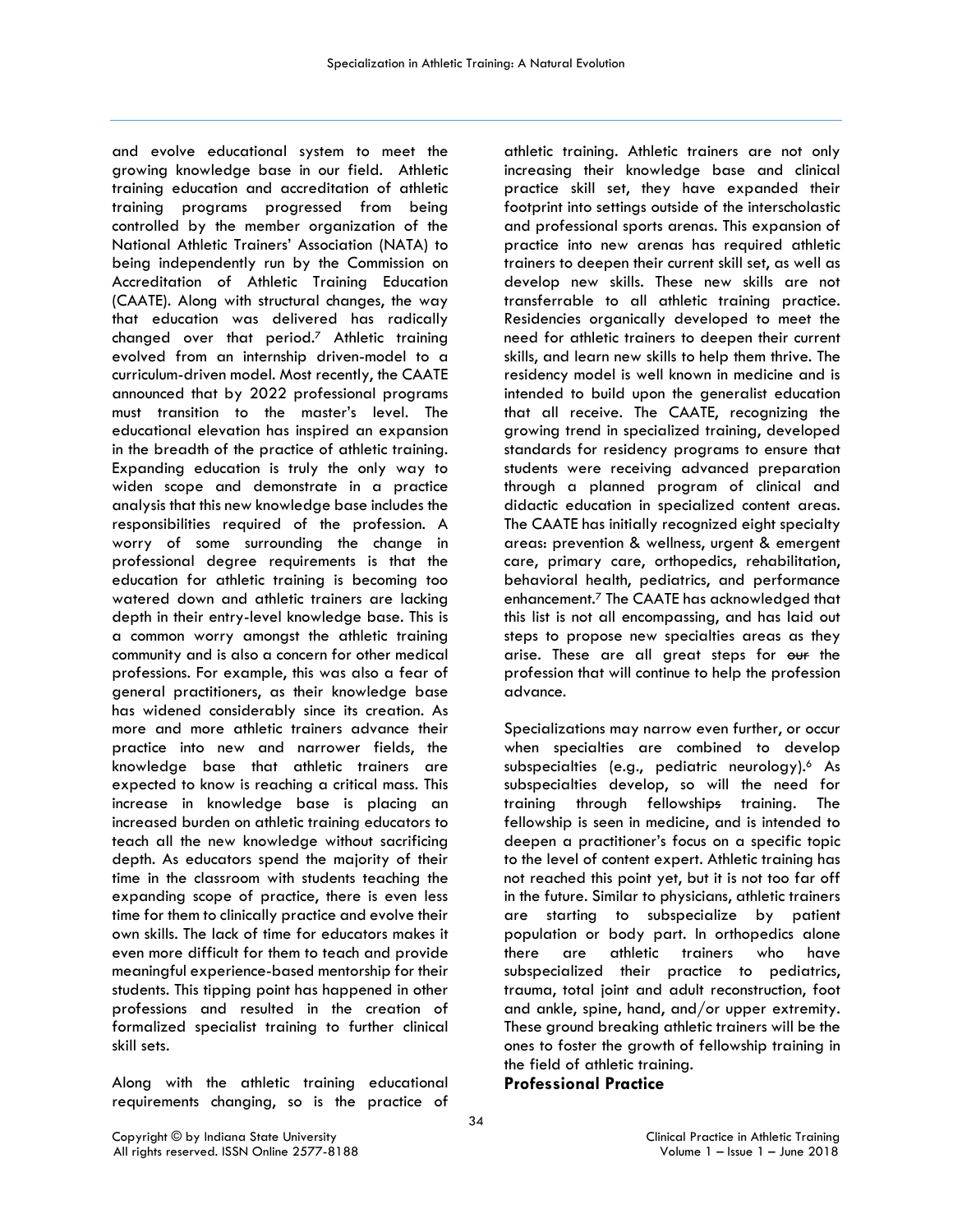Specialization is an organic evolution of medical practice, but specialized practitioners cannot reach their full potential without support and backing from the profession. As the few innovative professionals devise and test these advanced skills, the profession must perfect who should be utilizing these skills.<sup>6</sup> Not all of these advanced skills can be performed by all practitioners, and in these cases specialization is often needed to support these particular practices.<sup>6</sup> The idea of specialization is not always meet with resounding support. Athletic training is no different than other medical professionals who have worried about fragmentation of their profession and the loss or under valuing of the generalist skillset.2 Physicians had these same concerns, and specialization was seen as a benefit for the generalist practice, as it allowed for the strengthening, focusing, and reinvestment of the generalist practice and education.

Another concern of specialization is the misrepresentation of unqualified practitioners.2 The creation of board certification of specialty status was seen as an ingenious way for professions to control the concerns of specialization. In response to the growth of optometry as a separate discipline, the American Medical Association, and the American Ophthalmological Society created an independent board of specialists. This board was tasked with creating standards that would recognize physicians whose knowledge and skills demonstrated expertise in identifying and treating disorders of the eye.2 Physicians created the AMBS as an independent board to maintain the standards for physician certification.4 Proposals for new specialties initially come from professional societies and are exhaustively vetted by the board.2 The profession of athletic training should follow this blueprint by creating an independent board of specialties who does not seek to create specialties, but instead focus on the maintenance of quality for the specialty certification. The creation of the specialty certification should come from the specialty practice societies who can properly recognize the specific patient populations, the highly focused knowledge required to treat such patients, and the skills that need to be obtained beyond that of the generalist practice for that specialty field of practice. In addition, these specialty societies

should determine the qualifications required to sit for the certification examination.

Specialization does not end with satisfactory performance on a single examination. Practitioners need to remain competent throughout their careers. The practice of athletic training has evolved significantly in a short amount of time, and for some athletic trainers this is within the life of their whole career. It has been demonstrated that skills decay and innovation happens, so once a specialty certification is obtained it needs to be maintained.2 Recertification requirements are just as vital to the success of the specialty development as initial certification.2

# **Economic Considerations**

In the age of healthcare delivery changes and quality movement, consumers are demanding more from health care. Consumers as well as healthcare organizations are demanding more transparency and higher standards to ensure their providers have the knowledge and skills required for positive patient outcomes.2 Board certifications of specialty training is one of the frequent criteria used to ensure competence.<sup>2</sup> When the public identifies an area of need or an aspirational goal develops, new areas of specialization tend to arise.6 Initially these new fields usually have a great shortage of professionals who have both the interest and the specific expertise to address to these problems.6 As known from the law of supply and demand, as the supply decreases the demand and cost of the product goes up. Even without specialty certification, the economic benefit of specialty skill set has already being seen. Research has demonstrated that athletic trainers who report performing seven or more specialized skills indicated that they earn significantly higher yearly salaries than those who did not.<sup>8</sup> However, a proliferation of specialties without adequate reasoning may confuse the public and healthcare organizations, thus minimizing the positive impact of the profession. The value of specialty certification should be undeniable, but most people do not understand what criteria that certification represents, or fully appreciate that different kinds of organizations can offer certificates that represent varying degrees of rigor and clinical relevance.